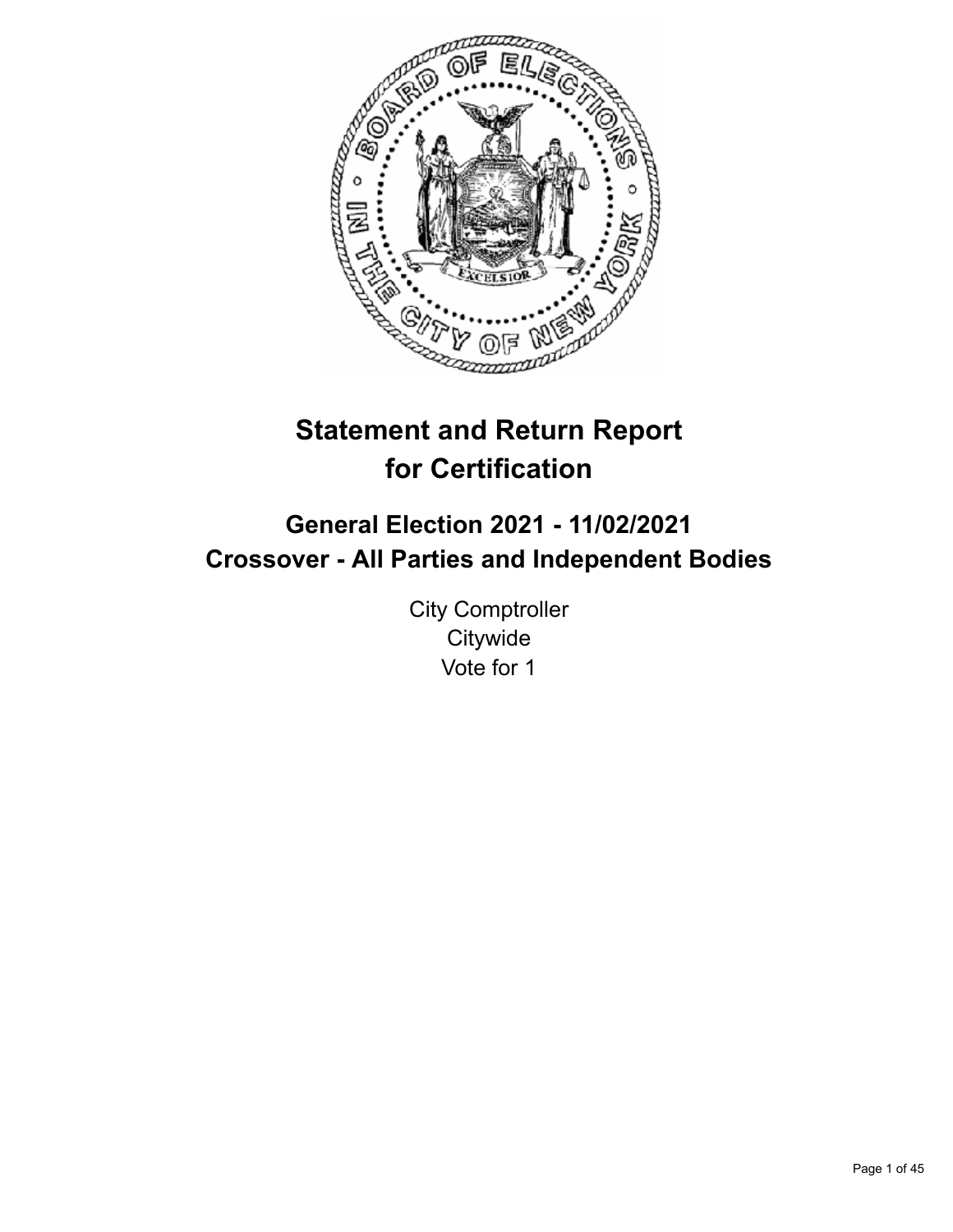

| PUBLIC COUNTER                                           | 246,037        |
|----------------------------------------------------------|----------------|
| MANUALLY COUNTED EMERGENCY                               | 12             |
| ABSENTEE / MILITARY                                      | 31,068         |
| AFFIDAVIT                                                | 2,100          |
| <b>Total Ballots</b>                                     | 279,217        |
| Less - Inapplicable Federal/Special Presidential Ballots | 0              |
| <b>Total Applicable Ballots</b>                          | 279,217        |
| <b>BRAD LANDER (DEMOCRATIC)</b>                          | 215,365        |
| DABY BENJAMINE CARRERAS (REPUBLICAN)                     | 35,052         |
| PAUL A. RODRIGUEZ (CONSERVATIVE)                         | 9,074          |
| JOHN A. TABACCO JR. (LIBERTARIAN/INDEPENDENT)            | 2,833          |
| DABY BENJAMINE CARRERAS (SAVE OUR CITY)                  | 930            |
| ABE BEAME (WRITE-IN)                                     | 1              |
| ABIGAIL GNALL (WRITE-IN)                                 | $\mathbf{1}$   |
| ABRAHAM BEAME (WRITE-IN)                                 | 1              |
| ADAM HAMILTON (WRITE-IN)                                 | $\mathbf{1}$   |
| AL SHARPTON (WRITE-IN)                                   | $\mathbf{1}$   |
| ALAN SHERMAN (WRITE-IN)                                  | 1              |
| ALICIA GLEN (WRITE-IN)                                   | 2              |
| ALLISON SCHRAGER (WRITE-IN)                              | $\mathbf{1}$   |
| ALTON H. MADDOX JR. (WRITE-IN)                           | 1              |
| ANDREA KORABLUTH (WRITE-IN)                              | $\mathbf{1}$   |
| ANDREW DONG (WRITE-IN)                                   | $\mathbf{1}$   |
| ANDREW PADILLA (WRITE-IN)                                | 1              |
| ANDREW WORTHINGTON (WRITE-IN)                            | $\mathbf{1}$   |
| ANDREW YANG (WRITE-IN)                                   | $\mathbf{1}$   |
| ANNIE WHITE (WRITE-IN)                                   | 1              |
| ANTHONY JAMES (WRITE-IN)                                 | $\mathbf{1}$   |
| ANTHONY SAMMI (WRITE-IN)                                 | $\mathbf{1}$   |
| ANTONIO E. LOPEZ (WRITE-IN)                              | 1              |
| APRIL PETERSON (WRITE-IN)                                | $\mathbf{1}$   |
| ART CHANG (WRITE-IN)                                     | $\mathbf{1}$   |
| BABE RUTH (WRITE-IN)                                     | 1              |
| <b>BARRY ELIAS (WRITE-IN)</b>                            | 1              |
| BEN KALLOS (WRITE-IN)                                    | 2              |
| BENJAMIN GRIZZLE (WRITE-IN)                              | 1              |
| BEVERLY H. KOLBER (WRITE-IN)                             | 1              |
| BILL MURAWSKI (WRITE-IN)                                 | $\mathbf{1}$   |
| BILL THOMPSON (WRITE-IN)                                 | $\mathbf{1}$   |
| BOBBY LEVY (WRITE-IN)                                    | 11             |
| BRAD GREEN (WRITE-IN)                                    | $\mathbf{1}$   |
| BRAD HOYLMAN (WRITE-IN)                                  | 1              |
| BRADLEY PANDER (WRITE-IN)                                | 1              |
| BRIAN A. BENJAMIN (WRITE-IN)                             | 7              |
| BRIAN BENJAMIN (WRITE-IN)                                | $\mathbf{1}$   |
| <b>BRIAN KRIST (WRITE-IN)</b>                            | $\overline{2}$ |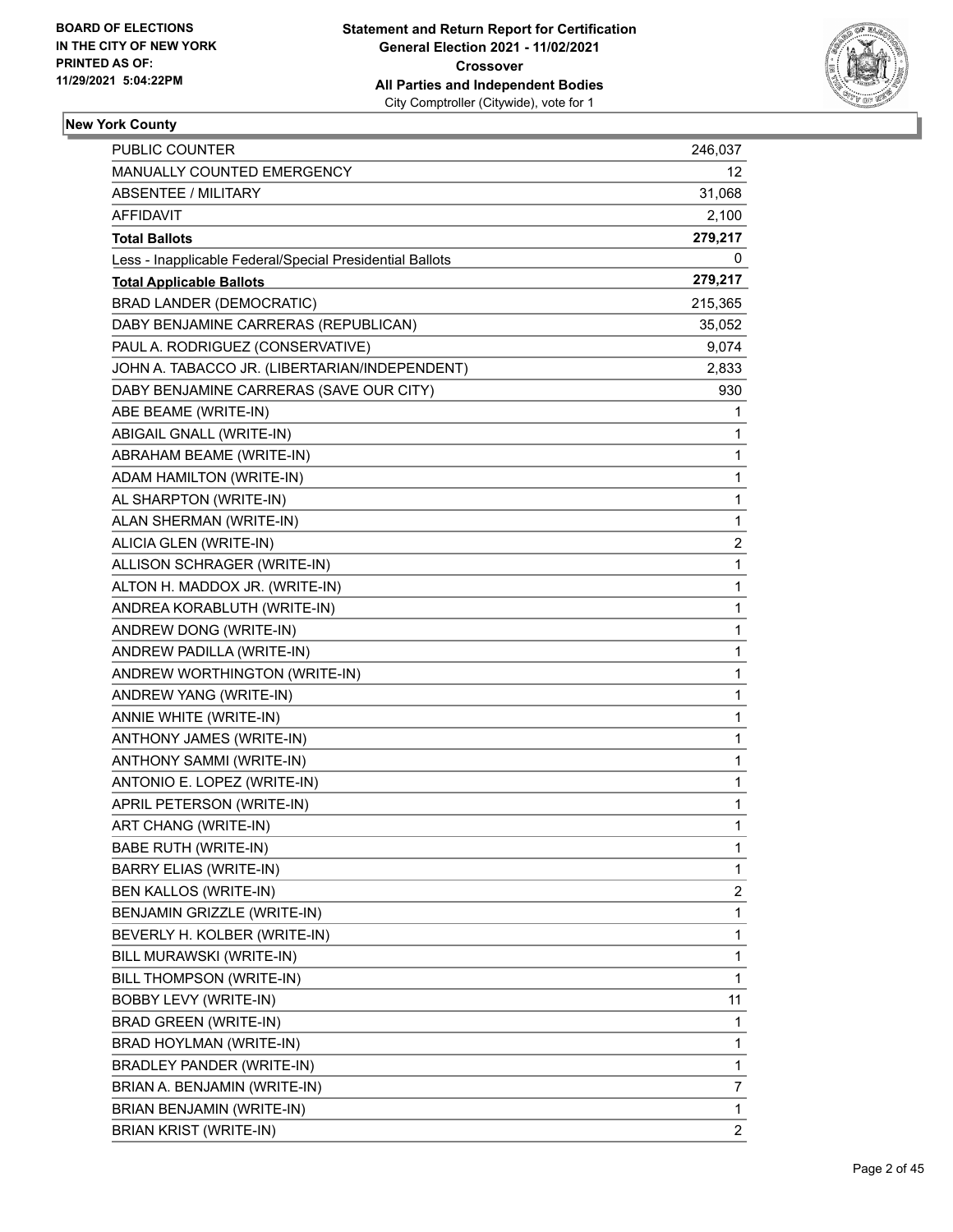

| <b>BRIGET REIN (WRITE-IN)</b>          | 1            |
|----------------------------------------|--------------|
| <b>BRIGIT REIN (WRITE-IN)</b>          | $\mathbf{1}$ |
| <b>BROCK PIERCE (WRITE-IN)</b>         | 1            |
| CAITLIN KELMAR (WRITE-IN)              | 1            |
| CARL LUNDGREN (GREEN PARTY) (WRITE-IN) | 1            |
| CARLA BERKLEY (WRITE-IN)               | 1            |
| CAROLYN CONABOY (WRITE-IN)             | 1            |
| CAROLYN MALONEY (WRITE-IN)             | 3            |
| CARY GRANT (WRITE-IN)                  | 1            |
| CATALINA CRUZ (WRITE-IN)               | 1            |
| CATHERINE ROJAS (WRITE-IN)             | 1            |
| CELIA KUPLHLIAS (WRITE-IN)             | 1            |
| CHARLIE MUNGER (WRITE-IN)              | 1            |
| CHARLOTTE HORGLAND (WRITE-IN)          | 1            |
| CHRISTIAN ERWIN (WRITE-IN)             | 1            |
| CHRISTINE QUINN (WRITE-IN)             | 1            |
| CHRISTOPHER GONZALEZ (WRITE-IN)        | 1            |
| CLARENCE PARKER (WRITE-IN)             | 1            |
| <b>COLIN KAEPERNICK (WRITE-IN)</b>     | 1            |
| CORDELL CLEARE (WRITE-IN)              | 1            |
| COREY JOHNSON (WRITE-IN)               | 20           |
| CORY JOHNSON (WRITE-IN)                | 3            |
| CURTIS ARLUCK (WRITE-IN)               | 1            |
| DABY BENJAMIN CARRERAS (WRITE-IN)      | 1            |
| DAN GARODNICK (WRITE-IN)               | 1            |
| DAN QUART (WRITE-IN)                   | 1            |
| DAN WEPRIN (WRITE-IN)                  | 1            |
| DANIEL GARODNICK (WRITE-IN)            | 1            |
| DANIEL PANTELEO (WRITE-IN)             | 1            |
| DAVID I. WEPRIN (WRITE-IN)             | 1            |
| DAVID RAMO (WRITE-IN)                  | 1            |
| DAVID SEATON (WRITE-IN)                | 1            |
| DAVID WEPRIN (WRITE-IN)                | 13           |
| DEBRA STABILE (WRITE-IN)               | 1            |
| DELPHINE GLOVER (WRITE-IN)             | 1            |
| DENNY GREEN (WRITE-IN)                 | 1            |
| DEREK ANDREW CHIN (WRITE-IN)           | 1            |
| DIANNE D MARCUCCI-SADNYTZKY (WRITE-IN) | 1            |
| DONALD TRUMP (WRITE-IN)                | 2            |
| DORIS BOUCHER (WRITE-IN)               | 1            |
| ED KOCH (WRITE-IN)                     | 1            |
| EDWIN A. PARRA (WRITE-IN)              | 2            |
| ELIJAH S MUHAMMAD BAH (WRITE-IN)       | 1            |
| ELIOT SPITZER (WRITE-IN)               | 1            |
| ELLIOT J. STAMLER (WRITE-IN)           | 1            |
| EMILY RAIMES (WRITE-IN)                | 1            |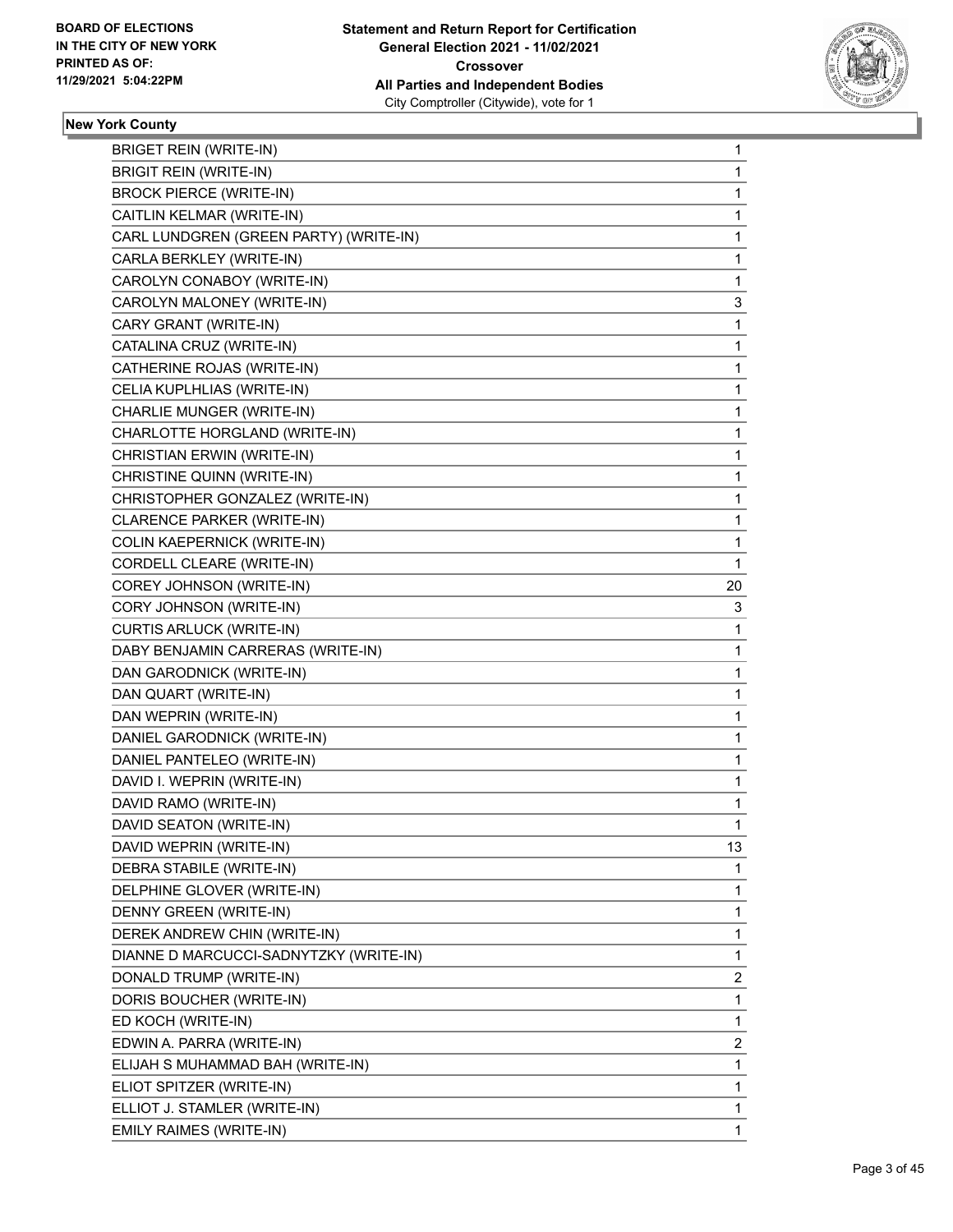

| ERIC SUMBERG (WRITE-IN)            | 1              |
|------------------------------------|----------------|
| ERIC TRUMP (WRITE-IN)              | 1              |
| EVAN GEOFFREY (WRITE-IN)           | 1              |
| EVAN PREMINGEZ (WRITE-IN)          | 1              |
| FIDEL LEON TORRES (WRITE-IN)       | 1              |
| <b>GABE HERMANN (WRITE-IN)</b>     | 1              |
| GALE BREWER (WRITE-IN)             | 1              |
| <b>GARY ARRICK (WRITE-IN)</b>      | 1              |
| <b>GARY HILL (WRITE-IN)</b>        | 1              |
| <b>GEORGE CASTANZA (WRITE-IN)</b>  | 1              |
| <b>GEORGE FARIWACCI (WRITE-IN)</b> | 1              |
| <b>GEORGE K. HART (WRITE-IN)</b>   | 1              |
| <b>GEORGE SHULMAN (WRITE-IN)</b>   | 1              |
| GHERKI EL PEPINO (WRITE-IN)        | 1              |
| <b>GLENN GUCCIARDO (WRITE-IN)</b>  | 1              |
| <b>GLENN PASANEN (WRITE-IN)</b>    | 1              |
| <b>GRIFFIN SHELLEY (WRITE-IN)</b>  | 1              |
| <b>GWEN GOUDIN (WRITE-IN)</b>      | 1              |
| HADLEY BROOKS (WRITE-IN)           | 1              |
| HELEN ROSENTHAL (WRITE-IN)         | 3              |
| HONG ZHOU (WRITE-IN)               | 1              |
| HOWARD KRULEWITZ (WRITE-IN)        | 1              |
| HUNTER BIDEN (WRITE-IN)            | 1              |
| IAN JOHNSTONE (WRITE-IN)           | 1              |
| IAN MURPHY (WRITE-IN)              | 1              |
| ILYA LICHTENSTEIN (WRITE-IN)       | 1              |
| IMST ALEXANDER (WRITE-IN)          | 1              |
| <b>IRENE LARRA (WRITE-IN)</b>      | 1              |
| ISAAC SCHONFELD (WRITE-IN)         | 1              |
| JAKE GUZIK (WRITE-IN)              | 1              |
| JAMAL BAILEY (WRITE-IN)            | 1              |
| JAMES HULL (WRITE-IN)              | 1              |
| JAMIE DIMON (WRITE-IN)             | 1              |
| JAMIE RODRIGUEZ (WRITE-IN)         | 1              |
| JANE CROTTY (WRITE-IN)             | 1              |
| JANE ZHANG (WRITE-IN)              | 1              |
| JARIEL ESTRELLA (WRITE-IN)         | 1              |
| JASON TRAXLER (WRITE-IN)           | 1              |
| JASPER WRIGHT (WRITE-IN)           | 1              |
| JEAN DANIEL NOLAN (WRITE-IN)       | 1              |
| JIMMY PAGE (WRITE-IN)              | 1              |
| JODI COHEN (WRITE-IN)              | 1              |
| JOE SCHAEFER (WRITE-IN)            | 1              |
| JOHN C. LIU (WRITE-IN)             | 1              |
| JOHN COMMORKEN (WRITE-IN)          | 1              |
| JOHN LIU (WRITE-IN)                | $\overline{2}$ |
|                                    |                |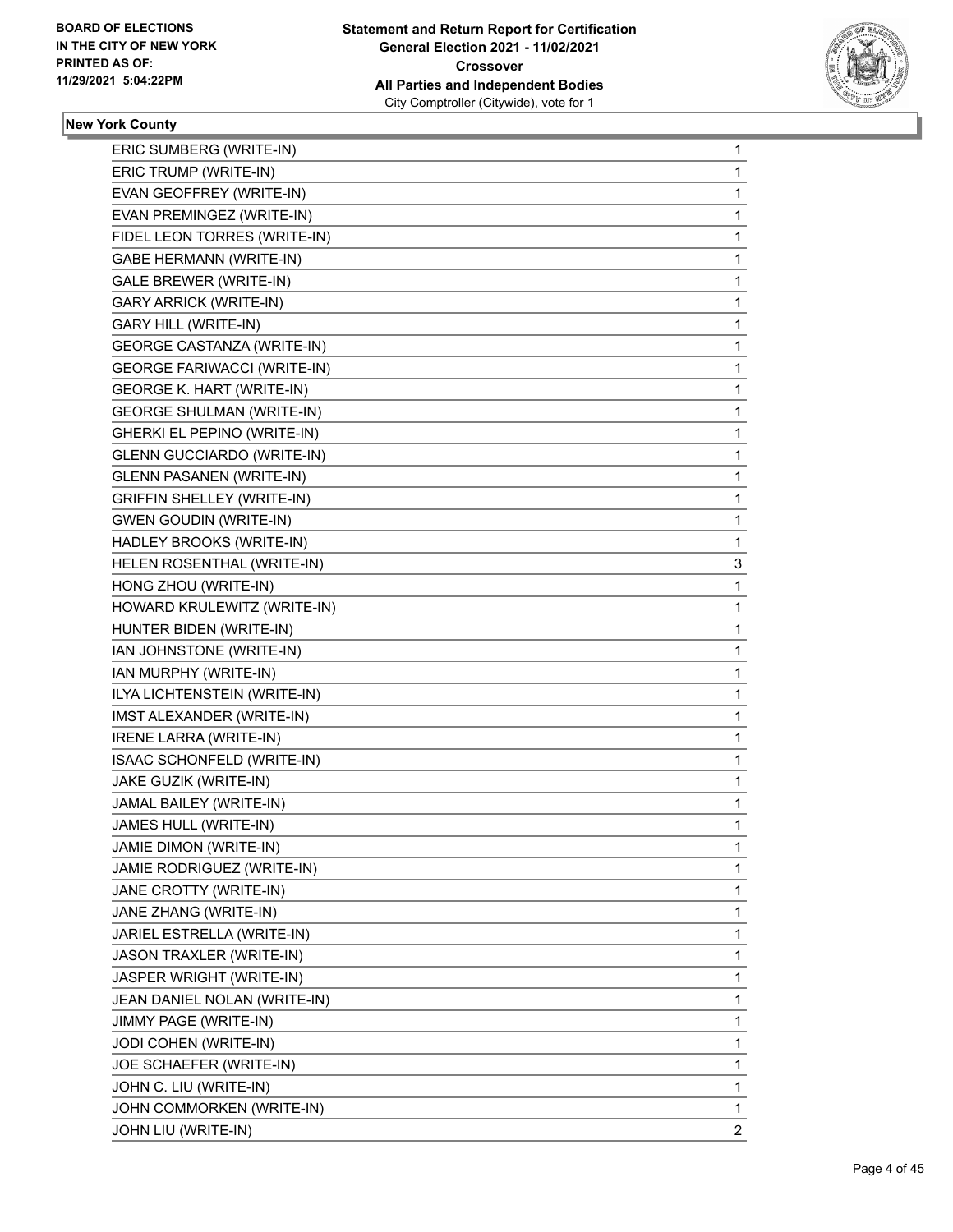

| JONATHAN KIMMEL (WRITE-IN)         | 1           |
|------------------------------------|-------------|
| JONATHAN MARRINNY (WRITE-IN)       | 1           |
| JOSH THOMPSON (WRITE-IN)           | $\mathbf 1$ |
| JOSHUA KOCHIN (WRITE-IN)           | 1           |
| JOSUE PIERRE (WRITE-IN)            | 1           |
| <b>JUDITH BROWN (WRITE-IN)</b>     | 1           |
| KADAR A. HARRIS (WRITE-IN)         | 1           |
| KATHRYN GARCIA (WRITE-IN)          | 1           |
| KENNETH VANDEKIETS (WRITE-IN)      | 1           |
| KEVIN NOONAN (WRITE-IN)            | 2           |
| KEVIN S. PARKER (WRITE-IN)         | 1           |
| KIM SMITH (WRITE-IN)               | 1           |
| KIRK MILLER (WRITE-IN)             | 1           |
| KWABENA NYAMEKYE (WRITE-IN)        | 1           |
| KYRIE IRVING (WRITE-IN)            | 1           |
| LARRY PROFETA (WRITE-IN)           | 1           |
| LAWRENCE D. JACOBS (WRITE-IN)      | 1           |
| LENNY MARKH (WRITE-IN)             | 1           |
| LIAM GARCIA (WRITE-IN)             | 1           |
| LINDA SARSOUR (WRITE-IN)           | 1           |
| LINDSAY MCNEIL (WRITE-IN)          | 1           |
| LUCINDA CARDINAL (WRITE-IN)        | 1           |
| LUCY MARTINEZ (WRITE-IN)           | 1           |
| LUIS ROJAS (WRITE-IN)              | 1           |
| MADDEN KESSLER (WRITE-IN)          | 1           |
| MARIO PROCUCHINO (WRITE-IN)        | 1           |
| MARK SICONOLFI (WRITE-IN)          | 1           |
| MATIAS VILDOSO OCUMPO (WRITE-IN)   | 1           |
| MAYA WILEY (WRITE-IN)              | 1           |
| MELISSA CARUSO-CABRERA (WRITE-IN)  | 1           |
| MICHAEL BLOOMBERG (WRITE-IN)       | 7           |
| MICHAEL PEINOVICH (WRITE-IN)       | 1           |
| MICHAELA S. PHIPPS (WRITE-IN)      | 1           |
| MICHELLE CARUSO-CABRARA (WRITE-IN) | $\mathbf 1$ |
| MICHELLE CARUSO-CABRERA (WRITE-IN) | 186         |
| MICHELLE LEE (WRITE-IN)            | 1           |
| MICHELLE SCHREIBER (WRITE-IN)      | 1           |
| MIKE BLOOMBERG (WRITE-IN)          | 1           |
| MITCHELL GATE (WRITE-IN)           | 1           |
| MONA REED (WRITE-IN)               | 1           |
| MONIQUE CLARK (WRITE-IN)           | 1           |
| NATE SCHLEUBER (WRITE-IN)          | 1           |
| NGUYEN PHUONG THAO (WRITE-IN)      | 1           |
| NICHOLAS MULLEN (WRITE-IN)         | 1           |
| PAT KORABEL (WRITE-IN)             | 1           |
| PAUL DERIENZO (WRITE-IN)           | 1           |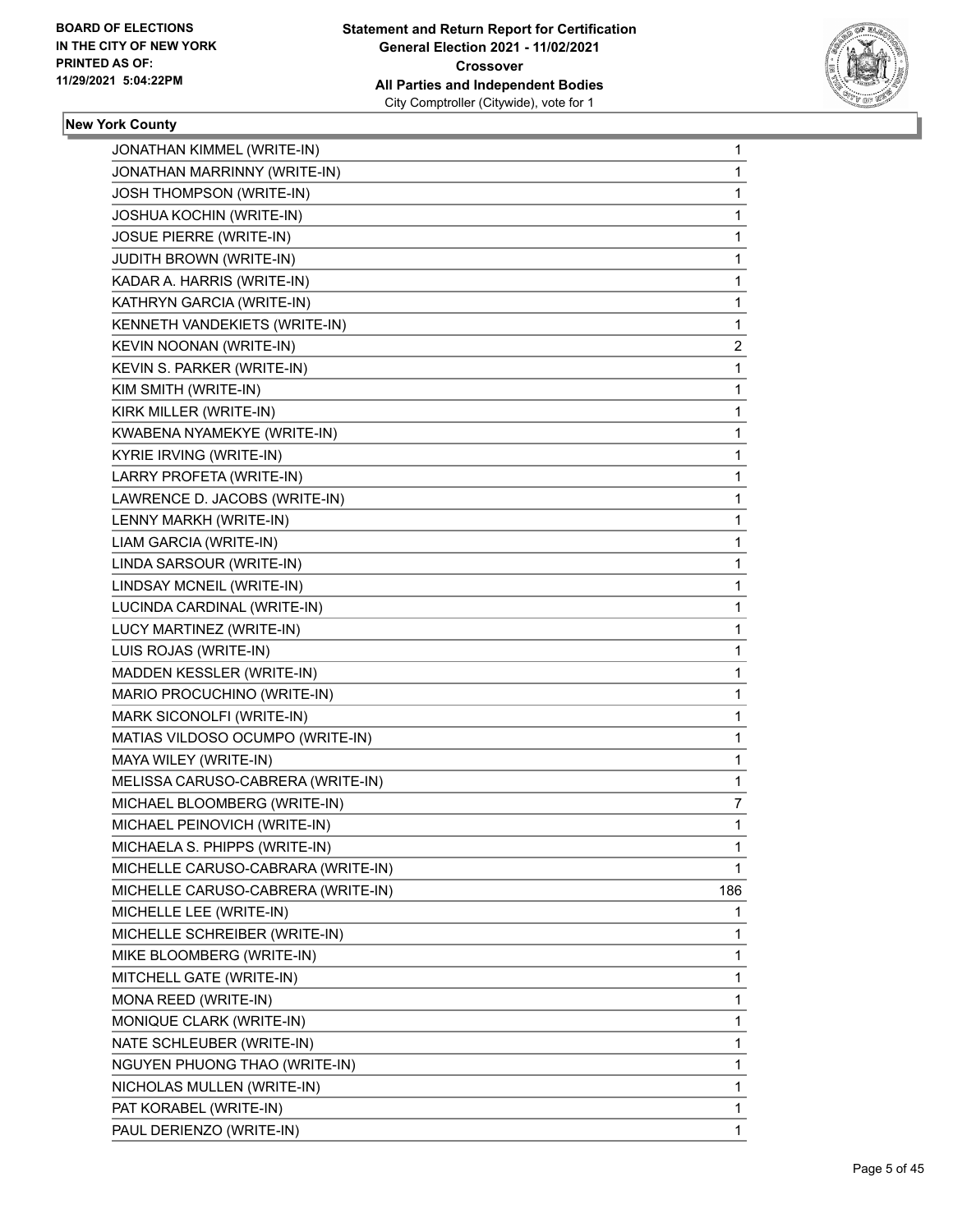

|                                    | 1 |
|------------------------------------|---|
| PHYLLIS LEVINBERG (WRITE-IN)       | 1 |
| PRAVIN CHAMDIREMONI (WRITE-IN)     | 1 |
| PRESTON NIBLACK (WRITE-IN)         | 1 |
| PRINCE EDUSEZ JR. (WRITE-IN)       | 1 |
| RAFAEL L. FERNANDEZ (WRITE-IN)     | 1 |
| RALPH KRAMDEN (WRITE-IN)           | 1 |
| RASHNA PATEL (WRITE-IN)            | 1 |
| RAY G. SEVERINO (WRITE-IN)         | 1 |
| RAY TEMPUS (WRITE-IN)              | 1 |
| RAYMOND M. PENA ALMONTE (WRITE-IN) | 1 |
| RAYMOND MARQUEZ (WRITE-IN)         | 1 |
| RESHMA PATEL (WRITE-IN)            | 4 |
| RICHARD HENRY WALTON (WRITE-IN)    | 1 |
| RICK JORGENSEN (WRITE-IN)          | 1 |
| RJ BARRETT (WRITE-IN)              | 1 |
| ROBERT CODE (WRITE-IN)             | 1 |
| ROBERT M. KANE (WRITE-IN)          | 2 |
| ROBERT M. SCORPACI (WRITE-IN)      | 1 |
| ROBERTO RODRIGUEZ (WRITE-IN)       | 1 |
| RON DIORIO (WRITE-IN)              | 1 |
| RONALD A. CURRIE (WRITE-IN)        | 1 |
| RONALD MONROE (WRITE-IN)           | 1 |
| RUSSELL CHASHEY (WRITE-IN)         | 1 |
| RYAN SPASS (WRITE-IN)              | 1 |
| SASCHA LUCKERMAN (WRITE-IN)        | 1 |
| SATOSHI NAKAMOTO (WRITE-IN)        | 1 |
| SAUL ZUCHMAN (WRITE-IN)            | 1 |
| SCOTT STRINGER (WRITE-IN)          | 6 |
| SEAN BELL (WRITE-IN)               | 1 |
|                                    | 1 |
| SHARON R. KAHN (WRITE-IN)          |   |
| SHAWN DONOVAN (WRITE-IN)           | 1 |
| SHELDON SILVER (WRITE-IN)          | 1 |
| SHERMAN FABES (WRITE-IN)           | 1 |
| SIMON JUWITZ (WRITE-IN)            | 1 |
| SOPHIA E. GURULE (WRITE-IN)        | 1 |
| STEPHEN DIGGS (WRITE-IN)           | 1 |
| STEVE RODGERS (WRITE-IN)           | 1 |
| STEVEN KAPLAN (WRITE-IN)           | 1 |
| STEVEN RATTNER (WRITE-IN)          | 1 |
| SYDNEY WILLIAMS (WRITE-IN)         | 1 |
| TERI LIFTIN (WRITE-IN)             | 1 |
| TERRI LIFTIN (WRITE-IN)            | 1 |
| THOMAS G. DIMERY (WRITE-IN)        | 1 |
| TONY STARK (WRITE-IN)              | 1 |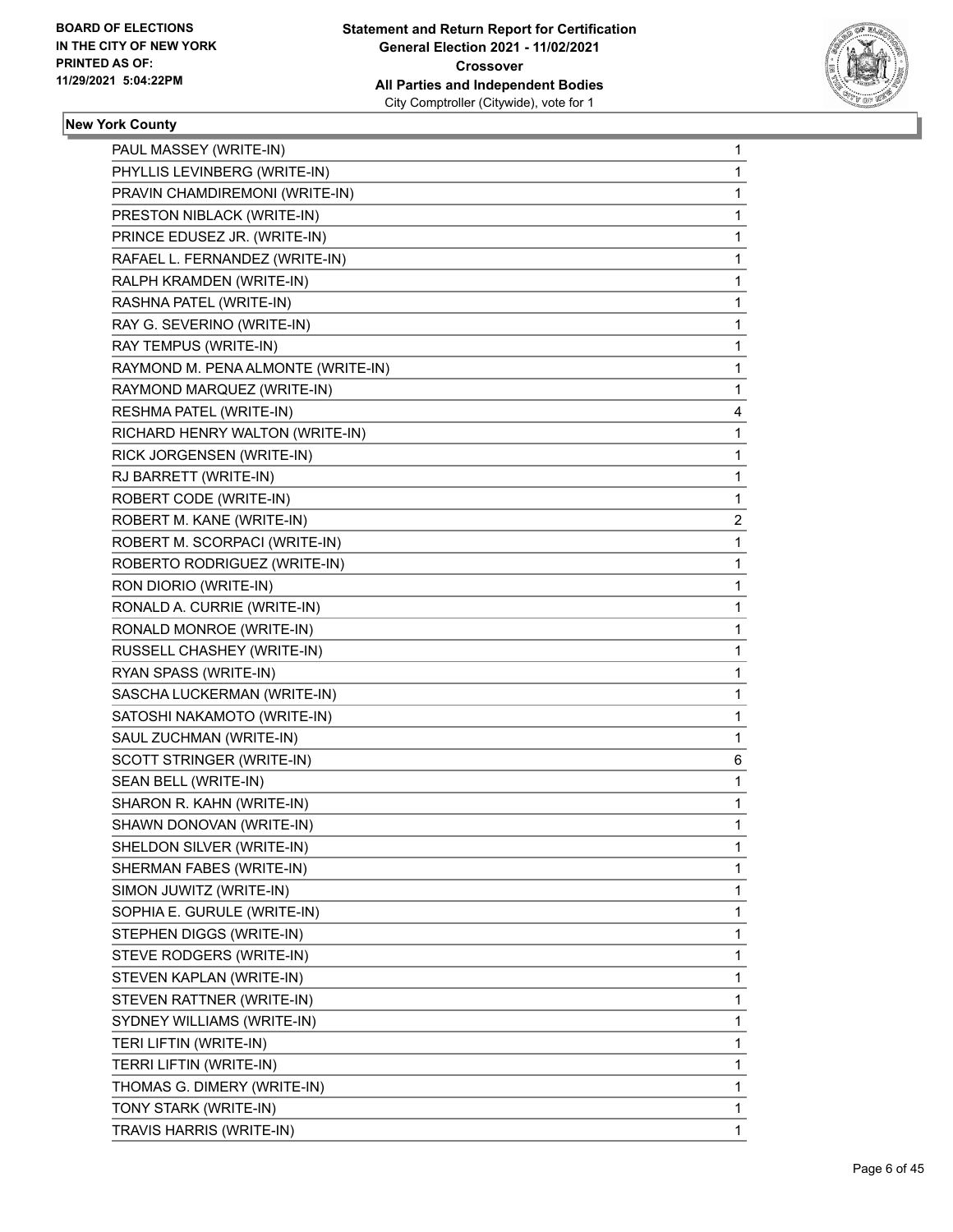

| TRAVIS SCOTT (WRITE-IN)                   | 1              |
|-------------------------------------------|----------------|
| ULRIC MCCALLUM (WRITE-IN)                 | 1              |
| UNATTRIBUTABLE WRITE-IN (WRITE-IN)        | 80             |
| UNCOUNTED WRITE-IN PER STATUTE (WRITE-IN) | 7              |
| <b>VERNON SUPREME (WRITE-IN)</b>          | 1              |
| VLADIMIR LENIN CANAS (WRITE-IN)           | 1              |
| WALTER HARRIS (WRITE-IN)                  | 1              |
| WEBER HSU (WRITE-IN)                      | 1              |
| WIEBIER HSU (WRITE-IN)                    | 1              |
| WILL MENOKER (WRITE-IN)                   | 1              |
| WILLIAM HOWARD TAFT (WRITE-IN)            | 1              |
| WILLIAM S. FIELDS (WRITE-IN)              | 1              |
| YOHANS DANIEL (WRITE-IN)                  | 1              |
| ZAC ISAL (WRITE-IN)                       | 1              |
| ZACH ISCOL (WRITE-IN)                     | $\overline{2}$ |
| ZACHARY ISCHOL (WRITE-IN)                 | 1              |
| ZACHARY ISCOL (WRITE-IN)                  | 2              |
| ZACK GOMEZ (WRITE-IN)                     | 1              |
| ZENA WORYCH (WRITE-IN)                    | 1              |
| <b>Total Votes</b>                        | 263,838        |
| Unrecorded                                | 15,379         |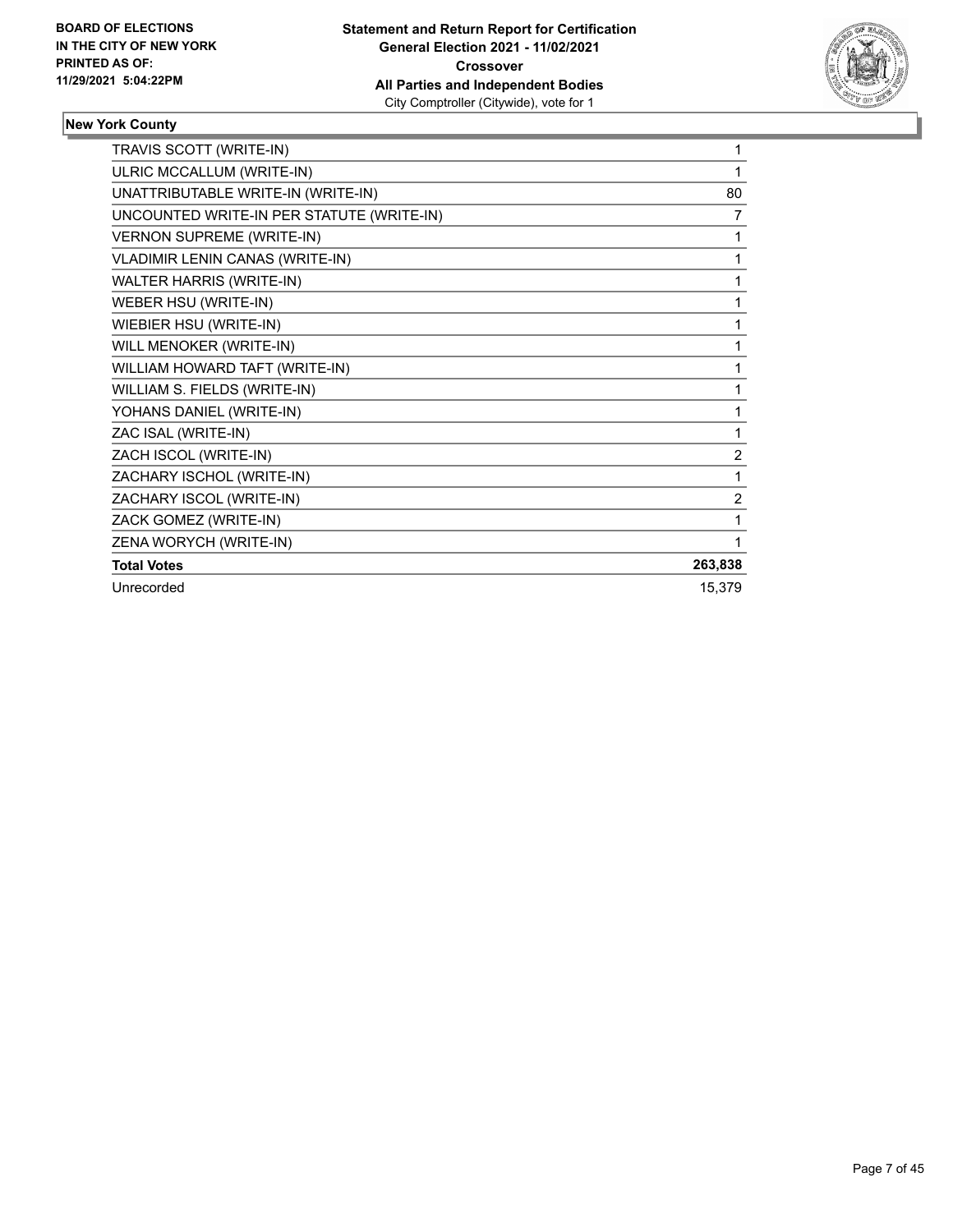

## **Bronx County**

| PUBLIC COUNTER                                           | 119,351                 |
|----------------------------------------------------------|-------------------------|
| MANUALLY COUNTED EMERGENCY                               | 0                       |
| ABSENTEE / MILITARY                                      | 8,993                   |
| AFFIDAVIT                                                | 731                     |
| <b>Total Ballots</b>                                     | 129,075                 |
| Less - Inapplicable Federal/Special Presidential Ballots | 0                       |
| <b>Total Applicable Ballots</b>                          | 129,075                 |
| <b>BRAD LANDER (DEMOCRATIC)</b>                          | 90,618                  |
| DABY BENJAMINE CARRERAS (REPUBLICAN)                     | 17,969                  |
| PAUL A. RODRIGUEZ (CONSERVATIVE)                         | 8,180                   |
| JOHN A. TABACCO JR. (LIBERTARIAN/INDEPENDENT)            | 1,212                   |
| DABY BENJAMINE CARRERAS (SAVE OUR CITY)                  | 608                     |
| <b>BRANDON RITCHIE (WRITE-IN)</b>                        | 1                       |
| BRIAN BENJAMIN (WRITE-IN)                                | 5                       |
| CIATTA BAYSAH (WRITE-IN)                                 | 1                       |
| COREY JOHNSON (WRITE-IN)                                 | 3                       |
| CURTIS SLIWA (WRITE-IN)                                  | 1                       |
| CYNTHIA PRISCO (WRITE-IN)                                | 1                       |
| DAVID WEPRIN (WRITE-IN)                                  | 2                       |
| DEWAN MAHARAJ (WRITE-IN)                                 | 1                       |
| DIANE LIGHTBOURNE (WRITE-IN)                             | 1                       |
| DION POWELL (WRITE-IN)                                   | 1                       |
| DONALD TRUMP (WRITE-IN)                                  | 2                       |
| DONALD TRUMP JR. (WRITE-IN)                              | 1                       |
| DOUGLAS JOSEPH MATHEWS (WRITE-IN)                        | 1                       |
| EARL SMITH (WRITE-IN)                                    | $\mathbf{1}$            |
| ELLIOT ENGEL (WRITE-IN)                                  | 2                       |
| ERIC LACEWELL (WRITE-IN)                                 | 1                       |
| EUGENE DEBS (WRITE-IN)                                   | 1                       |
| FREDERIC GOLDEN (WRITE-IN)                               | 1                       |
| IJEOMA ONYEKWERA (WRITE-IN)                              | 1                       |
| IRA STOLNICK (WRITE-IN)                                  | $\mathbf{1}$            |
| <b>JESSICA HALLER (WRITE-IN)</b>                         | 1                       |
| <b>JIMMY DORE (WRITE-IN)</b>                             | 1                       |
| JOHANNA ABAD (WRITE-IN)                                  | 1                       |
| JONATHAN E ALPERT (WRITE-IN)                             | 1                       |
| JOSE RODRIGUEZ (WRITE-IN)                                | 1                       |
| JOSEPH VILLA (WRITE-IN)                                  | 1                       |
| JOYCE NELSON (WRITE-IN)                                  | 1                       |
| JULIA SALAZAR (WRITE-IN)                                 | 1                       |
| JUMAANE D. WILLIAMS (WRITE-IN)                           | $\overline{\mathbf{c}}$ |
| JUNIOR MUNOZ (WRITE-IN)                                  | 1                       |
| KASSANDRA MCCUNE (WRITE-IN)                              | 1                       |
| KATHRYN THEOBOLD (WRITE-IN)                              | 1                       |
| KEVIN PAZMINO (WRITE-IN)                                 | 1                       |
| LESKO BRANDON (WRITE-IN)                                 | 1                       |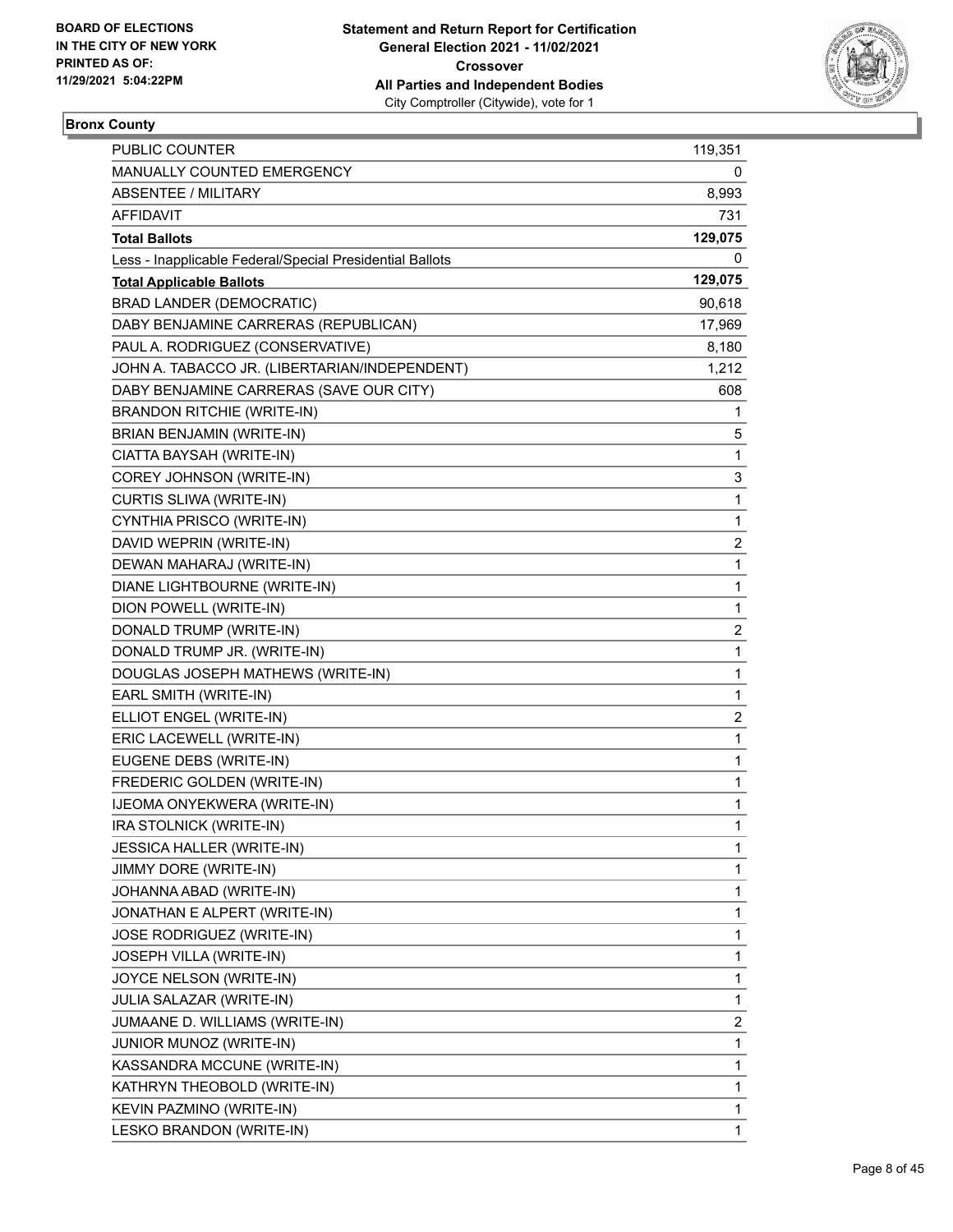

## **Bronx County**

| LESTER HOLT (WRITE-IN)                    | 1            |
|-------------------------------------------|--------------|
| LEWIS GOLDSTEIN (WRITE-IN)                | $\mathbf{1}$ |
| LYDIA GONZALEZ (WRITE-IN)                 | $\mathbf{1}$ |
| MAYA WILEY (WRITE-IN)                     | 1            |
| MELISSA E LOMBA (WRITE-IN)                | $\mathbf 1$  |
| MICHAEL BLOOMBERG (WRITE-IN)              | 1            |
| MICHAEL TATE (WRITE-IN)                   | 1            |
| MICHAEL ULJIC (WRITE-IN)                  | 1            |
| MICHELLE CARUSO CABRERA (WRITE-IN)        | 3            |
| MORRIS G. CHARLES JR. (WRITE-IN)          | 1            |
| NASIR MUHAMMAD (WRITE-IN)                 | $\mathbf 1$  |
| NOAH NAMMERAN (WRITE-IN)                  | 1            |
| NURYS A LAUREANO (WRITE-IN)               | 1            |
| PAUL LUNDGREN (WRITE-IN)                  | 1            |
| PHILIP ARNOLD (WRITE-IN)                  | 1            |
| PIERINA ANA SANCHEZ (WRITE-IN)            | 1            |
| PRESTON CARTER (WRITE-IN)                 | $\mathbf 1$  |
| ROBERT A. IRVING (WRITE-IN)               | 1            |
| SANDY ENGEL (WRITE-IN)                    | 1            |
| SCOTT STRINGER (WRITE-IN)                 | 2            |
| SHAWN CARTER (WRITE-IN)                   | 1            |
| SHIMRON GALLIMORE (WRITE-IN)              | 1            |
| SISTER E JONES BEY (WRITE-IN)             | 1            |
| STEPHEN E DAVIS (WRITE-IN)                | 1            |
| UNATTRIBUTABLE WRITE-IN (WRITE-IN)        | 40           |
| UNCOUNTED WRITE-IN PER STATUTE (WRITE-IN) | 1            |
| VICTOR RODRIGUEZ (WRITE-IN)               | 1            |
| WILLIAM WERTZ (WRITE-IN)                  | 4            |
| WILLIE MITCHELL (WRITE-IN)                | 1            |
| YESENIA POLANCO (WRITE-IN)                | 1            |
| <b>Total Votes</b>                        | 118,706      |
| Unrecorded                                | 10,369       |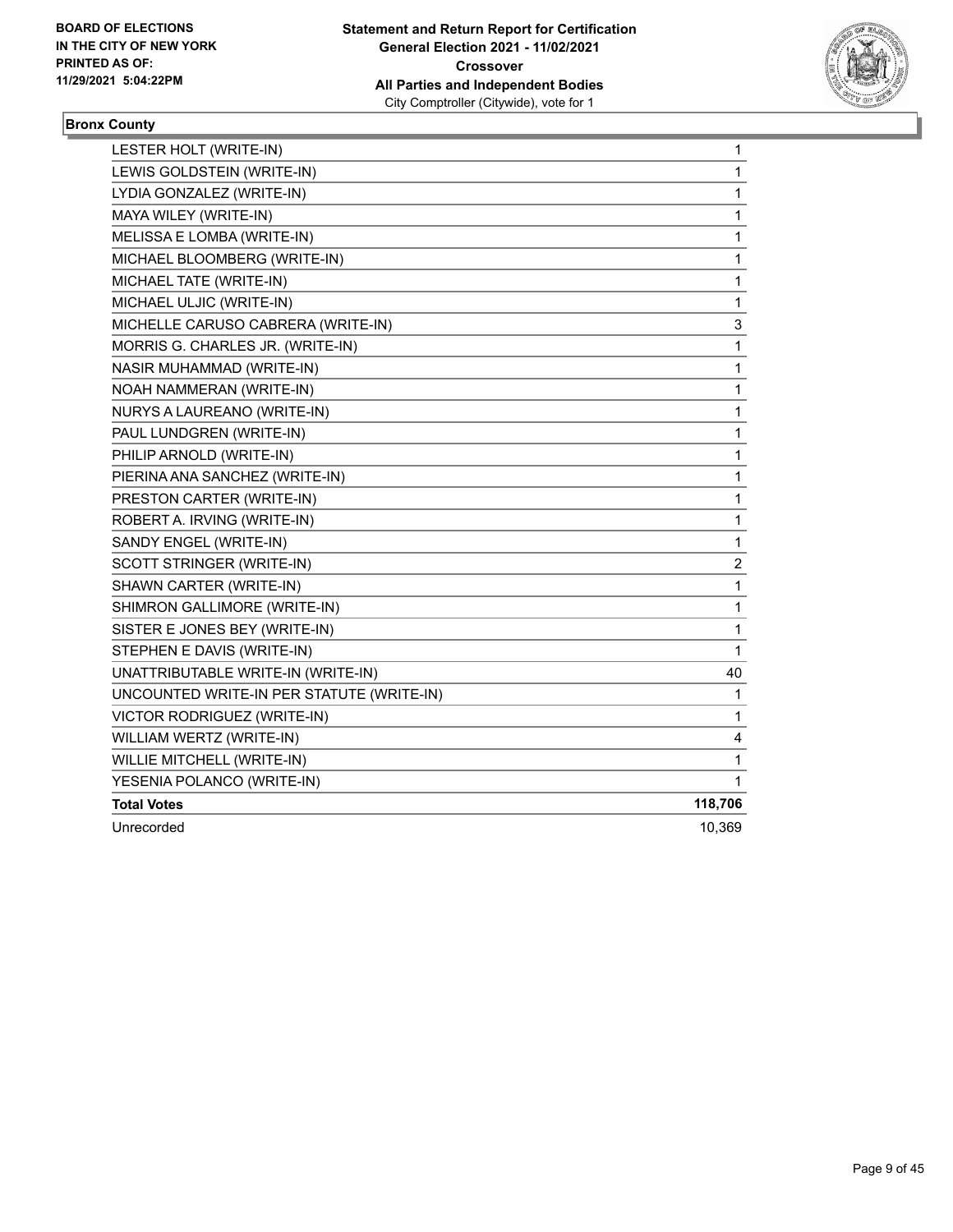

| PUBLIC COUNTER                                           | 326,241      |
|----------------------------------------------------------|--------------|
| MANUALLY COUNTED EMERGENCY                               | 9            |
| <b>ABSENTEE / MILITARY</b>                               | 17,570       |
| AFFIDAVIT                                                | 2,383        |
| <b>Total Ballots</b>                                     | 346,203      |
| Less - Inapplicable Federal/Special Presidential Ballots | 0            |
| <b>Total Applicable Ballots</b>                          | 346,203      |
| <b>BRAD LANDER (DEMOCRATIC)</b>                          | 243,169      |
| DABY BENJAMINE CARRERAS (REPUBLICAN)                     | 61,508       |
| PAUL A. RODRIGUEZ (CONSERVATIVE)                         | 15,013       |
| JOHN A. TABACCO JR. (LIBERTARIAN/INDEPENDENT)            | 3,373        |
| DABY BENJAMINE CARRERAS (SAVE OUR CITY)                  | 1,166        |
| AARON C. MARTIN (WRITE-IN)                               | 1            |
| ABE BEANE (WRITE-IN)                                     | 1            |
| ABRAHAM EDELWEIS (WRITE-IN)                              | $\mathbf{1}$ |
| ADELINE BUNCHE (WRITE-IN)                                | 2            |
| AKIVA LICHTMAN CPA (WRITE-IN)                            | 1            |
| ALEXANDER GLEASON (WRITE-IN)                             | 1            |
| ALEXANDER TULLY (WRITE-IN)                               | $\mathbf{1}$ |
| ALLISON MCNALLY (WRITE-IN)                               | 1            |
| ALPHEIA JOHNSON (WRITE-IN)                               | $\mathbf{1}$ |
| AMIT SHAH (WRITE-IN)                                     | $\mathbf{1}$ |
| ANDREW AKASON (WRITE-IN)                                 | 1            |
| ANDREW YANG (WRITE-IN)                                   | 3            |
| ANIKE SMILEY (WRITE-IN)                                  | $\mathbf{1}$ |
| ANTHONY L. HERBERT (WRITE-IN)                            | 1            |
| ANTHONY WEINER (WRITE-IN)                                | $\mathbf{1}$ |
| ARIGDOR MILLER (WRITE-IN)                                | 1            |
| <b>ASHER TARKHI (WRITE-IN)</b>                           | 1            |
| ASHER TRAM JIMENEZ (WRITE-IN)                            | 1            |
| AVIGDOR KITEVITS (WRITE-IN)                              | $\mathbf{1}$ |
| AVRAHAM HAMEL (WRITE-IN)                                 | $\mathbf{1}$ |
| BARBARA BLAIR (WRITE-IN)                                 | 1            |
| BARBARA UNDERWOOD (WRITE-IN)                             | 1            |
| <b>BARUCH SHEOMAR (WRITE-IN)</b>                         | 1            |
| BARUCH YAGEEL (WRITE-IN)                                 | 1            |
| BEN SHAPIRO (WRITE-IN)                                   | $\mathbf{1}$ |
| BEN ZION PANUSH (WRITE-IN)                               | 1            |
| BENSIIN BORUKHOR (WRITE-IN)                              | 1            |
| BENTLEY WEINFELD (WRITE-IN)                              | 1            |
| BERNIE MADOFF (WRITE-IN)                                 | 1            |
| BERNIE SANDERS (WRITE-IN)                                | 1            |
| BESATUL ISIAM (WRITE-IN)                                 | $\mathbf{1}$ |
| <b>BOBBY LEVY (WRITE-IN)</b>                             | 1            |
| BRAD LIANDER (WRITE-IN)                                  | 1            |
| BRAD PANDER (WRITE-IN)                                   | $\mathbf{1}$ |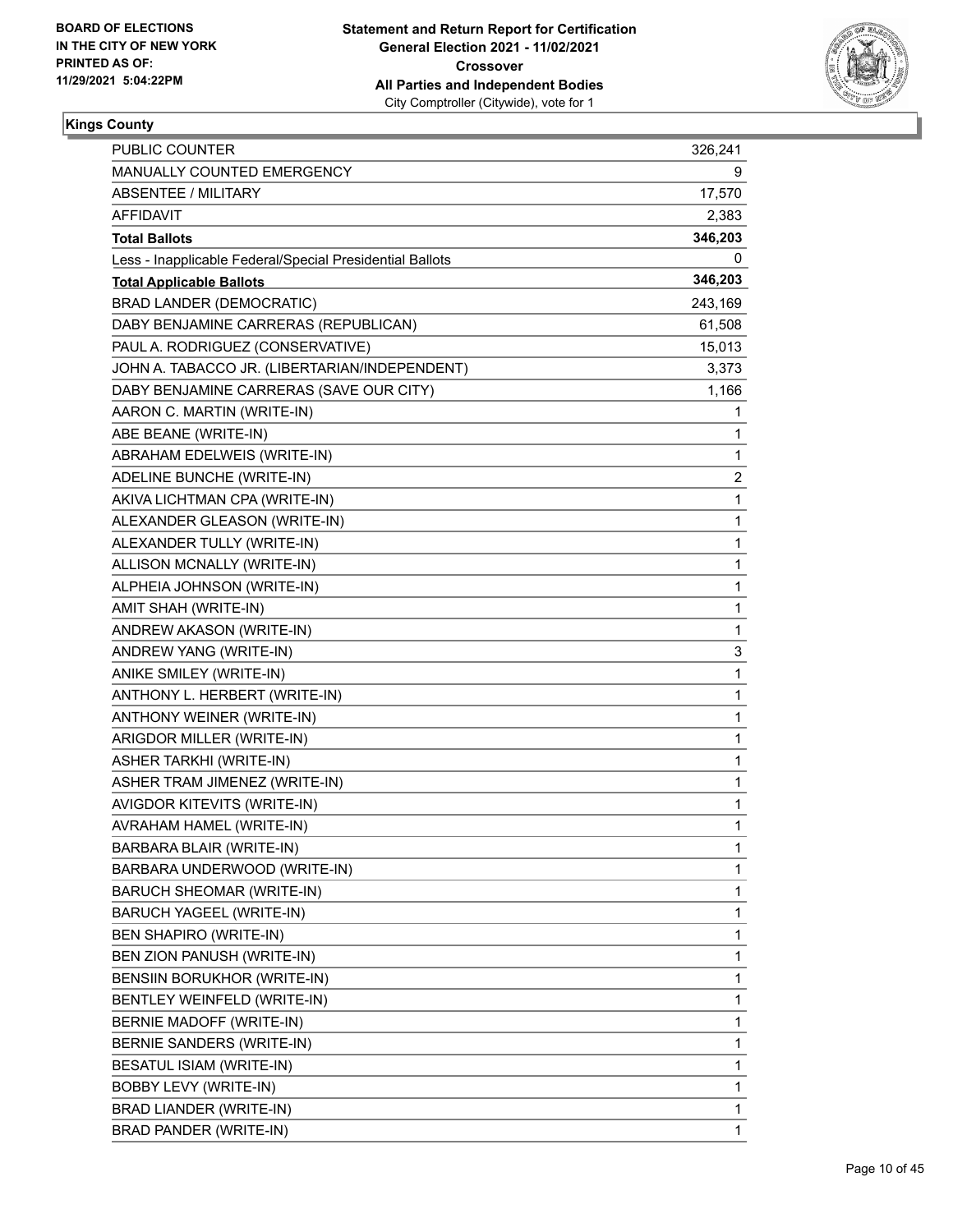

| BRAD VOGEL (WRITE-IN)              | 1            |
|------------------------------------|--------------|
| BREANNA THOMPSON (WRITE-IN)        | 1            |
| BRETTE TROST (WRITE-IN)            | 1            |
| BRIAN ALEPORT (WRITE-IN)           | 1            |
| BRIAN BENJAMIN (WRITE-IN)          | 3            |
| BRIAN MCGEGOR (WRITE-IN)           | 1            |
| <b>BRIDGET PARISH (WRITE-IN)</b>   | 1            |
| BRIDGET REIN (WRITE-IN)            | 1            |
| <b>BRIGET REIN (WRITE-IN)</b>      | 1            |
| <b>BRUCE DICKSTEIN (WRITE-IN)</b>  | 2            |
| BRYAN LOUIE (WRITE-IN)             | 1            |
| CAREY JOHNSON (WRITE-IN)           | 1            |
| CAROLINE PASTER (WRITE-IN)         | 1            |
| CARRINSTON DANTZER (WRITE-IN)      | 1            |
| CHAIN LIPSCHITZ (WRITE-IN)         | 1            |
| CHARLES HAEUSSLER (WRITE-IN)       | 1            |
| CHARLES MATGOMERY BURNS (WRITE-IN) | 1            |
| CHARLOTTE REICH (WRITE-IN)         | 1            |
| CHAUEE WALKER (WRITE-IN)           | 1            |
| CHIMORE T. MACK GLOVER (WRITE-IN)  | 1            |
| CHRISTOPHER HAYNES (WRITE-IN)      | 1            |
| COCOA ANTHONY (WRITE-IN)           | 1            |
| COREY JOHNSON (WRITE-IN)           | 17           |
| COREY STRINGER (WRITE-IN)          | 1            |
| CORY JOHNSON (WRITE-IN)            | 1            |
| <b>CURTIS HARRIS (WRITE-IN)</b>    | 2            |
| CURTIS SLIWA (WRITE-IN)            | 3            |
| DABY LANDER-CARRERAS SR (WRITE-IN) | $\mathbf{1}$ |
| DANIEL CHRISTMANN (WRITE-IN)       | 1            |
| DANTE MARTIN (WRITE-IN)            | 1            |
| DARLENE MEALY (WRITE-IN)           | 1            |
| DARREN GOLDNER (WRITE-IN)          | 1            |
| DARYA A.COWAN (WRITE-IN)           | 1            |
| DAVID ABRAMSON (WRITE-IN)          | 1            |
| DAVID I. WEPRIN (WRITE-IN)         | 1            |
| DAVID ROSEBERG (WRITE-IN)          | 1            |
| DAVID ROSENFIELD (WRITE-IN)        | 1            |
| DAVID WEPRIN (WRITE-IN)            | 5            |
| DAVIS NIDERMAN (WRITE-IN)          | 1            |
| DAYUA SOLOMON (WRITE-IN)           | 1            |
| DEB LORBER (WRITE-IN)              | 1            |
| DEBRA DENNIS (WRITE-IN)            | 1            |
| DENISE JOHNSON (WRITE-IN)          | 1            |
| DIANA PRINCE (WRITE-IN)            | 1            |
| DONALD J TRUMP (WRITE-IN)          | 3            |
|                                    |              |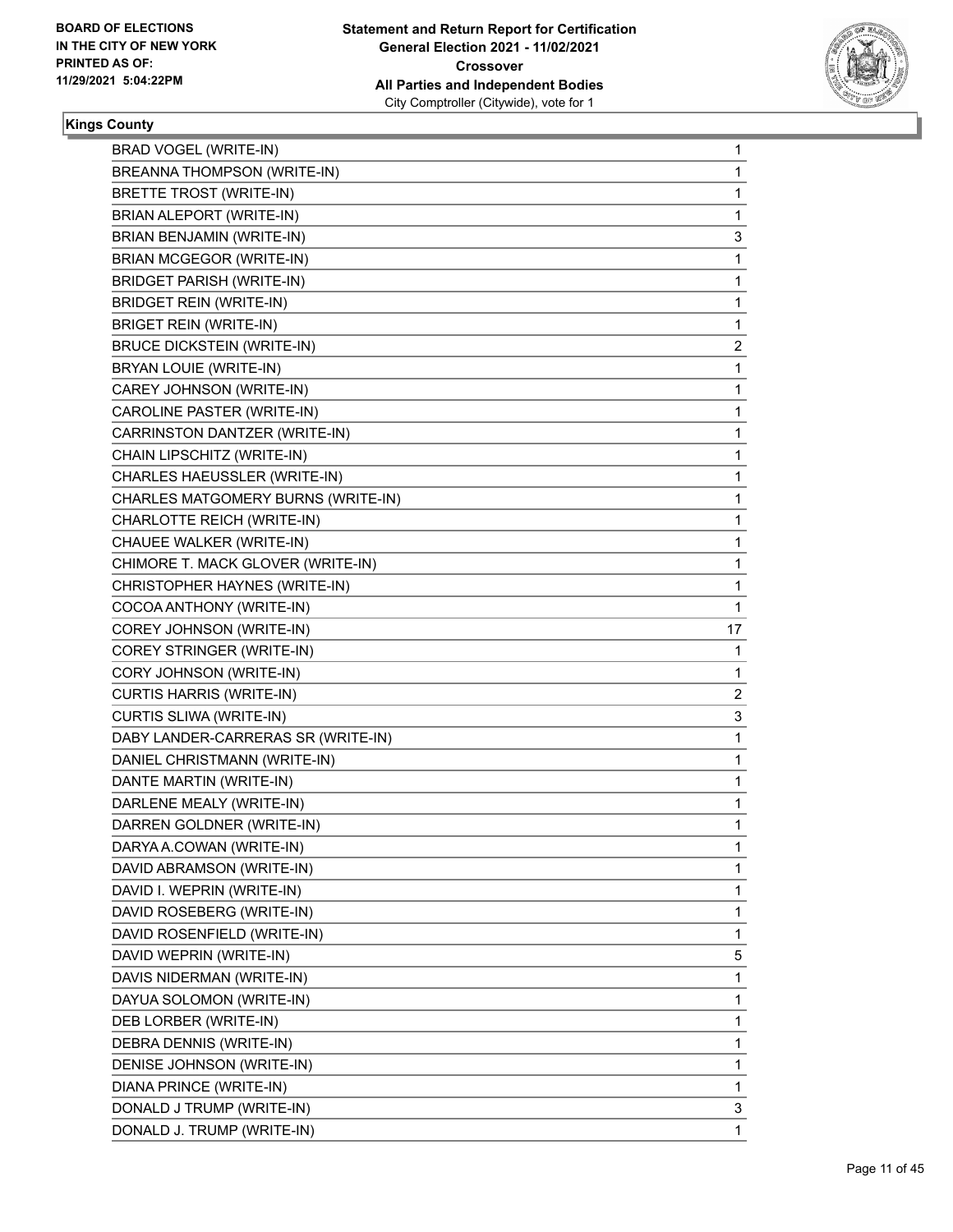

| DONALD MARSHALL (WRITE-IN)          | 1            |
|-------------------------------------|--------------|
| DONALD TRUMP (WRITE-IN)             | 5            |
| DOV HIKIND (WRITE-IN)               | 1            |
| EARLE WEPRIN (WRITE-IN)             | $\mathbf{1}$ |
| EDWARD GARCIA (WRITE-IN)            | 1            |
| EDWARD MISHAN (WRITE-IN)            | 1            |
| EFRAIN GROSS (WRITE-IN)             | 1            |
| ELAIE JOSEPH (WRITE-IN)             | 1            |
| ELI MANNING (WRITE-IN)              | 1            |
| ELI WOLFHAGEN (WRITE-IN)            | $\mathbf{1}$ |
| ELIOT SPITZER (WRITE-IN)            | 1            |
| ELKY O. WILLNER (WRITE-IN)          | 1            |
| EMILY FARGUHOSSON (WRITE-IN)        | 1            |
| ERCAN NURI AYBASTI (WRITE-IN)       | 1            |
| ERIC ULRICH (WRITE-IN)              | 1            |
| ERNEST BRANDT (WRITE-IN)            | $\mathbf{1}$ |
| ESTELLE ROSS (WRITE-IN)             | 1            |
| FELIX A. ORTIZ (WRITE-IN)           | 1            |
| FRANKIE PAPPAGALLO (WRITE-IN)       | 1            |
| FRIMET BRECHER (WRITE-IN)           | 1            |
| GAIL ROSENBLOOM (WRITE-IN)          | 1            |
| <b>GEORGANNE CHAPIN (WRITE-IN)</b>  | $\mathbf{1}$ |
| <b>GEORGE SEMPEPOS (WRITE-IN)</b>   | 1            |
| <b>GEROGE PATAKI (WRITE-IN)</b>     | 1            |
| GITTY GREENFELD (WRITE-IN)          | 1            |
| <b>GRACE LEE (WRITE-IN)</b>         | 1            |
| <b>GRACE PAIK (WRITE-IN)</b>        | 1            |
| <b>GREGORY SHERIDON (WRITE-IN)</b>  | $\mathbf{1}$ |
| HALEY ROBINSON (WRITE-IN)           | 1            |
| HAROLD TURNER (WRITE-IN)            | 1            |
| HARRISON JAY GOLDIN (WRITE-IN)      | $\mathbf{1}$ |
| HERSHEY TISCHLER (WRITE-IN)         | 1            |
| HESHY TISCHLER (WRITE-IN)           | 1            |
| HIRAM MCDANIELS (WRITE-IN)          | 1            |
| HOWARD STERN (WRITE-IN)             | 1            |
| IAN D. GIRSHEK (WRITE-IN)           | 1            |
| IGENIE F. HARRIS BLENMAN (WRITE-IN) | 1            |
| ILLAPA SAIRITUPAC (WRITE-IN)        | 1            |
| INDIA WALTON (WRITE-IN)             | 1            |
| INNA VERNIKOV (WRITE-IN)            | 3            |
| ISAAC KNOBLOCH (WRITE-IN)           | 1            |
| <b>ISRAEL LICHE (WRITE-IN)</b>      | 1            |
| IVETTE J. PERMINO (WRITE-IN)        | $\mathbf{1}$ |
| JACK LEW (WRITE-IN)                 | 1            |
| JACK MARGOLIS (WRITE-IN)            | 1            |
| JACOB DE GROM (WRITE-IN)            | $\mathbf{1}$ |
|                                     |              |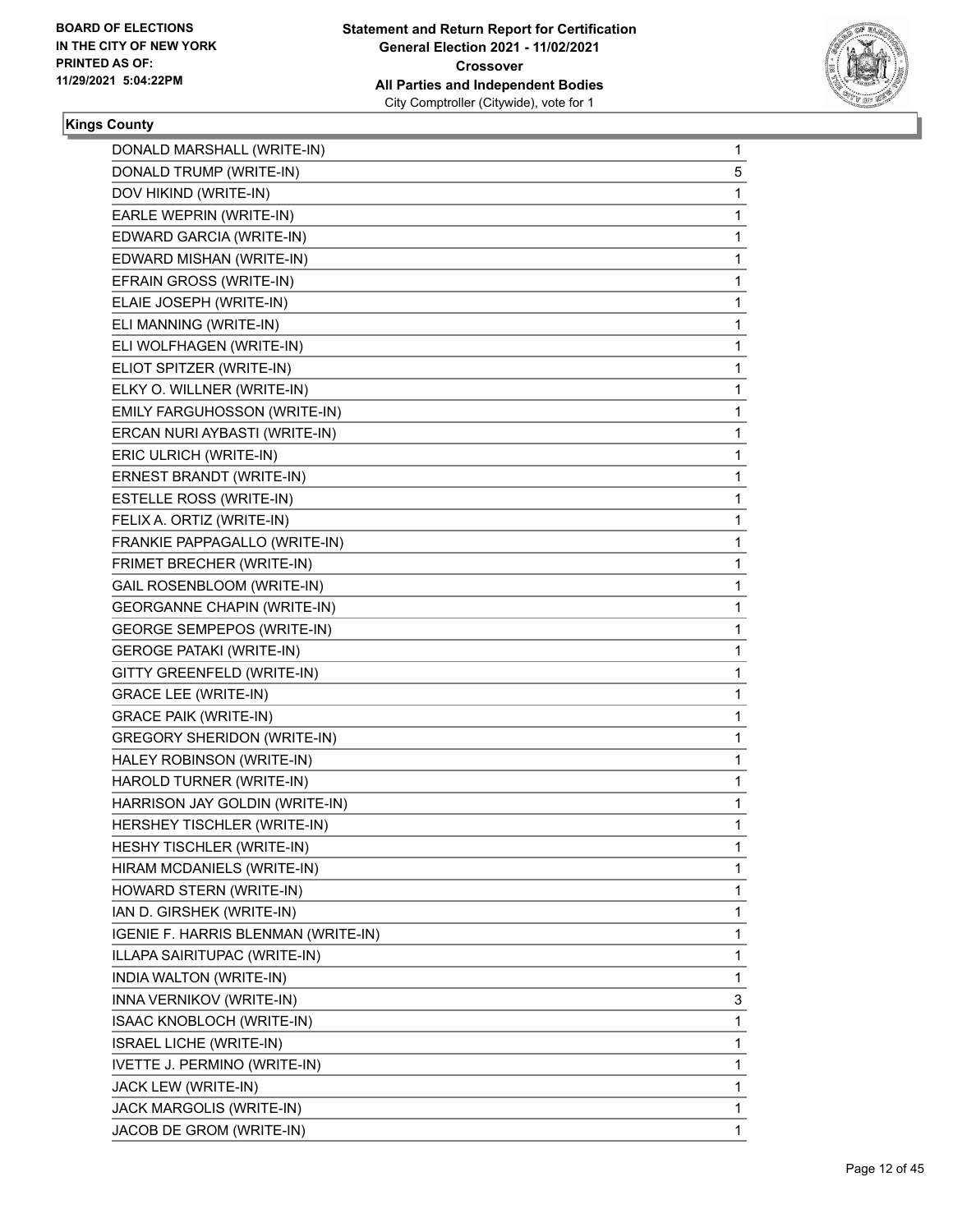

| JAMIE ANJOIGE (WRITE-IN)              | 1           |
|---------------------------------------|-------------|
| JAN POHORLESKY (WRITE-IN)             | 1           |
| JASON BISHOP (WRITE-IN)               | 1           |
| JAZMINE JUDA SCOTT BRAYBOY (WRITE-IN) | 1           |
| JEFF LODGE (WRITE-IN)                 | 1           |
| JEFF SMITH (WRITE-IN)                 | 1           |
| JENNIFER FARRELLY (WRITE-IN)          | 1           |
| JEYSON GARCIA (WRITE-IN)              | 1           |
| JOANNE SIMOA (WRITE-IN)               | 1           |
| JOE BRANDON (WRITE-IN)                | 1           |
| JOE CHAN (WRITE-IN)                   | 1           |
| JOEL BERKOWITZ (WRITE-IN)             | 1           |
| JOEL REISMAN (WRITE-IN)               | 1           |
| JOHN C LIU (WRITE-IN)                 | 1           |
| JOHN C. LIU (WRITE-IN)                | 1           |
| JOHN LIU (WRITE-IN)                   | 1           |
| JOHN SAMUELSEN (WRITE-IN)             | 1           |
| JON KALMUSS-KANE (WRITE-IN)           | 1           |
| JONATHAN BRECHT (WRITE-IN)            | 1           |
| JONATHAN HENRY HATCH (WRITE-IN)       | 1           |
| JONATHAN RABAR (WRITE-IN)             | 1           |
| JOSEPH BONSERIO (WRITE-IN)            | 1           |
| JOSEPH GREENBERG (WRITE-IN)           | 2           |
| JOSEPH PERLMUTTA (WRITE-IN)           | 1           |
| <b>JOSEPH RUTTNER (WRITE-IN)</b>      | 1           |
| JOSEPH SPREI (WRITE-IN)               | 1           |
| JOSH SKALLER (WRITE-IN)               | 1           |
| JOSHUA FEUER (WRITE-IN)               | 1           |
| JUMANNE WILLIAMS (WRITE-IN)           | 1           |
| <b>JUSTIN TREIGG (WRITE-IN)</b>       | 1           |
| KALMAN YEGER (WRITE-IN)               | 4           |
| KANYE WEST (WRITE-IN)                 | $\mathbf 1$ |
| KATHRINE ROCKETS (WRITE-IN)           | 1           |
| KATHRYN GARCIA (WRITE-IN)             | 4           |
| KATHRYN S.KRASE (WRITE-IN)            | 1           |
| KATIA KELLY (WRITE-IN)                | 7           |
| KATIE HONAN (WRITE-IN)                | 2           |
| KATIE KELLY (WRITE-IN)                | 1           |
| KAYA SIMMONS (WRITE-IN)               | 1           |
| KELLY WRIGHT (WRITE-IN)               | 1           |
| KENNETH WALUYN (WRITE-IN)             | 1           |
| KERRAN ROCK (WRITE-IN)                | 1           |
| KEVIN L DAVIS (WRITE-IN)              | 1           |
| KEVIN PARKER (WRITE-IN)               | 6           |
| KING ASA (WRITE-IN)                   | 1           |
| KIRBY DOSE (WRITE-IN)                 | 1           |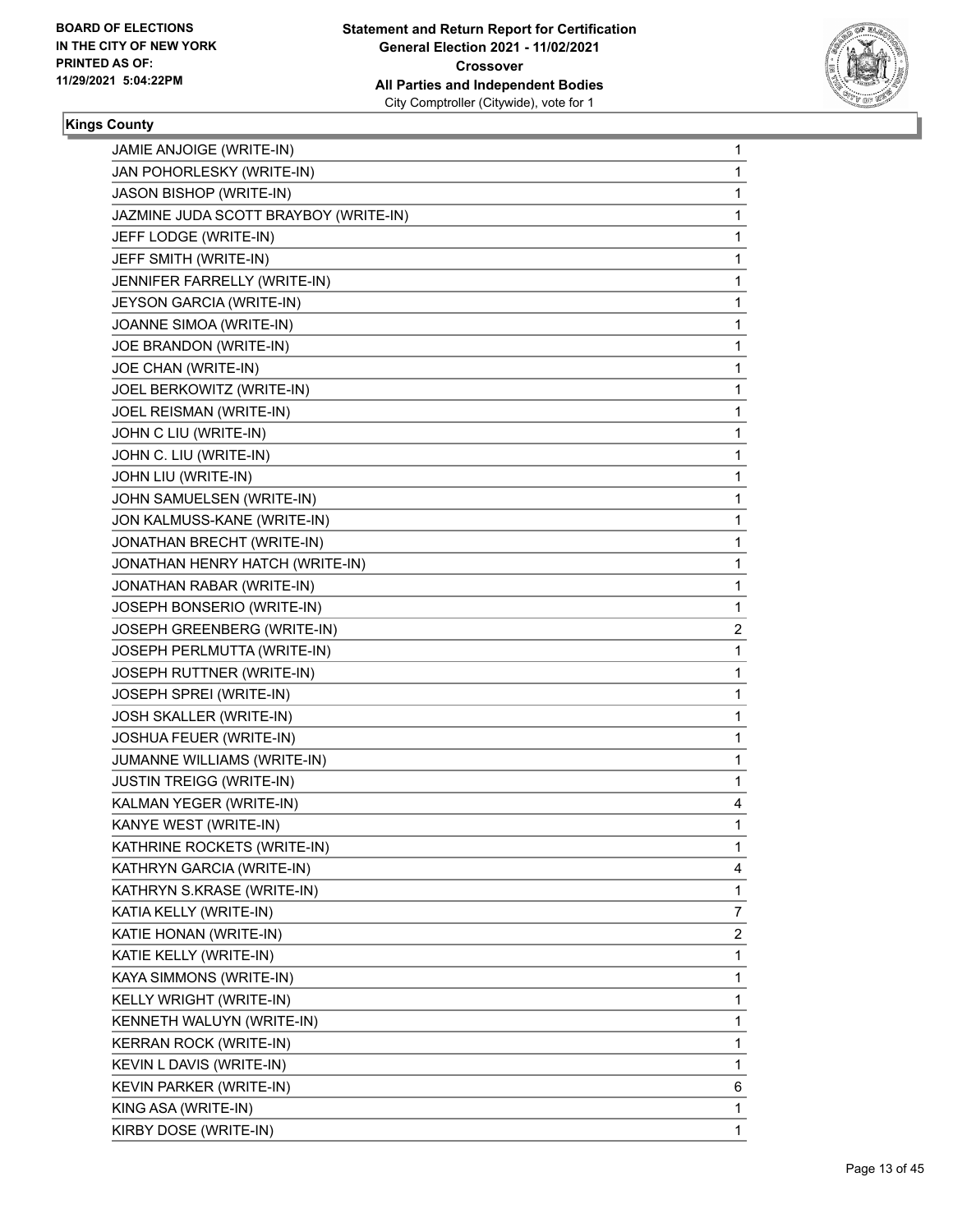

| 1              |
|----------------|
| $\overline{a}$ |
| 1              |
| 1              |
| 4              |
| 2              |
| 1              |
| 1              |
| 1              |
| $\mathbf{1}$   |
| 1              |
| 1              |
| 1              |
| 1              |
| 1              |
| 1              |
| 1              |
| 1              |
| 1              |
| 1              |
| 1              |
| 1              |
| 2              |
| 1              |
| 1              |
| 1              |
| 1              |
| $\mathbf{1}$   |
| 1              |
| $\mathbf{1}$   |
| 1              |
| 1              |
| 1              |
| 1              |
| 1              |
| 1              |
| 1              |
| 4              |
|                |
| 1              |
| 1              |
| 1              |
| 1              |
| 1              |
| 1              |
| 1              |
|                |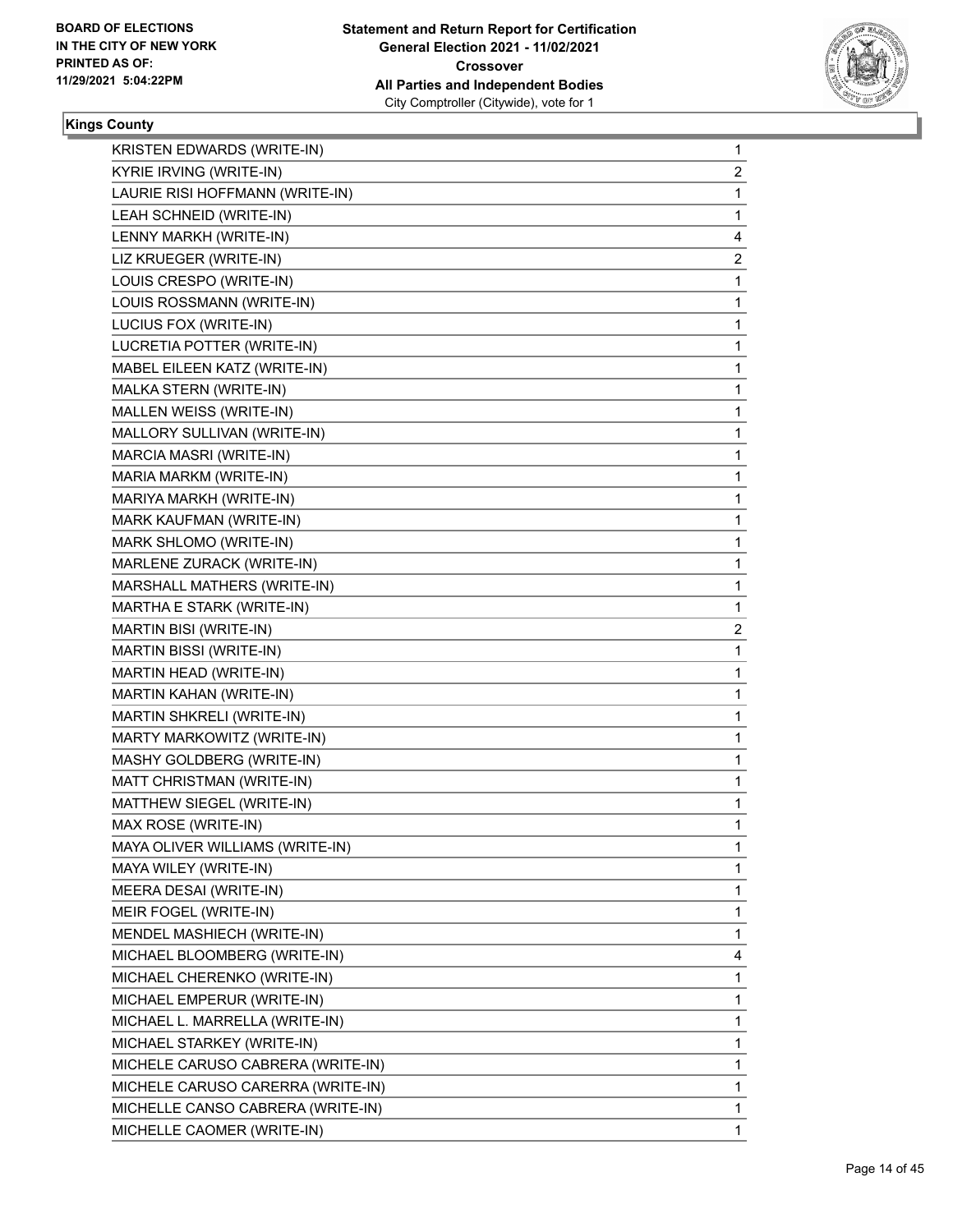

| MICHELLE CAROSO-CABRERA (WRITE-IN)  | $\mathbf{1}$ |
|-------------------------------------|--------------|
| MICHELLE CARRUSO CABERA (WRITE-IN)  | 1            |
| MICHELLE CARUSO CABERA (WRITE-IN)   | 1            |
| MICHELLE CARUSO CABRERA (WRITE-IN)  | 20           |
| MICHELLE CARUSO- CABRERA (WRITE-IN) | 1            |
| MICHELLE CARUSO-CABRENA (WRITE-IN)  | 1            |
| MICHELLE CARUSO-CABRERA (WRITE-IN)  | 10           |
| MICHELLE CARUSO-COBERA (WRITE-IN)   | $\mathbf{1}$ |
| MICHELLE CARYSS CABERA (WRITE-IN)   | 1            |
| MICHELLE CASUSO CABRERA (WRITE-IN)  | 1            |
| MICHELLE CORUSO CABRERA (WRITE-IN)  | 1            |
| MICHELLE RIESTREJEO (WRITE-IN)      | 1            |
| MIKE BLOOMBERG (WRITE-IN)           | 1            |
| MIKE YEADON (WRITE-IN)              | 1            |
| MILDRED SMITH (WRITE-IN)            | 1            |
| MILO RAYDO (WRITE-IN)               | 1            |
| MIRIAM REISS (WRITE-IN)             | 1            |
| MIYA WILEY (WRITE-IN)               | 1            |
| MOLLY COHEN (WRITE-IN)              | 1            |
| MOSES FREIER (WRITE-IN)             | 1            |
| MOSHE KRAMER (WRITE-IN)             | 1            |
| MOSHE MEKIE KRISBERG (WRITE-IN)     | 1            |
| MOUSTAFA JONES (WRITE-IN)           | 1            |
| MULKIN CHILL (WRITE-IN)             | 1            |
| MUMIA ABU JAMAL (WRITE-IN)          | 1            |
| NAFTULI REINER (WRITE-IN)           | 1            |
| NAMDEO DHASAL (WRITE-IN)            | 1            |
| NAOMI LEHNER (WRITE-IN)             | 1            |
| NATHANIEL MANNIMG (WRITE-IN)        | 1            |
| NEAL ADELSTEIN (WRITE-IN)           | 1            |
| NETANEL ALAN (WRITE-IN)             | 1            |
| NICHOLAS VERTUCCI (WRITE-IN)        | 1            |
| NICKA PIERRE (WRITE-IN)             | 1            |
| NICOLE MCQUEEN (WRITE-IN)           | 1            |
| NINER TURNER (WRITE-IN)             | 1            |
| NORMA LAWRENCE (WRITE-IN)           | 1            |
| NOSSON TZVI ELY (WRITE-IN)          | 1            |
| OMAR BARGHOUTI (WRITE-IN)           | 1            |
| OSCAR SCHWEITZER (WRITE-IN)         | 1            |
| PATRICIA HEMSWORTH (WRITE-IN)       | 1            |
| PAUL M WHITE (WRITE-IN)             | 1            |
| PAULA WILLIAMS (WRITE-IN)           | 1            |
| PESSY WEBBER (WRITE-IN)             | 1            |
| PETER AUSTERN (WRITE-IN)            | 1            |
| PETER FOX (WRITE-IN)                | 1            |
| QUADISHA AVERA (WRITE-IN)           | 1            |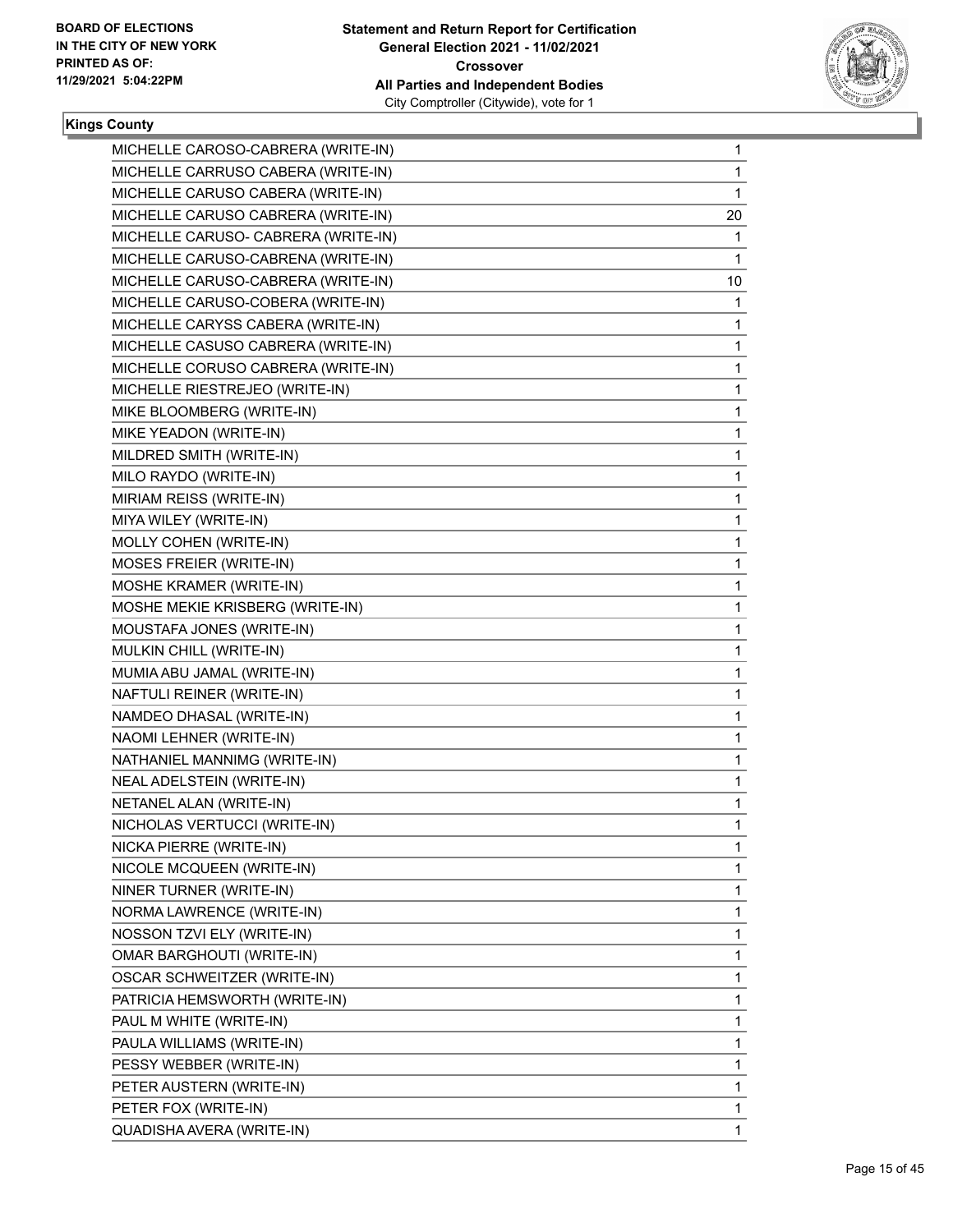

| RACHEL GRUEN (WRITE-IN)        | 1              |
|--------------------------------|----------------|
| RACHEL LANDSBERG (WRITE-IN)    | 1              |
| RAMEL WEST (WRITE-IN)          | 1              |
| RANDOLPH FERDINAND (WRITE-IN)  | 1              |
| RAY MCGUIRE (WRITE-IN)         | 1              |
| REB SHAUL ALTER (WRITE-IN)     | 1              |
| REBECCA ROTH (WRITE-IN)        | 1              |
| RESHEMA PATEL (WRITE-IN)       | 1              |
| RESHMA PATEL (WRITE-IN)        | 3              |
| RICHARD MERLE (WRITE-IN)       | 1              |
| RITA PASSAREL (WRITE-IN)       | 1              |
| ROBB PENN (WRITE-IN)           | 1              |
| ROBERT GRANT (WRITE-IN)        | 1              |
| ROBERTO RODRIGUEZ (WRITE-IN)   | 1              |
| RON DESANTIS (WRITE-IN)        | 1              |
| RUTH MAX (WRITE-IN)            | 1              |
| RYAN HALLAHAN (WRITE-IN)       | 1              |
| RYAN MELOLA (WRITE-IN)         | 1              |
| SAL ALBANESE (WRITE-IN)        | 2              |
| SAL LONG (WRITE-IN)            | 1              |
| SAM EL HALLAL (WRITE-IN)       | 1              |
| SAMANTHA COHEN (WRITE-IN)      | 1              |
| SAMUEL DEMERO (WRITE-IN)       | 1              |
| SAMUEL ISAC NOVIKOV (WRITE-IN) | 1              |
| SAMUEL LOWENTHAL (WRITE-IN)    | 1              |
| SANDY NURSE (WRITE-IN)         | 1              |
| SCOTT STRINGER (WRITE-IN)      | 9              |
| SCROOGE MODUCK (WRITE-IN)      | 1              |
| SEBASTIANO N.RUSSO (WRITE-IN)  | 1              |
| SENDER YIDOWITZ (WRITE-IN)     | 1              |
| SETH LEVIN (WRITE-IN)          | 1              |
| SETH SEVERINO (WRITE-IN)       | $\overline{2}$ |
| SHAMARIE MCDONALD (WRITE-IN)   | 1              |
| SHANEREL GYMNIC (WRITE-IN)     | 1              |
| SHARON DONOVAN (WRITE-IN)      | 1              |
| SHAWN CAMPBELL (WRITE-IN)      | 1              |
| SHLOMO FRIEDMAN (WRITE-IN)     | 1              |
| SHLOMO KISS (WRITE-IN)         | 1              |
| SHMIEL ERNSTER (WRITE-IN)      | 1              |
| SHOLOM D KIRSH (WRITE-IN)      | 1              |
| SHORLAND DANIELS (WRITE-IN)    | 1              |
| SHUIEM WIEDER (WRITE-IN)       | 1              |
| SIMCHA EICHENSTEIN (WRITE-IN)  | 1              |
| SIMCHA FELDER (WRITE-IN)       | 1              |
| SIMONE ADAMS (WRITE-IN)        | 1              |
| STACEY FRITZ (WRITE-IN)        | 1              |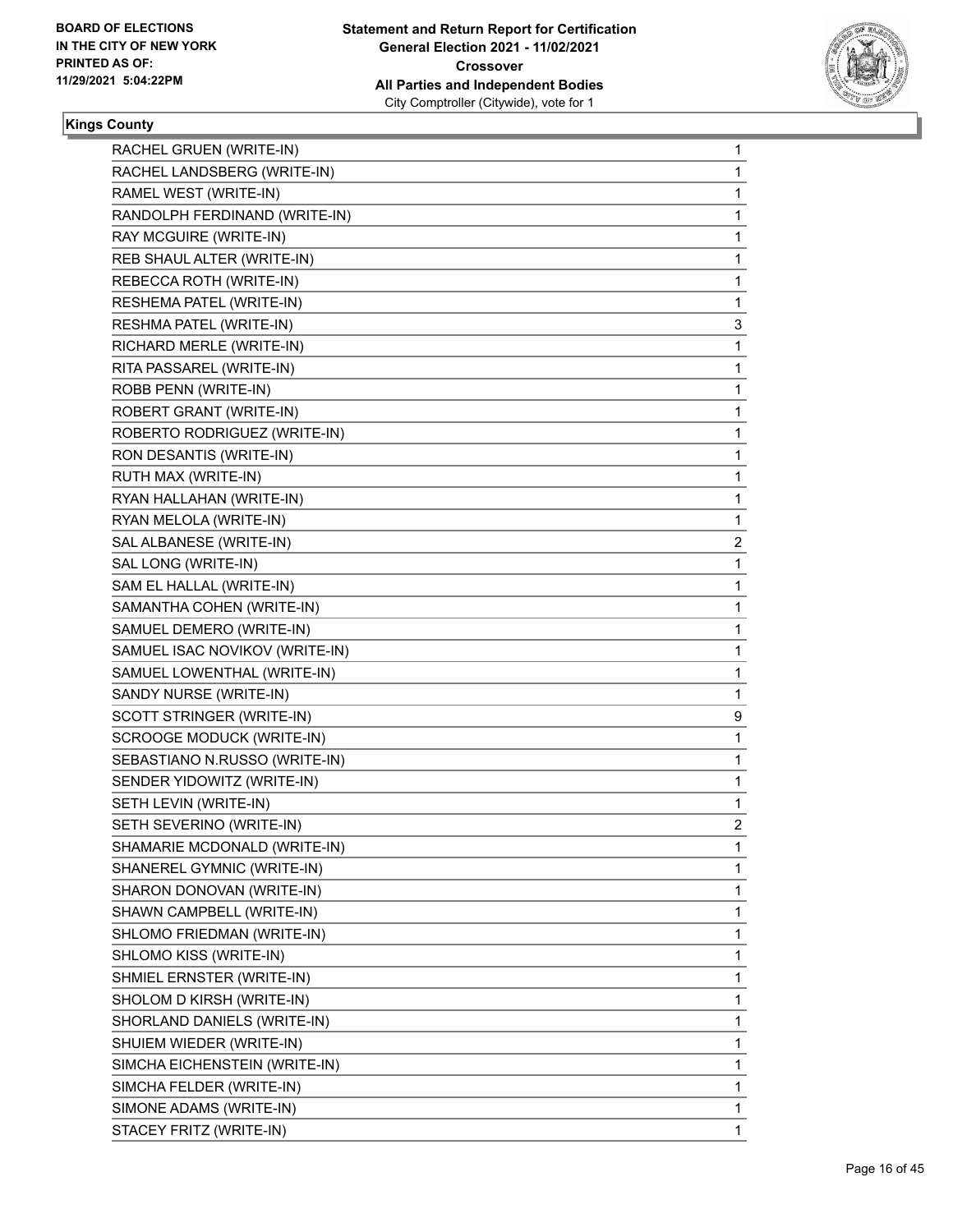

| STEVEN H. RICHMAN (WRITE-IN)              | 2            |
|-------------------------------------------|--------------|
| STEVEN PARKER (WRITE-IN)                  | 1            |
| SYDNEY SOLOMON (WRITE-IN)                 | 1            |
| TAYLOR A.OWEN (WRITE-IN)                  | $\mathbf 1$  |
| TED CRUZ (WRITE-IN)                       | 1            |
| THEA FENICHEL (WRITE-IN)                  | $\mathbf{1}$ |
| THOMAS A ZMUDA (WRITE-IN)                 | 1            |
| TIPPI F. SMITH (WRITE-IN)                 | 1            |
| TOM ENGELHART (WRITE-IN)                  | 1            |
| TOTTY SHUTA (WRITE-IN)                    | 1            |
| TREMAINE WRIGHT (WRITE-IN)                | 1            |
| TRISHA OCONOR (WRITE-IN)                  | 1            |
| UNATTRIBUTABLE WRITE-IN (WRITE-IN)        | 207          |
| UNCOUNTED WRITE-IN PER STATUTE (WRITE-IN) | 3            |
| USHA SINGH (WRITE-IN)                     | 1            |
| VALERIE AMOR (WRITE-IN)                   | 1            |
| VERONICA LUPO (WRITE-IN)                  | 1            |
| VILMA A REINHARDT (WRITE-IN)              | 1            |
| VINCENT GENTILE (WRITE-IN)                | 1            |
| VIVIAN PICA (WRITE-IN)                    | 1            |
| VULLNET VELIU (WRITE-IN)                  | 1            |
| WATSON VARUERIS (WRITE-IN)                | 1            |
| WAYNE MURATORE (WRITE-IN)                 | 1            |
| WAYNE T. MURATORE (WRITE-IN)              | 1            |
| WENDY ESPINAL (WRITE-IN)                  | 1            |
| WILLIAM STASIULATIS (WRITE-IN)            | 1            |
| YANG ANDREW (WRITE-IN)                    | 1            |
| YERUCHOM KLEIN (WRITE-IN)                 | $\mathbf{1}$ |
| YISROEL BLUM (WRITE-IN)                   | 1            |
| YOSEF KIRSH (WRITE-IN)                    | 1            |
| ZACK ISCHOL (WRITE-IN)                    | 1            |
| <b>Total Votes</b>                        | 324,884      |
| Unrecorded                                | 21,319       |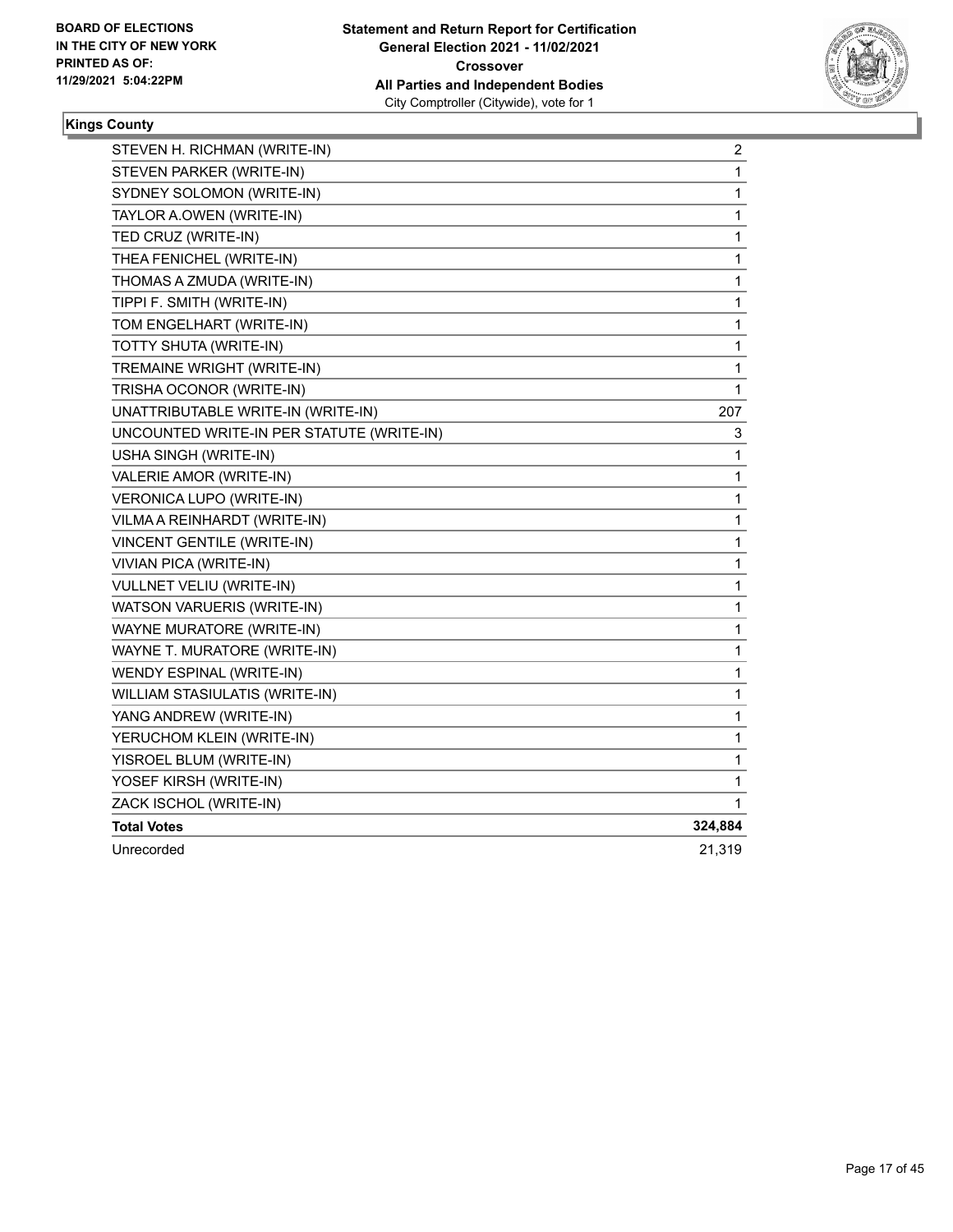

| PUBLIC COUNTER                                           | 263,688      |
|----------------------------------------------------------|--------------|
| MANUALLY COUNTED EMERGENCY                               | 0            |
| <b>ABSENTEE / MILITARY</b>                               | 22,294       |
| AFFIDAVIT                                                | 1,532        |
| <b>Total Ballots</b>                                     | 287,514      |
| Less - Inapplicable Federal/Special Presidential Ballots | 0            |
| <b>Total Applicable Ballots</b>                          | 287,514      |
| <b>BRAD LANDER (DEMOCRATIC)</b>                          | 171,998      |
| DABY BENJAMINE CARRERAS (REPUBLICAN)                     | 76,584       |
| PAUL A. RODRIGUEZ (CONSERVATIVE)                         | 18,345       |
| JOHN A. TABACCO JR. (LIBERTARIAN/INDEPENDENT)            | 3,444        |
| DABY BENJAMINE CARRERAS (SAVE OUR CITY)                  | 1,380        |
| ABRAHAM KEARNS-SIDELL (WRITE-IN)                         | 1            |
| ALAN KATEMAN (WRITE-IN)                                  | $\mathbf{1}$ |
| ALAN SHERMAN (WRITE-IN)                                  | 2            |
| ALBERY WIAYARD (WRITE-IN)                                | 1            |
| ALFONSO MAGLINTO (WRITE-IN)                              | $\mathbf{1}$ |
| ALLAN W. JENNINGS JR. (WRITE-IN)                         | 1            |
| ANDREW S. SALISKI (WRITE-IN)                             | 1            |
| ANGEL CLASS (WRITE-IN)                                   | $\mathbf{1}$ |
| ANTHONY A RIVERS (WRITE-IN)                              | 1            |
| ANTHONY LEMMA SR. (WRITE-IN)                             | 2            |
| ANTONIO WHITAKER (WRITE-IN)                              | $\mathbf{1}$ |
| ARI KAGAN (WRITE-IN)                                     | 1            |
| ASHOKA JESROO (WRITE-IN)                                 | 1            |
| AVRAHAM JACOBS (WRITE-IN)                                | $\mathbf{1}$ |
| BARBARA ST. JOHN (WRITE-IN)                              | 1            |
| BARUCH ROTHMAN (WRITE-IN)                                | 1            |
| BERKA COKES (WRITE-IN)                                   | $\mathbf{1}$ |
| BILLY BEANE (WRITE-IN)                                   | 1            |
| <b>BOBBY LEVY (WRITE-IN)</b>                             | 12           |
| BRIAN BENJAMIN (WRITE-IN)                                | $\mathbf{1}$ |
| BRIDGET REIN (WRITE-IN)                                  | 4            |
| BUGS BUNNY (WRITE-IN)                                    | 1            |
| CATHERINE ROJAS (WRITE-IN)                               | $\mathbf{1}$ |
| CHARA SOFFER (WRITE-IN)                                  | 1            |
| CHAYA GREENBERG (WRITE-IN)                               | 1            |
| CHAYIM MARGAREFTAH (WRITE-IN)                            | $\mathbf{1}$ |
| CHLOE MEAD (WRITE-IN)                                    | 1            |
| CHRIS ALLRED (WRITE-IN)                                  | 1            |
| CHRIS GONZALEZ (WRITE-IN)                                | $\mathbf{1}$ |
| CHRIS GROSVEHOR (WRITE-IN)                               | 1            |
| CLAIRE SHUCMAN (WRITE-IN)                                | 1            |
| CLAPRE CHANG (WRITE-IN)                                  | $\mathbf{1}$ |
| COREY GUMBS (WRITE-IN)                                   | 1            |
| COREY JOHNSON (WRITE-IN)                                 | 10           |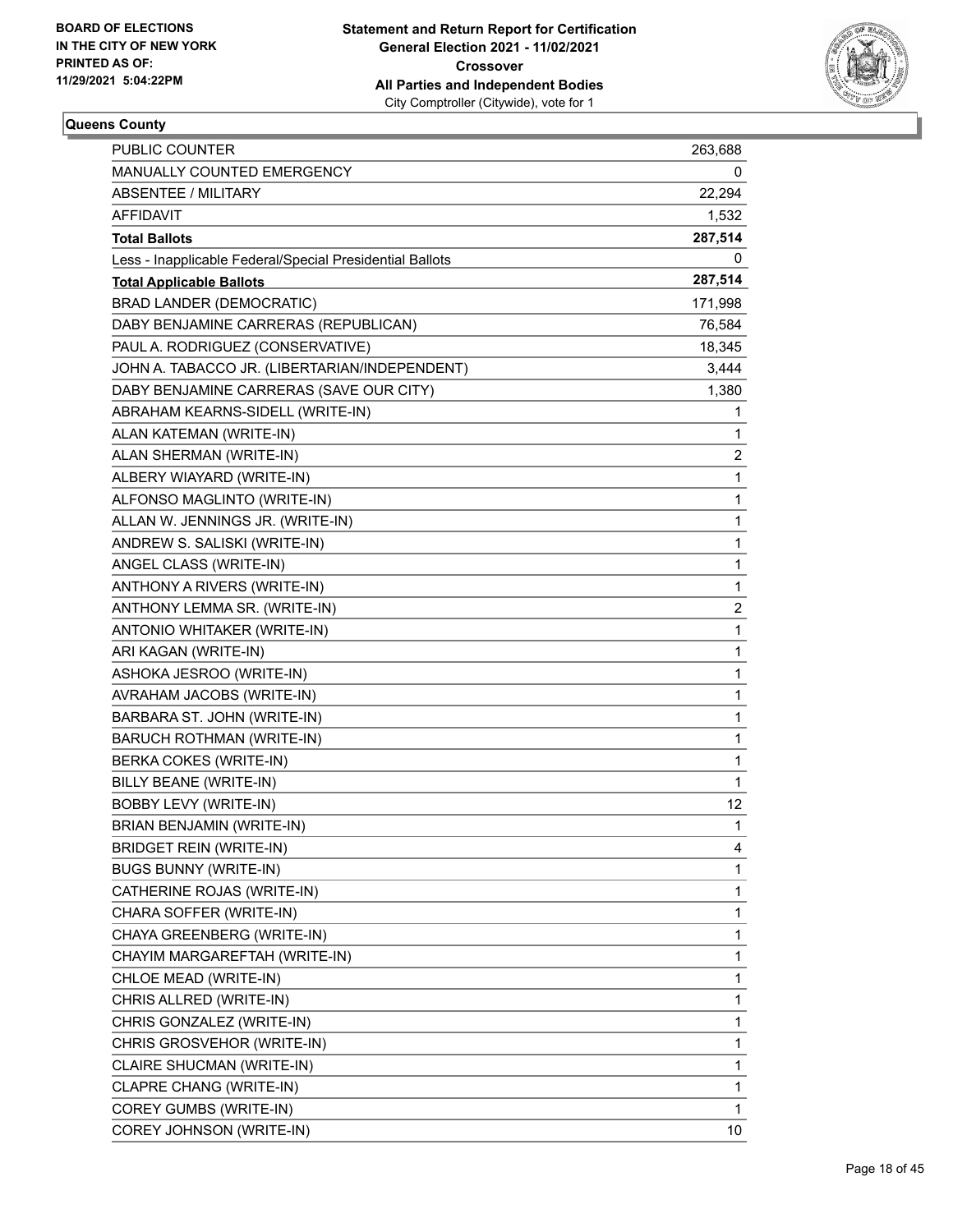

| CRAIG E BOYER (WRITE-IN)            | $\mathbf 1$  |
|-------------------------------------|--------------|
| CRAIG GOLDSCHMIDT (WRITE-IN)        | 1            |
| CURTIS A. SLIWA (WRITE-IN)          | 2            |
| DAFFY DUCK (WRITE-IN)               | 1            |
| DANA JEFFREY-WILLIAMS (WRITE-IN)    | 1            |
| DANIEL MORSE (WRITE-IN)             | 1            |
| DAVID I WEPRIN (WRITE-IN)           | 1            |
| DAVID I. WEPRIN (WRITE-IN)          | 1            |
| DAVID KENDALL (WRITE-IN)            | 1            |
| DAVID WEPRIN (WRITE-IN)             | 15           |
| DAVIS I. WEPRIN (WRITE-IN)          | 1            |
| DEBORAH GRUBMAN (WRITE-IN)          | 1            |
| DENISE KEEHAN-SMITH (WRITE-IN)      | 1            |
| DEREK HAMILTON (WRITE-IN)           | 1            |
| DEVON HENRY (WRITE-IN)              | 1            |
| DIANA GILDAY (WRITE-IN)             | 1            |
| DONALD J TRUMP (WRITE-IN)           | $\mathbf 1$  |
| DONALD J. TRUMP (WRITE-IN)          | 1            |
| ED SEWELL (WRITE-IN)                | 1            |
| ELLCAN ADELIAN (WRITE-IN)           | 1            |
| ELLEN ENG (WRITE-IN)                | 1            |
| ELLIOT SPITZER (WRITE-IN)           | 1            |
| ERCAN NURI AYBASTI (WRITE-IN)       | $\mathbf 1$  |
| ESTHER MA (WRITE-IN)                | 1            |
| EZRIAH RUIZ (WRITE-IN)              | 1            |
| FRANCIS CABRINI (WRITE-IN)          | 1            |
| FRANK VISINTIN (WRITE-IN)           | 1            |
| FRED HETZEL (WRITE-IN)              | 1            |
| GALE BREWER (WRITE-IN)              | 2            |
| <b>GEORGE ANGELASTRO (WRITE-IN)</b> | 1            |
| <b>GREG GARFIELD (WRITE-IN)</b>     | 1            |
| HELEN MULVANY (WRITE-IN)            | $\mathbf{1}$ |
| HELEN ROSENTHAL (WRITE-IN)          | 3            |
| HELENA MERTIRI (WRITE-IN)           | 1            |
| HILLARY CLINTON (WRITE-IN)          | 1            |
| HUGH REILLY (WRITE-IN)              | 1            |
| INDIA WALTON (WRITE-IN)             | 1            |
| INEZ S. COFIELD (WRITE-IN)          | $\mathbf{1}$ |
| IWAN KINAL (WRITE-IN)               | 1            |
| JAMOS MARBOTTI (WRITE-IN)           | 1            |
| JAVIER MENESES (WRITE-IN)           | 1            |
| JEFFREY MASON WILLIAM (WRITE-IN)    | 1            |
| JESUS GONZALES (WRITE-IN)           | 1            |
| JOAN BELL (WRITE-IN)                | $\mathbf{1}$ |
| JOE BURROW (WRITE-IN)               | 1            |
| JOE SMITH (WRITE-IN)                | 1            |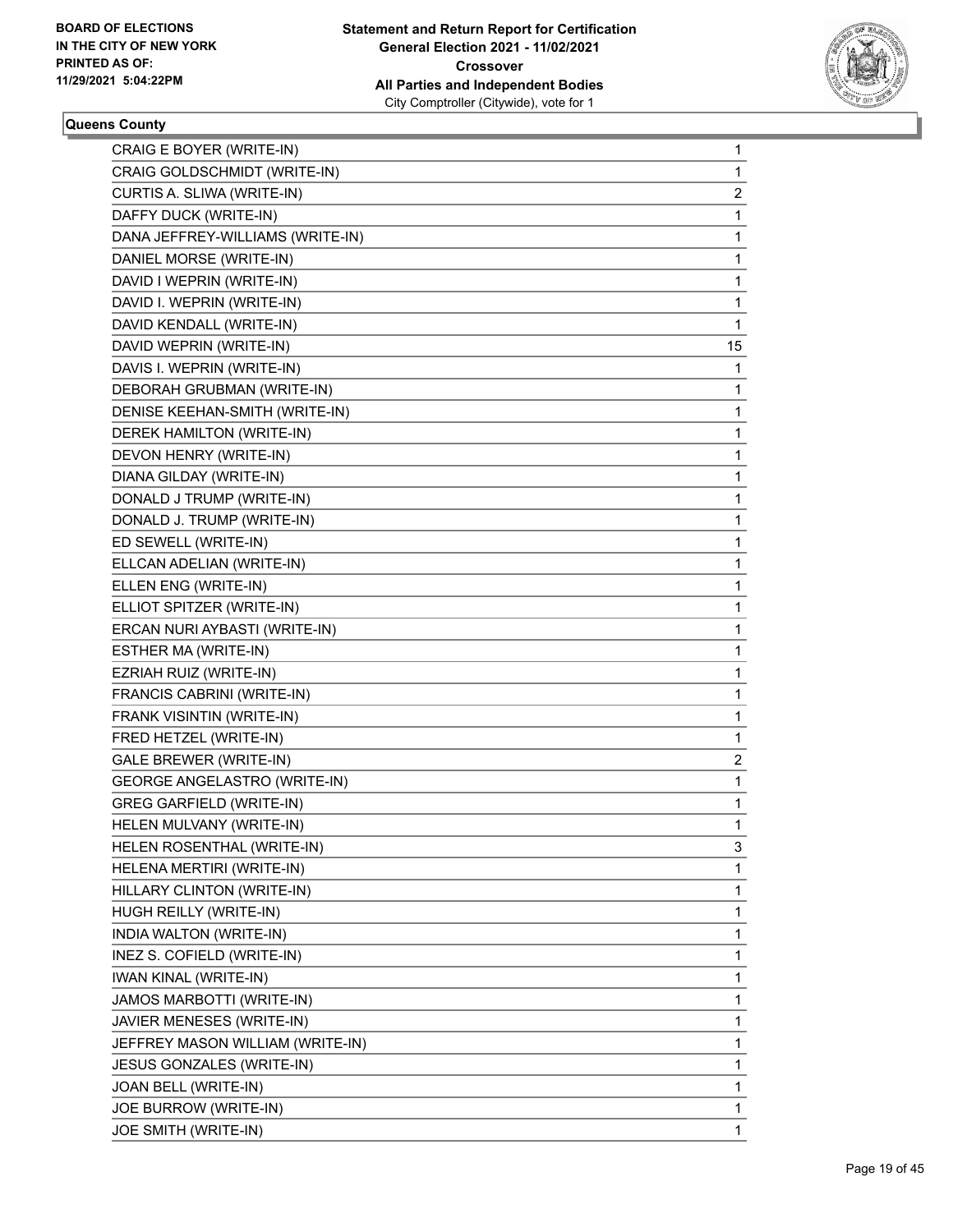

| JOHN CENA (WRITE-IN)              | 1            |
|-----------------------------------|--------------|
| JOHN SCHATZ (WRITE-IN)            | 1            |
| JOHN WATERS (WRITE-IN)            | 1            |
| JOSEPH MARTHONE (WRITE-IN)        | 1            |
| JOSSELYN ATAHUALPA (WRITE-IN)     | 1            |
| <b>JOSUKE KITAGARE (WRITE-IN)</b> | 1            |
| JOY BUDHAI (WRITE-IN)             | 3            |
| JULIA KITE-LAIDLAW (WRITE-IN)     | 1            |
| JURGEN KLOPP (WRITE-IN)           | 1            |
| KALED ALAMARIE (WRITE-IN)         | 1            |
| KARL MARX (WRITE-IN)              | 1            |
| KATIE GARDNER (WRITE-IN)          | 1            |
| <b>KENNY COUGHLIN (WRITE-IN)</b>  | 1            |
| KEVIN BOYLE (WRITE-IN)            | 1            |
| KEVIN MCCARTHY (WRITE-IN)         | 1            |
| KEVIN PARKER (WRITE-IN)           | 1            |
| KEVIN S PARKER (WRITE-IN)         | 1            |
| KHAAIR MORRISON (WRITE-IN)        | 1            |
| KRISTIN HAUSER (WRITE-IN)         | 1            |
| KUSTANDINOS MAROULIS (WRITE-IN)   | 1            |
| KYIRE IRVING (WRITE-IN)           | 1            |
| KYLE GOODWIN (WRITE-IN)           | 1            |
| KYLE SHERMAN (WRITE-IN)           | 1            |
| LEAH LANG (WRITE-IN)              | 1            |
| LILLIAN A. CABRERA (WRITE-IN)     | 1            |
| LORD VOLDEMORT (WRITE-IN)         | 1            |
| LUIS TORRES (WRITE-IN)            | 1            |
| MADELINE GALLEGHER (WRITE-IN)     | 1            |
| MANTAB KHAN (WRITE-IN)            | 1            |
| MARC GRODSKY (WRITE-IN)           | 1            |
| MARCIA M FRANCIS (WRITE-IN)       | 1            |
| MARIA MARICH (WRITE-IN)           | 1            |
| MARIA MORELLI (WRITE-IN)          | 1            |
| MARIE LE PEN (WRITE-IN)           | 1            |
| MARIO ASASO (WRITE-IN)            | 1            |
| MARK BIBLIS (WRITE-IN)            | 1            |
| MARK BONES (WRITE-IN)             | 1            |
| MARK GREEN (WRITE-IN)             | 1            |
| MATTHEW COHEN (WRITE-IN)          | 1            |
| MATTHEW ZITO (WRITE-IN)           | 1            |
| MICHAEL AMMIRABLE (WRITE-IN)      | 1            |
| MICHAEL BLOOMBERG (WRITE-IN)      | 4            |
| MICHAEL HOLLOWAY (WRITE-IN)       | 1            |
| MICHAEL MAYE (WRITE-IN)           | $\mathbf{1}$ |
| MICHAEL PADAVORA (WRITE-IN)       | 1            |
| MICHELE HICKEY (WRITE-IN)         | 1            |
|                                   |              |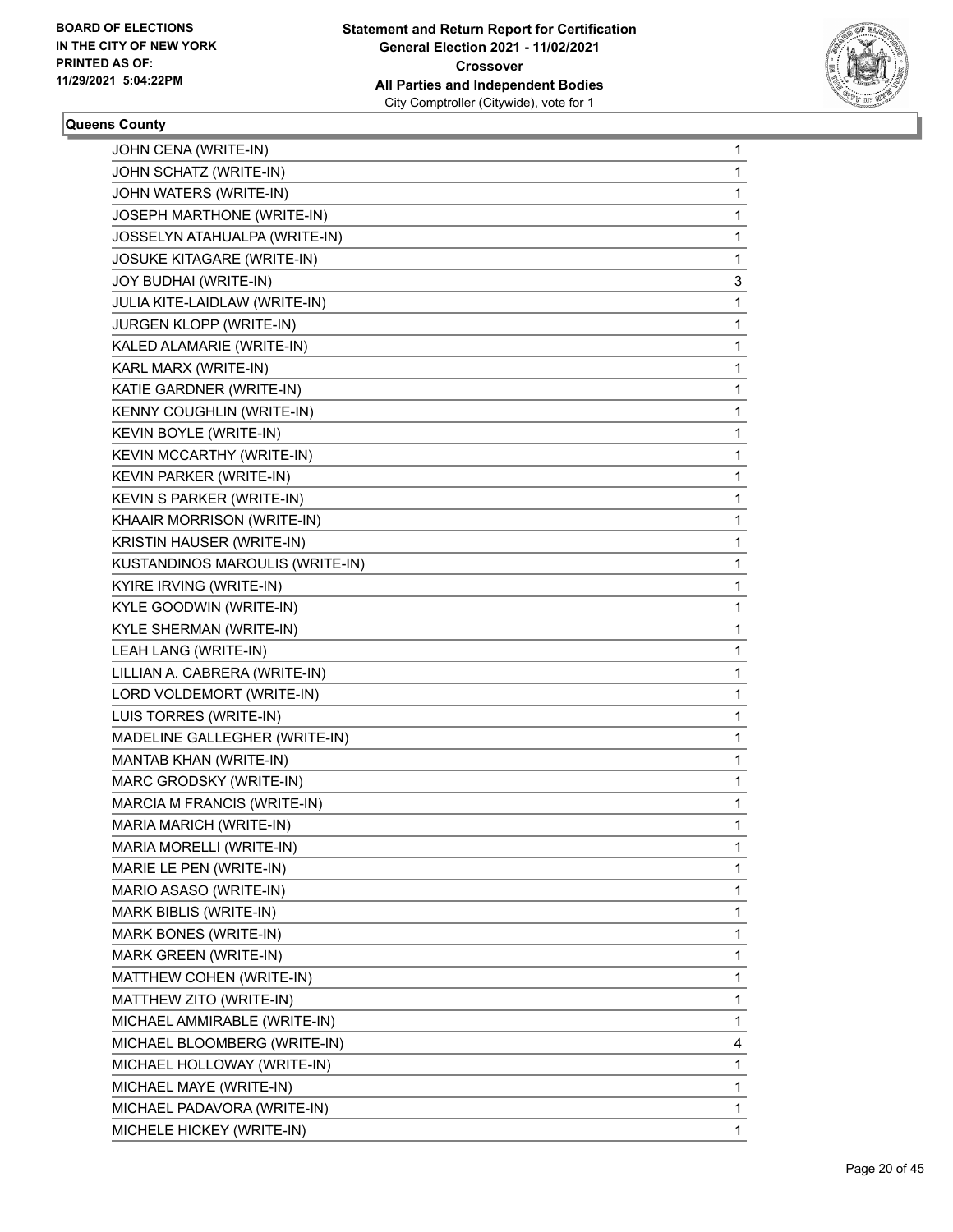

| MICHELLE CARUSO CABRERA (WRITE-IN) | 6              |
|------------------------------------|----------------|
| MICHELLE CARUSO-CABRERA (WRITE-IN) | 35             |
| MICKEY MOUSE (WRITE-IN)            | 1              |
| MIGDED QAWASMEH (WRITE-IN)         | 1              |
| MIKASA ACKERMAN (WRITE-IN)         | 1              |
| MIKE PENCE (WRITE-IN)              | 1              |
| MIKE TABLEMAN (WRITE-IN)           | 1              |
| MIKE WHITE (WRITE-IN)              | $\overline{c}$ |
| MILEY CYRUS (WRITE-IN)             | 1              |
| MONIKA WILCOX (WRITE-IN)           | 1              |
| MOSES ROSENGARTEN (WRITE-IN)       | 1              |
| NATHANIEL BEATI (WRITE-IN)         | 1              |
| NIKKI KNAUER (WRITE-IN)            | 1              |
| NIXON FREDRICKS (WRITE-IN)         | 1              |
| OSTER BYRAN (WRITE-IN)             | 1              |
| PARIS DRAGE (WRITE-IN)             | 1              |
| PATRICIA ANDERSON (WRITE-IN)       | 1              |
| PATRICK BRADFORD (WRITE-IN)        | 1              |
| PATTI LABONNE (WRITE-IN)           | 1              |
| PAUL JUSER (WRITE-IN)              | 1              |
| PETER FALK (WRITE-IN)              | 1              |
| <b>QAMRI TAHIR (WRITE-IN)</b>      | 1              |
| QUANDA S. FRANCIS (WRITE-IN)       | 1              |
| RACHEL LUDMIR (WRITE-IN)           | 1              |
| RAFAEL JEREZ (WRITE-IN)            | 1              |
| RAFAEL METZ (WRITE-IN)             | 1              |
| RANDY MYERS (WRITE-IN)             | 1              |
| RAYMOND BURKE JR. (WRITE-IN)       | 1              |
| RENA HERSHBERGER (WRITE-IN)        | 1              |
| RESHMA PATEL (WRITE-IN)            | 1              |
| RJ BARRETT (WRITE-IN)              | 1              |
| ROBERT F HOLDEN (WRITE-IN)         | 1              |
| ROBERT LEVY (WRITE-IN)             | 1              |
| RUDOLPH GIULIANI (WRITE-IN)        | 1              |
| SCOTT D. KUMAR (WRITE-IN)          | 1              |
| SCOTT STRINGER (WRITE-IN)          | 2              |
| SCROOGE MCDUCK (WRITE-IN)          | 1              |
| SEAN RUDOLF (WRITE-IN)             | 1              |
| SEMEN BABASISOKIV (WRITE-IN)       | 1              |
| SERA GRIS HUMMEL (WRITE-IN)        | 1              |
| SHARONA HABRONI (WRITE-IN)         | 1              |
| SHAWN DAVIS (WRITE-IN)             | 1              |
| SHAWNA MITCHELL YON (WRITE-IN)     | 1              |
| SHOSHANA SIFF (WRITE-IN)           | 1              |
| STEVE BANNON (WRITE-IN)            | 1              |
| STEVE JUGAN (WRITE-IN)             | 1              |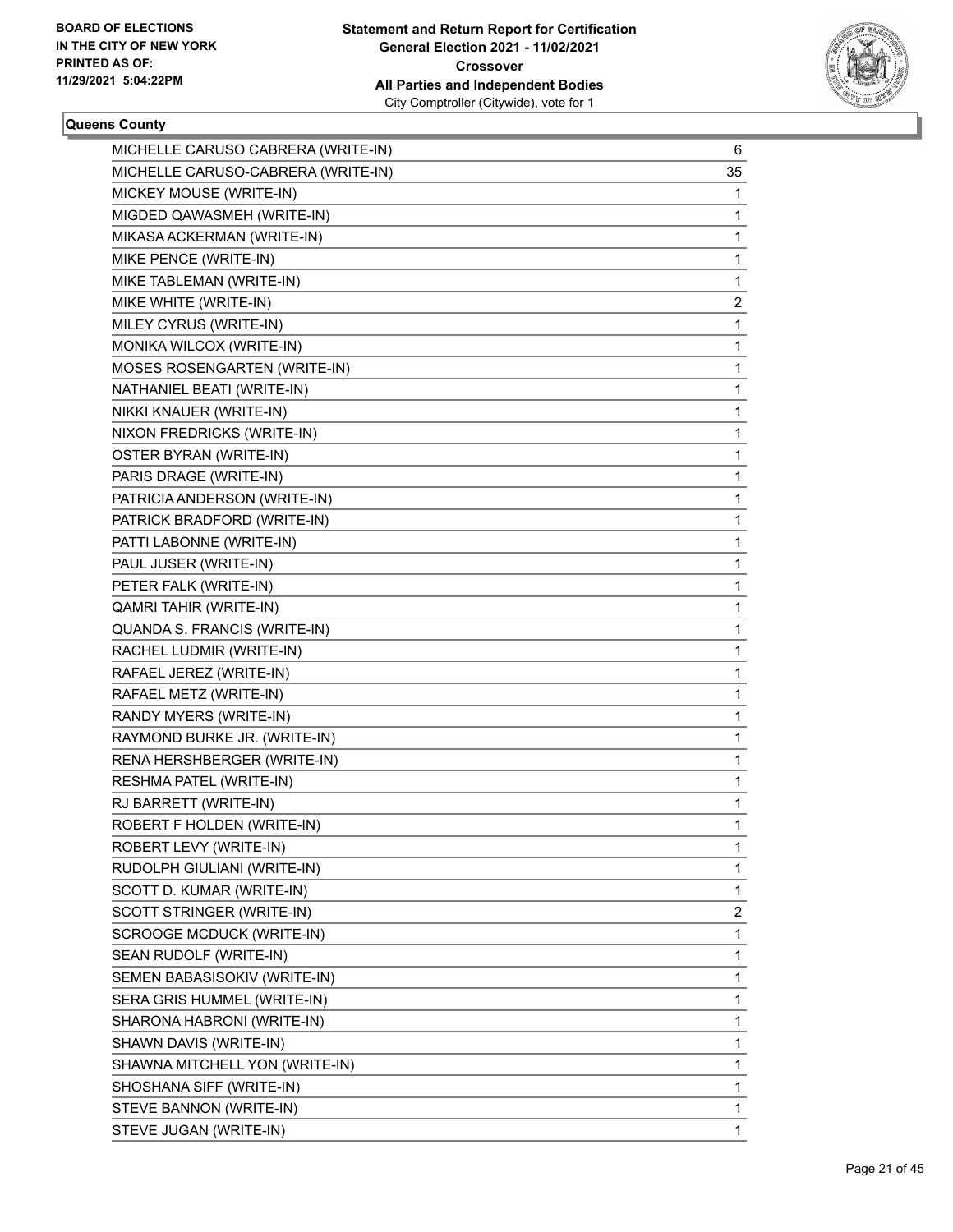

| SUSAN LEE (WRITE-IN)                      | 2            |
|-------------------------------------------|--------------|
| TED LASSO (WRITE-IN)                      | $\mathbf{1}$ |
| TERRY LIFTIN (WRITE-IN)                   | $\mathbf{1}$ |
| TEVI KAY (WRITE-IN)                       | 1            |
| THOMAS CROWLEY (WRITE-IN)                 | $\mathbf 1$  |
| THOMAS DINAPOLI (WRITE-IN)                | 1            |
| THOMAS O. NAPOLO (WRITE-IN)               | 1            |
| THOMAS P. SANDERS (WRITE-IN)              | $\mathbf{1}$ |
| TIBERIUS GRACCHUS (WRITE-IN)              | $\mathbf{1}$ |
| TODD CURLEY (WRITE-IN)                    | $\mathbf{1}$ |
| TRACY E. ROBEY (WRITE-IN)                 | 1            |
| TRISTAN SUMMA (WRITE-IN)                  | 1            |
| UDDY SCHULTZ (WRITE-IN)                   | $\mathbf{1}$ |
| UNATTRIBUTABLE WRITE-IN (WRITE-IN)        | 86           |
| UNCOUNTED WRITE-IN PER STATUTE (WRITE-IN) | 7            |
| VANGPING YU (WRITE-IN)                    | 1            |
| <b>VERONICA CLASS (WRITE-IN)</b>          | $\mathbf{1}$ |
| VICKIE PALADINO (WRITE-IN)                | $\mathbf 1$  |
| VINCENT A RANDAZZO (WRITE-IN)             | 1            |
| VINCENT CHIA (WRITE-IN)                   | $\mathbf 1$  |
| VISHAL TRIVEDI (WRITE-IN)                 | 1            |
| WIDDA TUFF (WRITE-IN)                     | 1            |
| YANIU MEIRCU (WRITE-IN)                   | $\mathbf{1}$ |
| YEHUDA SCHORR (WRITE-IN)                  | 1            |
| YIFEI ZHENG (WRITE-IN)                    | $\mathbf{1}$ |
| YLLI DAUTAJ (WRITE-IN)                    | 1            |
| YU-CHING PAI (WRITE-IN)                   | 2            |
| ZACHARY ISCOL (WRITE-IN)                  | 1            |
| ZACK ISKOLL (WRITE-IN)                    | 1            |
| <b>Total Votes</b>                        | 272,134      |
| Unrecorded                                | 15,380       |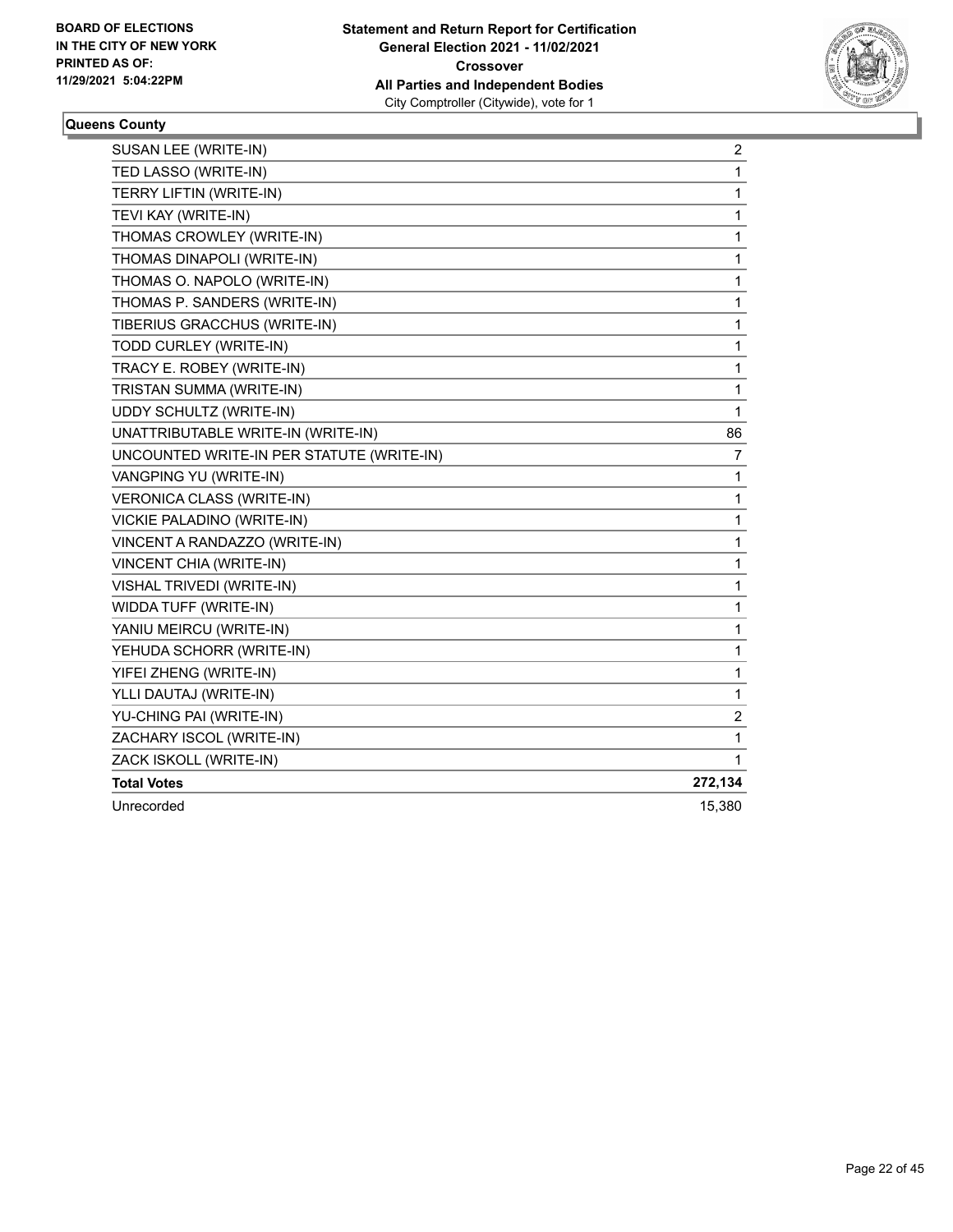

## **Richmond County**

| PUBLIC COUNTER                                           | 101,448 |
|----------------------------------------------------------|---------|
| MANUALLY COUNTED EMERGENCY                               | 2       |
| <b>ABSENTEE / MILITARY</b>                               | 5,250   |
| AFFIDAVIT                                                | 463     |
| <b>Total Ballots</b>                                     | 107,163 |
| Less - Inapplicable Federal/Special Presidential Ballots | 0       |
| <b>Total Applicable Ballots</b>                          | 107,163 |
| <b>BRAD LANDER (DEMOCRATIC)</b>                          | 31,560  |
| DABY BENJAMINE CARRERAS (REPUBLICAN)                     | 53,939  |
| PAUL A. RODRIGUEZ (CONSERVATIVE)                         | 8,639   |
| JOHN A. TABACCO JR. (LIBERTARIAN/INDEPENDENT)            | 7,940   |
| DABY BENJAMINE CARRERAS (SAVE OUR CITY)                  | 324     |
| ANDREW S. LANZA (WRITE-IN)                               | 1       |
| ANTHONY HESS (WRITE-IN)                                  | 2       |
| ANTHONY RUSSO (WRITE-IN)                                 | 1       |
| ANTHONY VINCI (WRITE-IN)                                 | 1       |
| ARIANA FRANZA (WRITE-IN)                                 | 1       |
| ARNOLD SCHWARZENEGGER (WRITE-IN)                         | 1       |
| ASHLEIGH J. OWENS (WRITE-IN)                             | 1       |
| BENZION OBSTFELD (WRITE-IN)                              | 1       |
| BERNIE MADOFF (WRITE-IN)                                 | 1       |
| BILL THOMPSON (WRITE-IN)                                 | 1       |
| BRIAN BENJAMIN (WRITE-IN)                                | 3       |
| BRIGET A. REIN (WRITE-IN)                                | 1       |
| CABRINNA DESALVO (WRITE-IN)                              | 1       |
| CESAR A. VARGAS (WRITE-IN)                               | 1       |
| CHARLES TANTILLO (WRITE-IN)                              | 1       |
| CLIFFORD SMITH JR. (WRITE-IN)                            | 1       |
| COREY BOOKER (WRITE-IN)                                  | 1       |
| COREY D. JOHNSON (WRITE-IN)                              | 4       |
| DAMIAN DUANE (WRITE-IN)                                  | 1       |
| DAVID DELISA (WRITE-IN)                                  | 1       |
| DAVID WEPRIN (WRITE-IN)                                  | 3       |
| DEREL KROGER (WRITE-IN)                                  | 1       |
| DIVONNE COOGAN (WRITE-IN)                                | 1       |
| DONALD J. TRUMP JR. (WRITE-IN)                           | 1       |
| DWAYNE JOHNSON (WRITE-IN)                                | 1       |
| EDWARD KOCH (WRITE-IN)                                   | 1       |
| ELLIOT WEISS (WRITE-IN)                                  | 1       |
| FRANCIS T. GRAHAM (WRITE-IN)                             | 1       |
| FRANK HERBERT (WRITE-IN)                                 | 1       |
| FRANK SOECI (WRITE-IN)                                   | 1       |
| GABRIEL ROJA (WRITE-IN)                                  | 1       |
| <b>GEORGE CODD (WRITE-IN)</b>                            | 1       |
| HARIS RAMOS (WRITE-IN)                                   | 1       |
| HILLARY RODHAM CLINTON (WRITE-IN)                        | 1       |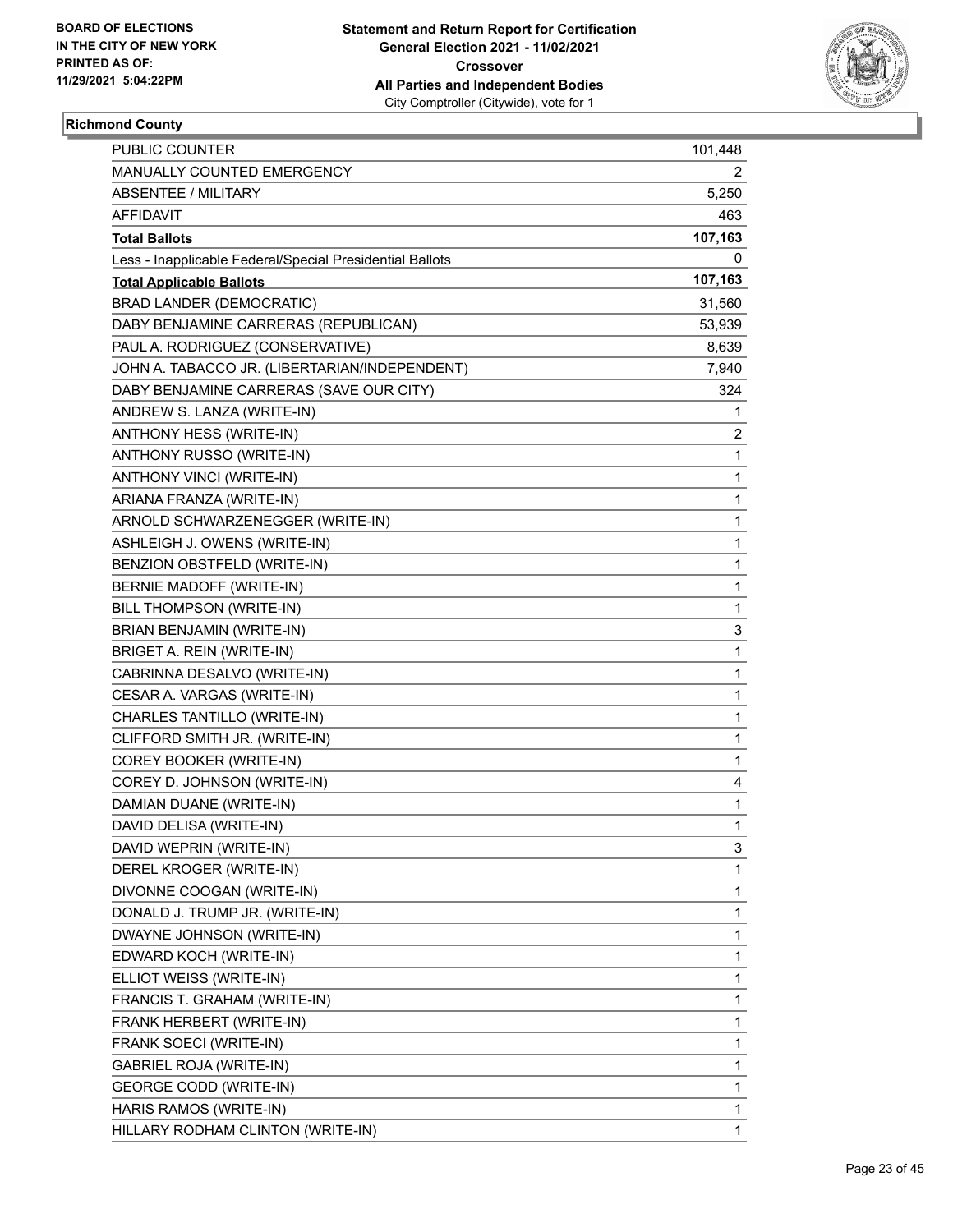

# **Richmond County**

| JEFFREY GARTNER (WRITE-IN)         | $\mathbf{1}$ |
|------------------------------------|--------------|
| JERROLD O. KAVANAGH (WRITE-IN)     | 1            |
| JESSICA SPANTON (WRITE-IN)         | $\mathbf 1$  |
| JOHN W. MOONEY JR. (WRITE-IN)      | 1            |
| JOSEPH C. BORELLI (WRITE-IN)       | 1            |
| JOSEPH CHRISTIAN (WRITE-IN)        | 1            |
| JOSEPH DECICCO (WRITE-IN)          | 1            |
| KATHLEEN K. DORMAN (WRITE-IN)      | 1            |
| KATHY FELCI (WRITE-IN)             | 1            |
| KEMBA WALKER (WRITE-IN)            | 1            |
| KEVIN PARKER (WRITE-IN)            | 1            |
| KYLE DE LEON (WRITE-IN)            | 1            |
| <b>KYLE KRAMER (WRITE-IN)</b>      | 1            |
| LEONORA BATTEN (WRITE-IN)          | 1            |
| LINUL VAN PELT (WRITE-IN)          | 1            |
| MARIETTA CANNING (WRITE-IN)        | 1            |
| MARK O'BRIEN (WRITE-IN)            | 1            |
| MARY L. BATTISTA (WRITE-IN)        | 1            |
| MELISSA GAFFREY (WRITE-IN)         | 1            |
| MICHAEL J. CUSICK (WRITE-IN)       | 3            |
| MICHAEL T. MATTEO (WRITE-IN)       | 1            |
| MICHELLE CARUSO-CABRERA (WRITE-IN) | 6            |
| MOSHE HERZOG (WRITE-IN)            | 1            |
| NESTOR CORTES JR. (WRITE-IN)       | 2            |
| NICHOLAS FUENTES (WRITE-IN)        | 1            |
| NICHOLAS J. POPOLO (WRITE-IN)      | 1            |
| OLIVIA M. FRASCA (WRITE-IN)        | 1            |
| PATRICE BORTLEY (WRITE-IN)         | 1            |
| PATRICK GOODWIN (WRITE-IN)         | 1            |
| RADHA KRISHNA MOHAN (WRITE-IN)     | 1            |
| RAJIV S. GOWDA (WRITE-IN)          | 1            |
| RAOUL PATEL (WRITE-IN)             | 1            |
| RESHMA P. PATEL (WRITE-IN)         | 1            |
| ROBERT LEVY (WRITE-IN)             | 53           |
| ROBERT M. FARINA (WRITE-IN)        | 1            |
| RONALD E. PAUL (WRITE-IN)          | 1            |
| ROWAN A. BARRETT JR. (WRITE-IN)    | 1            |
| SCOTT M. STRINGER (WRITE-IN)       | 1            |
| SCOTT R. BROWN (WRITE-IN)          | 1            |
| SHALOM DORON (WRITE-IN)            | 1            |
| SHAWN ABRAHAM (WRITE-IN)           | 5            |
| STEVEN KRAMER (WRITE-IN)           | 1            |
| STEVEN MATTEO (WRITE-IN)           | 1            |
| SUSAN SARANDON (WRITE-IN)          | 1            |
| THOMAS ZABLOCKI (WRITE-IN)         | 1            |
| TOM FRAHER (WRITE-IN)              | 1            |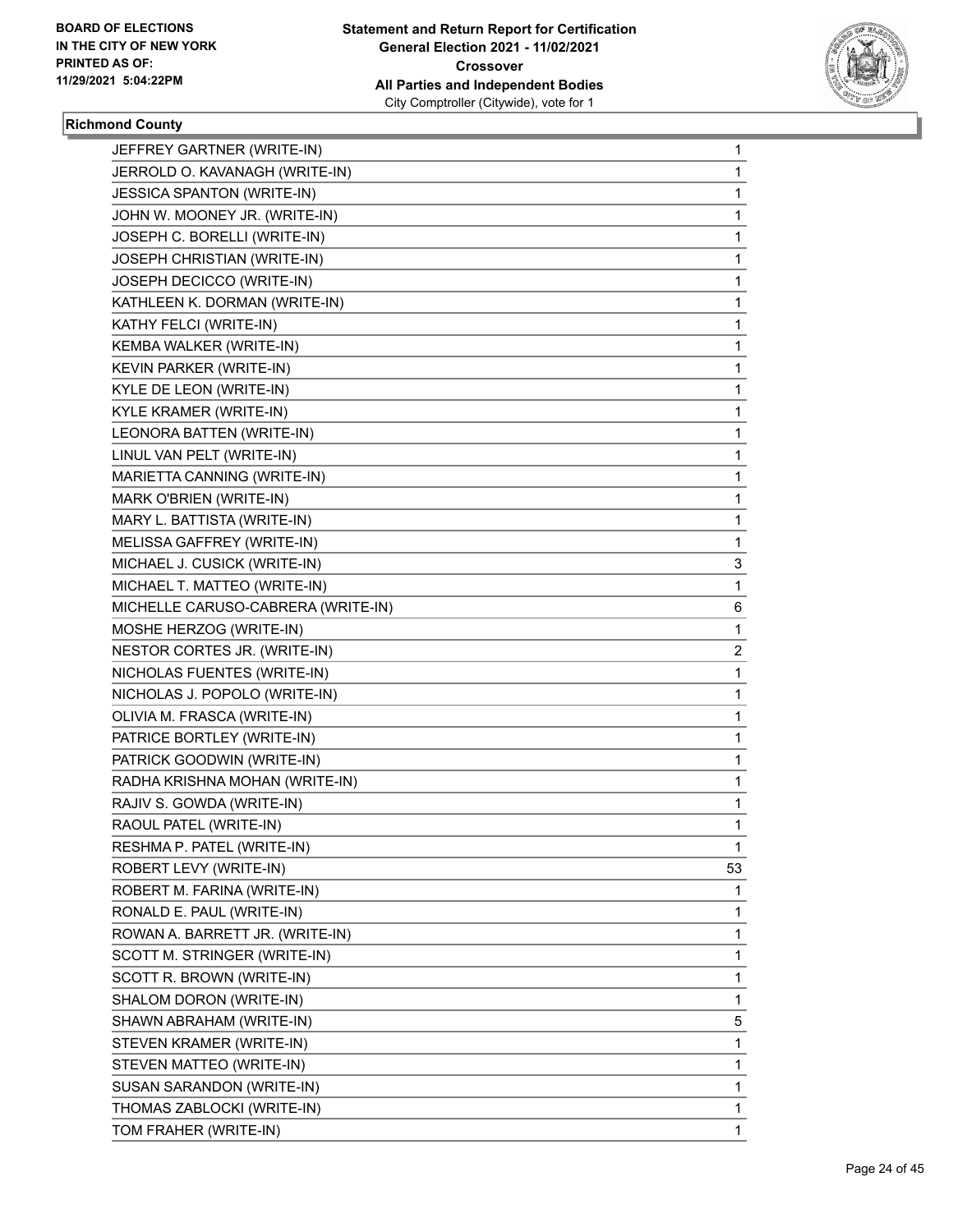

## **Richmond County**

| TOM RYAN (WRITE-IN)                       |         |
|-------------------------------------------|---------|
| TOM VANDERMADEN (WRITE-IN)                |         |
| TYLER BEALE (WRITE-IN)                    |         |
| TYRONE SWINSORSA (WRITE-IN)               |         |
| UNATTRIBUTABLE WRITE-IN (WRITE-IN)        | 32      |
| UNCOUNTED WRITE-IN PER STATUTE (WRITE-IN) | 3       |
| VICTORIA WICKMAN (WRITE-IN)               |         |
| VINCENT M. IGNIZIO (WRITE-IN)             |         |
| WILLIAM CARR (WRITE-IN)                   |         |
| <b>Total Votes</b>                        | 102,596 |
| Unrecorded                                | 4.567   |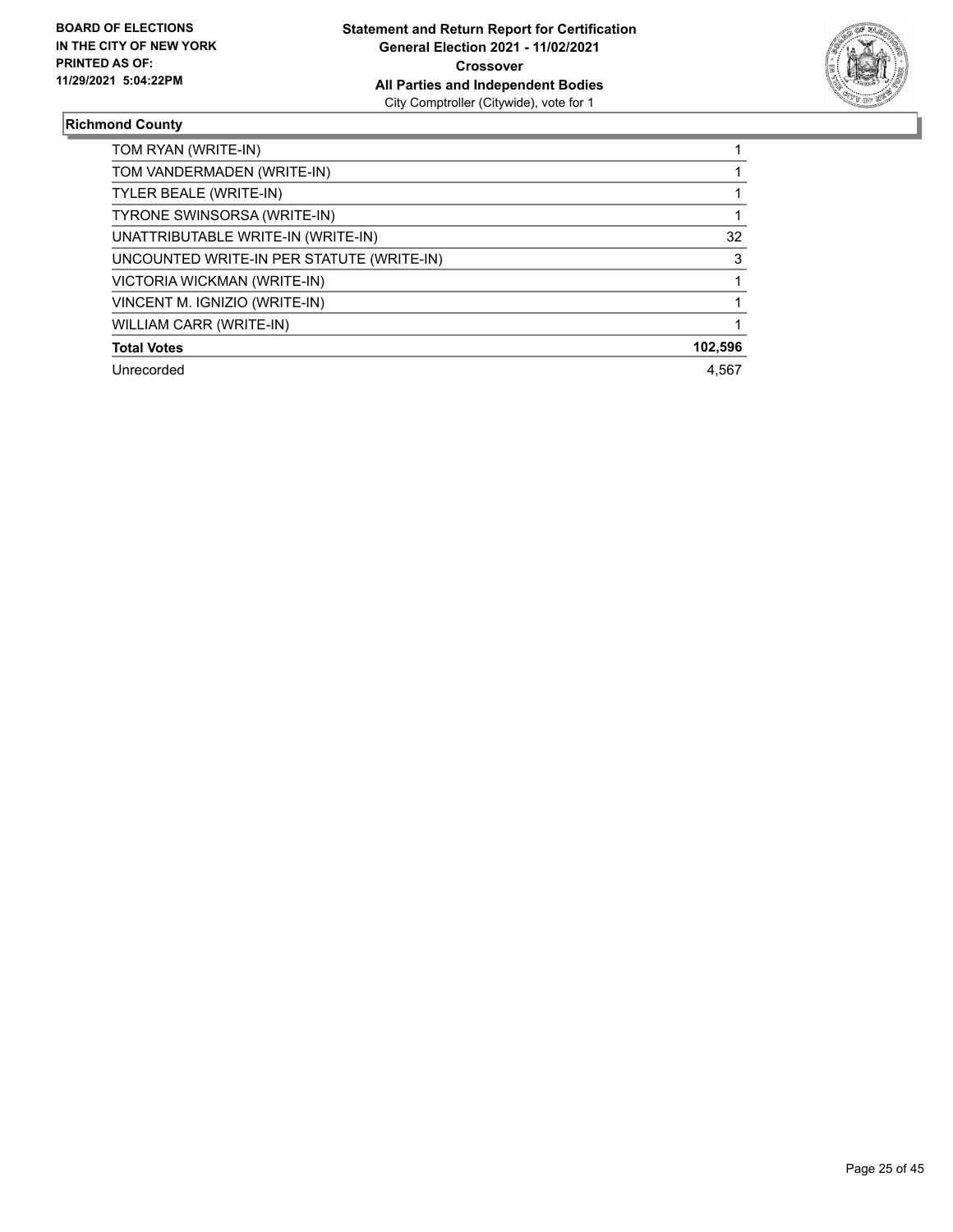

| <b>PUBLIC COUNTER</b>                                    | 1,056,765 |
|----------------------------------------------------------|-----------|
| <b>MANUALLY COUNTED EMERGENCY</b>                        | 23        |
| <b>ABSENTEE / MILITARY</b>                               | 85,175    |
| <b>AFFIDAVIT</b>                                         | 7,209     |
| <b>Total Ballots</b>                                     | 1,149,172 |
| Less - Inapplicable Federal/Special Presidential Ballots | 0         |
| <b>Total Applicable Ballots</b>                          | 1,149,172 |
| <b>BRAD LANDER (DEMOCRATIC)</b>                          | 752,710   |
| DABY BENJAMINE CARRERAS (REPUBLICAN)                     | 245,052   |
| PAUL A. RODRIGUEZ (CONSERVATIVE)                         | 59,251    |
| JOHN A. TABACCO JR. (LIBERTARIAN/INDEPENDENT)            | 18,802    |
| DABY BENJAMINE CARRERAS (SAVE OUR CITY)                  | 4,408     |
| AARON C. MARTIN (WRITE-IN)                               | 1         |
| ABE BEAME (WRITE-IN)                                     | 1         |
| ABE BEANE (WRITE-IN)                                     | 1         |
| ABIGAIL GNALL (WRITE-IN)                                 | 1         |
| ABRAHAM BEAME (WRITE-IN)                                 | 1         |
| ABRAHAM EDELWEIS (WRITE-IN)                              | 1         |
| ABRAHAM KEARNS-SIDELL (WRITE-IN)                         | 1         |
| ADAM HAMILTON (WRITE-IN)                                 | 1         |
| ADELINE BUNCHE (WRITE-IN)                                | 2         |
| AKIVA LICHTMAN CPA (WRITE-IN)                            | 1         |
| AL SHARPTON (WRITE-IN)                                   | 1         |
| ALAN KATEMAN (WRITE-IN)                                  | 1         |
| ALAN SHERMAN (WRITE-IN)                                  | 3         |
| ALBERY WIAYARD (WRITE-IN)                                | 1         |
| ALEXANDER GLEASON (WRITE-IN)                             | 1         |
| ALEXANDER TULLY (WRITE-IN)                               | 1         |
| ALFONSO MAGLINTO (WRITE-IN)                              | 1         |
| ALICIA GLEN (WRITE-IN)                                   | 2         |
| ALLAN W. JENNINGS JR. (WRITE-IN)                         | 1         |
| ALLISON MCNALLY (WRITE-IN)                               | 1         |
| ALLISON SCHRAGER (WRITE-IN)                              | 1         |
| ALPHEIA JOHNSON (WRITE-IN)                               | 1         |
| ALTON H. MADDOX JR. (WRITE-IN)                           | 1         |
| AMIT SHAH (WRITE-IN)                                     | 1         |
| ANDREA KORABLUTH (WRITE-IN)                              | 1         |
| ANDREW AKASON (WRITE-IN)                                 | 1         |
| ANDREW DONG (WRITE-IN)                                   | 1         |
| ANDREW PADILLA (WRITE-IN)                                | 1         |
| ANDREW S. LANZA (WRITE-IN)                               | 1         |
| ANDREW S. SALISKI (WRITE-IN)                             | 1         |
| ANDREW WORTHINGTON (WRITE-IN)                            | 1         |
| ANDREW YANG (WRITE-IN)                                   | 4         |
| ANGEL CLASS (WRITE-IN)                                   | 1         |
| ANIKE SMILEY (WRITE-IN)                                  | 1         |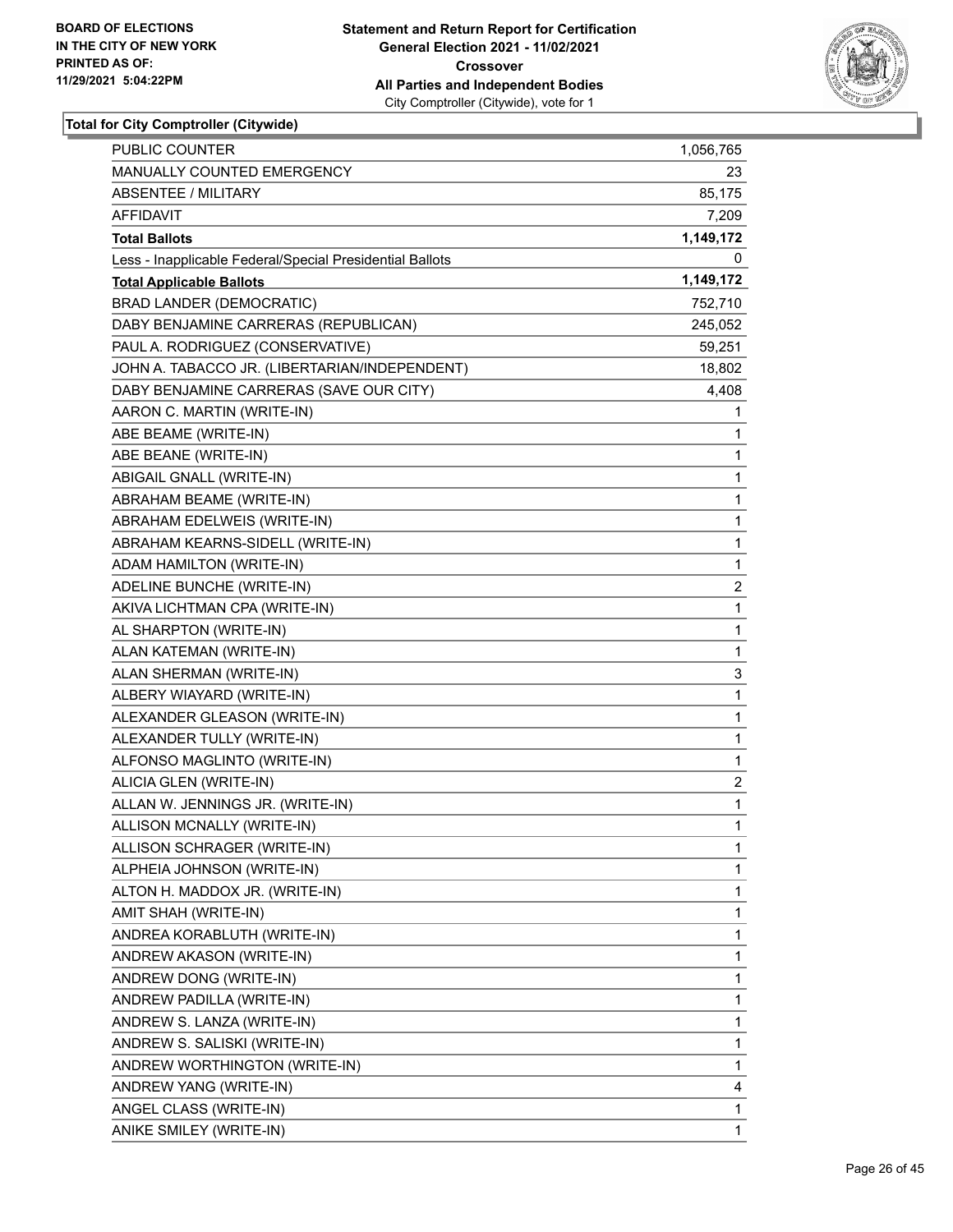

| ANNIE WHITE (WRITE-IN)           | $\mathbf{1}$   |
|----------------------------------|----------------|
| ANTHONY A RIVERS (WRITE-IN)      | 1              |
| ANTHONY HESS (WRITE-IN)          | $\overline{2}$ |
| ANTHONY JAMES (WRITE-IN)         | 1              |
| ANTHONY L. HERBERT (WRITE-IN)    | 1              |
| ANTHONY LEMMA SR. (WRITE-IN)     | $\overline{2}$ |
| ANTHONY RUSSO (WRITE-IN)         | 1              |
| ANTHONY SAMMI (WRITE-IN)         | 1              |
| ANTHONY VINCI (WRITE-IN)         | 1              |
| ANTHONY WEINER (WRITE-IN)        | 1              |
| ANTONIO E. LOPEZ (WRITE-IN)      | 1              |
| ANTONIO WHITAKER (WRITE-IN)      | 1              |
| APRIL PETERSON (WRITE-IN)        | 1              |
| ARI KAGAN (WRITE-IN)             | 1              |
| ARIANA FRANZA (WRITE-IN)         | 1              |
| ARIGDOR MILLER (WRITE-IN)        | 1              |
| ARNOLD SCHWARZENEGGER (WRITE-IN) | 1              |
| ART CHANG (WRITE-IN)             | 1              |
| ASHER TARKHI (WRITE-IN)          | 1              |
| ASHER TRAM JIMENEZ (WRITE-IN)    | 1              |
| ASHLEIGH J. OWENS (WRITE-IN)     | 1              |
| ASHOKA JESROO (WRITE-IN)         | 1              |
| AVIGDOR KITEVITS (WRITE-IN)      | 1              |
| AVRAHAM HAMEL (WRITE-IN)         | 1              |
| AVRAHAM JACOBS (WRITE-IN)        | 1              |
| <b>BABE RUTH (WRITE-IN)</b>      | 1              |
| BARBARA BLAIR (WRITE-IN)         | 1              |
| BARBARA ST. JOHN (WRITE-IN)      | 1              |
| BARBARA UNDERWOOD (WRITE-IN)     | 1              |
| <b>BARRY ELIAS (WRITE-IN)</b>    | 1              |
| <b>BARUCH ROTHMAN (WRITE-IN)</b> | 1              |
| <b>BARUCH SHEOMAR (WRITE-IN)</b> | 1              |
| BARUCH YAGEEL (WRITE-IN)         | $\mathbf{1}$   |
| BEN KALLOS (WRITE-IN)            | 2              |
| BEN SHAPIRO (WRITE-IN)           | 1              |
| BEN ZION PANUSH (WRITE-IN)       | 1              |
| BENJAMIN GRIZZLE (WRITE-IN)      | 1              |
| BENSIIN BORUKHOR (WRITE-IN)      | 1              |
| BENTLEY WEINFELD (WRITE-IN)      | 1              |
| BENZION OBSTFELD (WRITE-IN)      | 1              |
| BERKA COKES (WRITE-IN)           | 1              |
| BERNIE MADOFF (WRITE-IN)         | $\overline{2}$ |
| BERNIE SANDERS (WRITE-IN)        | 1              |
| BESATUL ISIAM (WRITE-IN)         | 1              |
| BEVERLY H. KOLBER (WRITE-IN)     | 1              |
| BILL MURAWSKI (WRITE-IN)         | 1              |
|                                  |                |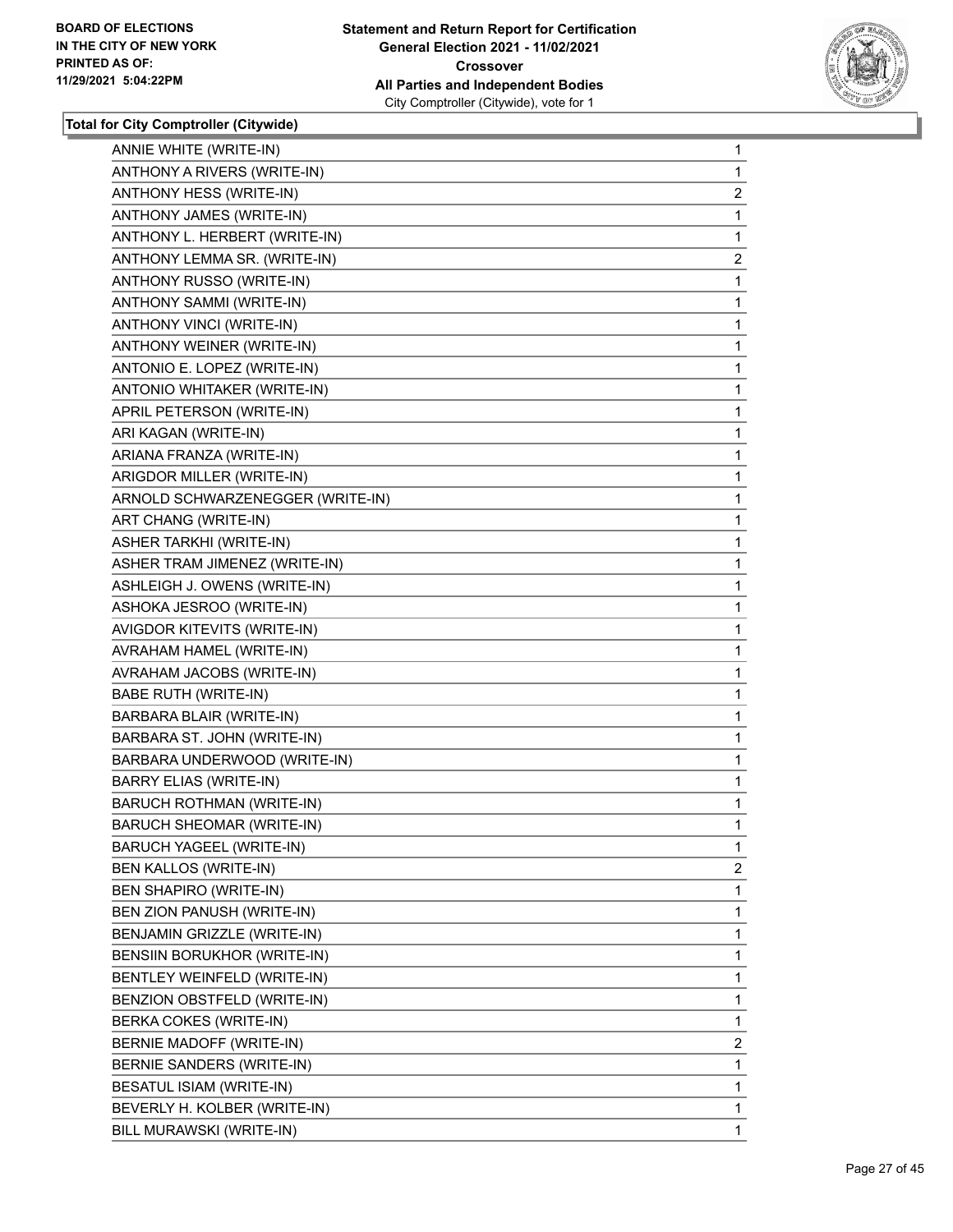

| BILL THOMPSON (WRITE-IN)               | $\overline{c}$ |
|----------------------------------------|----------------|
| BILLY BEANE (WRITE-IN)                 | 1              |
| BOBBY LEVY (WRITE-IN)                  | 24             |
| <b>BRAD GREEN (WRITE-IN)</b>           | 1              |
| BRAD HOYLMAN (WRITE-IN)                | 1              |
| BRAD LIANDER (WRITE-IN)                | 1              |
| BRAD PANDER (WRITE-IN)                 | 1              |
| BRAD VOGEL (WRITE-IN)                  | 1              |
| BRADLEY PANDER (WRITE-IN)              | 1              |
| <b>BRANDON RITCHIE (WRITE-IN)</b>      | 1              |
| BREANNA THOMPSON (WRITE-IN)            | 1              |
| BRETTE TROST (WRITE-IN)                | 1              |
| BRIAN A. BENJAMIN (WRITE-IN)           | 7              |
| BRIAN ALEPORT (WRITE-IN)               | 1              |
| BRIAN BENJAMIN (WRITE-IN)              | 13             |
| <b>BRIAN KRIST (WRITE-IN)</b>          | 2              |
| BRIAN MCGEGOR (WRITE-IN)               | 1              |
| <b>BRIDGET PARISH (WRITE-IN)</b>       | 1              |
| <b>BRIDGET REIN (WRITE-IN)</b>         | 5              |
| BRIGET A. REIN (WRITE-IN)              | 1              |
| <b>BRIGET REIN (WRITE-IN)</b>          | $\overline{2}$ |
| <b>BRIGIT REIN (WRITE-IN)</b>          | 1              |
| <b>BROCK PIERCE (WRITE-IN)</b>         | 1              |
| <b>BRUCE DICKSTEIN (WRITE-IN)</b>      | 2              |
| BRYAN LOUIE (WRITE-IN)                 | 1              |
| <b>BUGS BUNNY (WRITE-IN)</b>           | 1              |
| CABRINNA DESALVO (WRITE-IN)            | 1              |
| CAITLIN KELMAR (WRITE-IN)              | 1              |
| CAREY JOHNSON (WRITE-IN)               | 1              |
| CARL LUNDGREN (GREEN PARTY) (WRITE-IN) | 1              |
| CARLA BERKLEY (WRITE-IN)               | 1              |
| CAROLINE PASTER (WRITE-IN)             | 1              |
| CAROLYN CONABOY (WRITE-IN)             | 1              |
| CAROLYN MALONEY (WRITE-IN)             | 3              |
| CARRINSTON DANTZER (WRITE-IN)          | 1              |
| CARY GRANT (WRITE-IN)                  | 1              |
| CATALINA CRUZ (WRITE-IN)               | 1              |
| CATHERINE ROJAS (WRITE-IN)             | $\overline{2}$ |
| CELIA KUPLHLIAS (WRITE-IN)             | 1              |
| CESAR A. VARGAS (WRITE-IN)             | 1              |
| CHAIN LIPSCHITZ (WRITE-IN)             | 1              |
| CHARA SOFFER (WRITE-IN)                | 1              |
| CHARLES HAEUSSLER (WRITE-IN)           | 1              |
| CHARLES MATGOMERY BURNS (WRITE-IN)     | 1              |
| CHARLES TANTILLO (WRITE-IN)            | 1              |
| CHARLIE MUNGER (WRITE-IN)              | 1.             |
|                                        |                |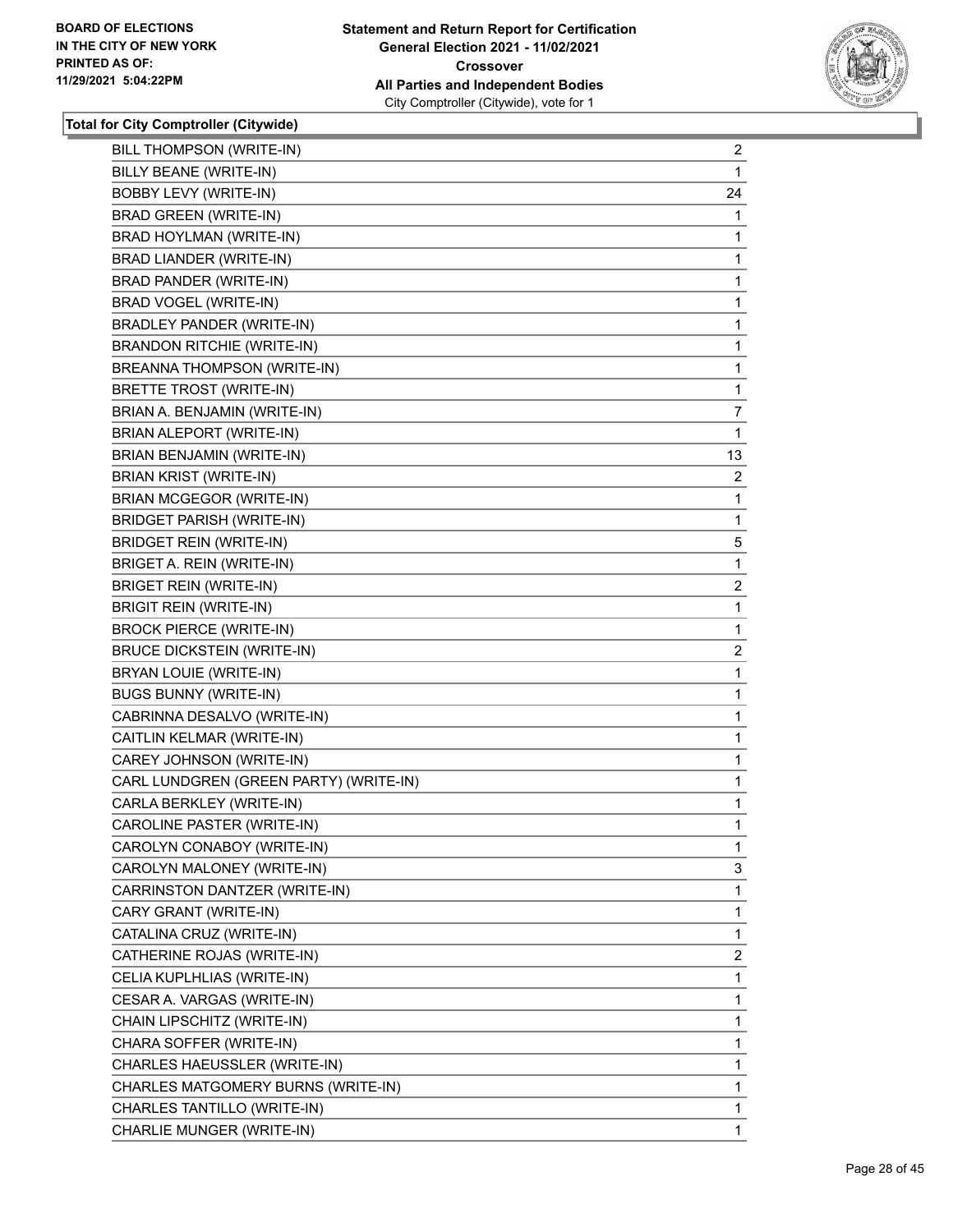

| CHARLOTTE HORGLAND (WRITE-IN)      | $\mathbf{1}$   |
|------------------------------------|----------------|
| CHARLOTTE REICH (WRITE-IN)         | $\mathbf{1}$   |
| CHAUEE WALKER (WRITE-IN)           | 1              |
| CHAYA GREENBERG (WRITE-IN)         | 1              |
| CHAYIM MARGAREFTAH (WRITE-IN)      | 1              |
| CHIMORE T. MACK GLOVER (WRITE-IN)  | 1              |
| CHLOE MEAD (WRITE-IN)              | $\mathbf{1}$   |
| CHRIS ALLRED (WRITE-IN)            | 1              |
| CHRIS GONZALEZ (WRITE-IN)          | 1              |
| CHRIS GROSVEHOR (WRITE-IN)         | 1              |
| CHRISTIAN ERWIN (WRITE-IN)         | 1              |
| CHRISTINE QUINN (WRITE-IN)         | 1              |
| CHRISTOPHER GONZALEZ (WRITE-IN)    | $\mathbf{1}$   |
| CHRISTOPHER HAYNES (WRITE-IN)      | 1              |
| CIATTA BAYSAH (WRITE-IN)           | 1              |
| CLAIRE SHUCMAN (WRITE-IN)          | 1              |
| CLAPRE CHANG (WRITE-IN)            | 1              |
| <b>CLARENCE PARKER (WRITE-IN)</b>  | 1              |
| CLIFFORD SMITH JR. (WRITE-IN)      | $\mathbf{1}$   |
| COCOA ANTHONY (WRITE-IN)           | 1              |
| COLIN KAEPERNICK (WRITE-IN)        | 1              |
| CORDELL CLEARE (WRITE-IN)          | 1              |
| COREY BOOKER (WRITE-IN)            | 1              |
| COREY D. JOHNSON (WRITE-IN)        | 4              |
| COREY GUMBS (WRITE-IN)             | 1              |
| COREY JOHNSON (WRITE-IN)           | 50             |
| COREY STRINGER (WRITE-IN)          | 1              |
| CORY JOHNSON (WRITE-IN)            | 4              |
| CRAIG E BOYER (WRITE-IN)           | 1              |
| CRAIG GOLDSCHMIDT (WRITE-IN)       | $\mathbf{1}$   |
| CURTIS A. SLIWA (WRITE-IN)         | $\overline{2}$ |
| CURTIS ARLUCK (WRITE-IN)           | 1              |
| CURTIS HARRIS (WRITE-IN)           | $\mathbf{2}$   |
| CURTIS SLIWA (WRITE-IN)            | 4              |
| CYNTHIA PRISCO (WRITE-IN)          | 1              |
| DABY BENJAMIN CARRERAS (WRITE-IN)  | 1              |
| DABY LANDER-CARRERAS SR (WRITE-IN) | 1              |
| DAFFY DUCK (WRITE-IN)              | 1              |
| DAMIAN DUANE (WRITE-IN)            | 1              |
| DAN GARODNICK (WRITE-IN)           | 1              |
| DAN QUART (WRITE-IN)               | 1              |
| DAN WEPRIN (WRITE-IN)              | 1              |
| DANA JEFFREY-WILLIAMS (WRITE-IN)   | 1              |
| DANIEL CHRISTMANN (WRITE-IN)       | 1              |
| DANIEL GARODNICK (WRITE-IN)        | 1              |
| DANIEL MORSE (WRITE-IN)            | 1.             |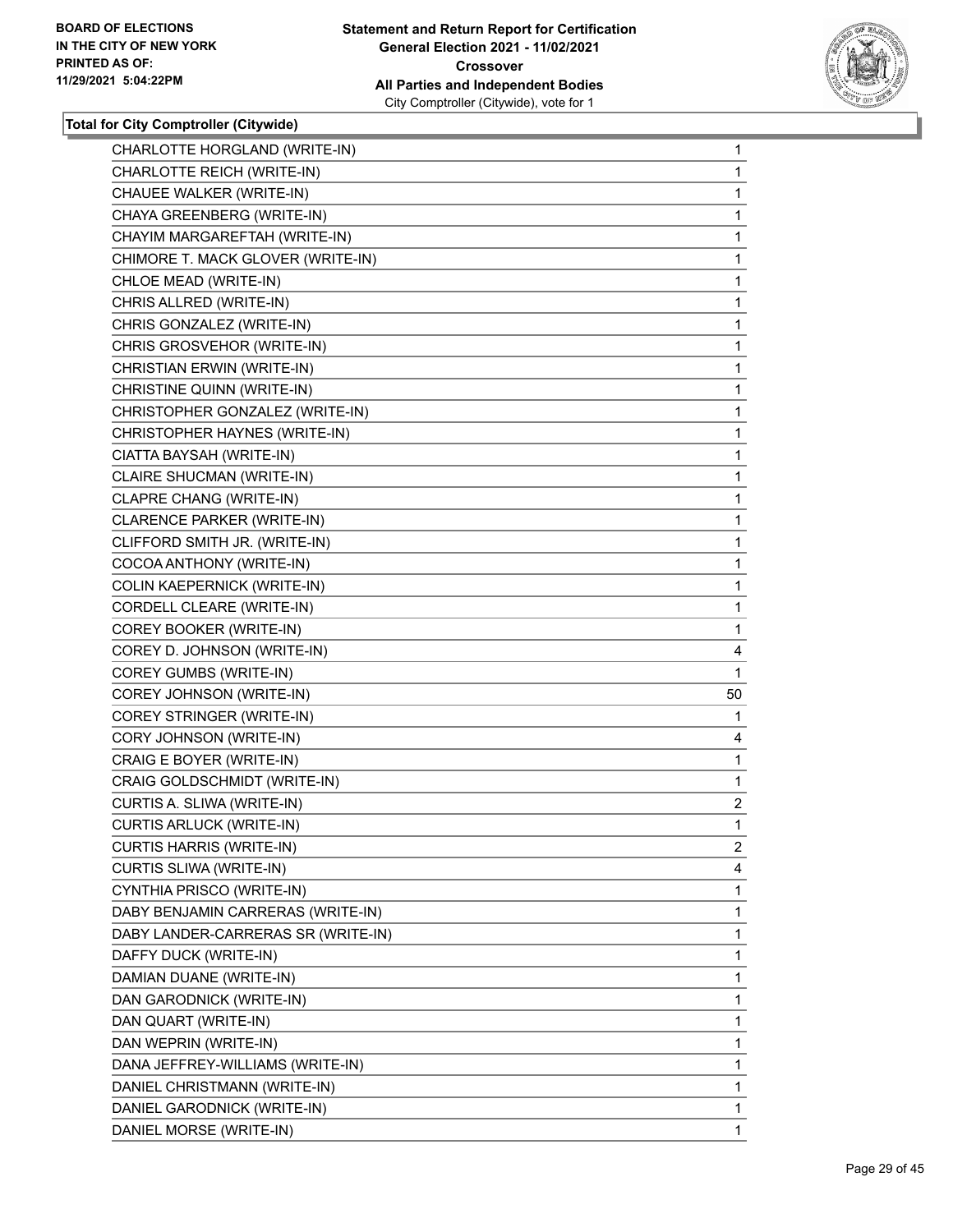

| DANIEL PANTELEO (WRITE-IN)             | 1              |
|----------------------------------------|----------------|
| DANTE MARTIN (WRITE-IN)                | 1              |
| DARLENE MEALY (WRITE-IN)               | 1              |
| DARREN GOLDNER (WRITE-IN)              | 1              |
| DARYA A.COWAN (WRITE-IN)               | 1              |
| DAVID ABRAMSON (WRITE-IN)              | 1              |
| DAVID DELISA (WRITE-IN)                | 1              |
| DAVID I WEPRIN (WRITE-IN)              | 1              |
| DAVID I. WEPRIN (WRITE-IN)             | 3              |
| DAVID KENDALL (WRITE-IN)               | 1              |
| DAVID RAMO (WRITE-IN)                  | 1              |
| DAVID ROSEBERG (WRITE-IN)              | 1              |
| DAVID ROSENFIELD (WRITE-IN)            | 1              |
| DAVID SEATON (WRITE-IN)                | 1              |
| DAVID WEPRIN (WRITE-IN)                | 38             |
| DAVIS I. WEPRIN (WRITE-IN)             | 1              |
| DAVIS NIDERMAN (WRITE-IN)              | 1              |
| DAYUA SOLOMON (WRITE-IN)               | 1              |
| DEB LORBER (WRITE-IN)                  | 1              |
| DEBORAH GRUBMAN (WRITE-IN)             | 1              |
| DEBRA DENNIS (WRITE-IN)                | 1              |
| DEBRA STABILE (WRITE-IN)               | 1              |
| DELPHINE GLOVER (WRITE-IN)             | 1              |
| DENISE JOHNSON (WRITE-IN)              | 1              |
| DENISE KEEHAN-SMITH (WRITE-IN)         | 1              |
| DENNY GREEN (WRITE-IN)                 | 1              |
| DEREK ANDREW CHIN (WRITE-IN)           | 1              |
| DEREK HAMILTON (WRITE-IN)              | 1              |
| DEREL KROGER (WRITE-IN)                | 1              |
| DEVON HENRY (WRITE-IN)                 | 1              |
| DEWAN MAHARAJ (WRITE-IN)               | 1              |
| DIANA GILDAY (WRITE-IN)                | 1              |
| DIANA PRINCE (WRITE-IN)                | 1              |
| DIANE LIGHTBOURNE (WRITE-IN)           | 1              |
| DIANNE D MARCUCCI-SADNYTZKY (WRITE-IN) | 1              |
| DION POWELL (WRITE-IN)                 | 1              |
| DIVONNE COOGAN (WRITE-IN)              | 1              |
| DONALD J TRUMP (WRITE-IN)              | 4              |
| DONALD J. TRUMP (WRITE-IN)             | $\overline{2}$ |
| DONALD J. TRUMP JR. (WRITE-IN)         | 1              |
| DONALD MARSHALL (WRITE-IN)             | 1              |
| DONALD TRUMP (WRITE-IN)                | 9              |
| DONALD TRUMP JR. (WRITE-IN)            | 1              |
| DORIS BOUCHER (WRITE-IN)               | 1              |
| DOUGLAS JOSEPH MATHEWS (WRITE-IN)      | 1              |
| DOV HIKIND (WRITE-IN)                  | 1              |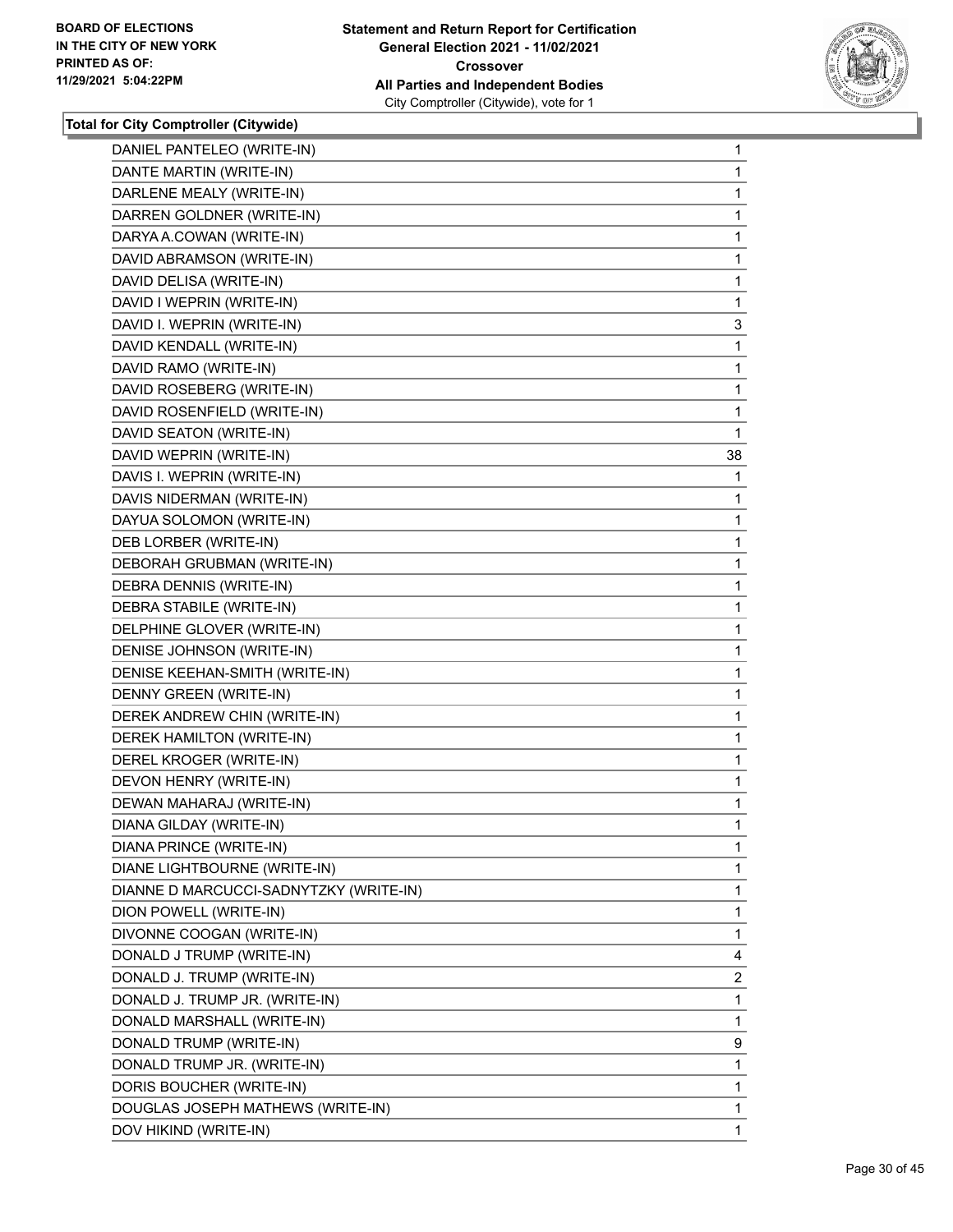

| DWAYNE JOHNSON (WRITE-IN)        | 1              |
|----------------------------------|----------------|
| EARL SMITH (WRITE-IN)            | 1              |
| EARLE WEPRIN (WRITE-IN)          | 1              |
| ED KOCH (WRITE-IN)               | 1              |
| ED SEWELL (WRITE-IN)             | 1              |
| EDWARD GARCIA (WRITE-IN)         | 1              |
| EDWARD KOCH (WRITE-IN)           | 1              |
| EDWARD MISHAN (WRITE-IN)         | 1              |
| EDWIN A. PARRA (WRITE-IN)        | $\overline{2}$ |
| EFRAIN GROSS (WRITE-IN)          | 1              |
| ELAIE JOSEPH (WRITE-IN)          | 1              |
| ELI MANNING (WRITE-IN)           | 1              |
| ELI WOLFHAGEN (WRITE-IN)         | 1              |
| ELIJAH S MUHAMMAD BAH (WRITE-IN) | 1              |
| ELIOT SPITZER (WRITE-IN)         | $\overline{2}$ |
| ELKY O. WILLNER (WRITE-IN)       | 1              |
| ELLCAN ADELIAN (WRITE-IN)        | 1              |
| ELLEN ENG (WRITE-IN)             | 1              |
| ELLIOT ENGEL (WRITE-IN)          | $\mathbf{2}$   |
| ELLIOT J. STAMLER (WRITE-IN)     | 1              |
| ELLIOT SPITZER (WRITE-IN)        | 1              |
| ELLIOT WEISS (WRITE-IN)          | 1              |
| EMILY FARGUHOSSON (WRITE-IN)     | 1              |
| EMILY RAIMES (WRITE-IN)          | 1              |
| ERCAN NURI AYBASTI (WRITE-IN)    | $\mathbf{2}$   |
| ERIC LACEWELL (WRITE-IN)         | 1              |
| ERIC SUMBERG (WRITE-IN)          | 1              |
| ERIC TRUMP (WRITE-IN)            | 1              |
| ERIC ULRICH (WRITE-IN)           | 1              |
| ERNEST BRANDT (WRITE-IN)         | 1              |
| ESTELLE ROSS (WRITE-IN)          | 1              |
| ESTHER MA (WRITE-IN)             | 1              |
| EUGENE DEBS (WRITE-IN)           | 1              |
| EVAN GEOFFREY (WRITE-IN)         | 1              |
| EVAN PREMINGEZ (WRITE-IN)        | 1              |
| EZRIAH RUIZ (WRITE-IN)           | 1              |
| FELIX A. ORTIZ (WRITE-IN)        | 1              |
| FIDEL LEON TORRES (WRITE-IN)     | 1              |
| FRANCIS CABRINI (WRITE-IN)       | 1              |
| FRANCIS T. GRAHAM (WRITE-IN)     | 1              |
| FRANK HERBERT (WRITE-IN)         | 1              |
| FRANK SOECI (WRITE-IN)           | 1              |
| FRANK VISINTIN (WRITE-IN)        | 1              |
| FRANKIE PAPPAGALLO (WRITE-IN)    | 1              |
| FRED HETZEL (WRITE-IN)           | 1              |
| FREDERIC GOLDEN (WRITE-IN)       | 1              |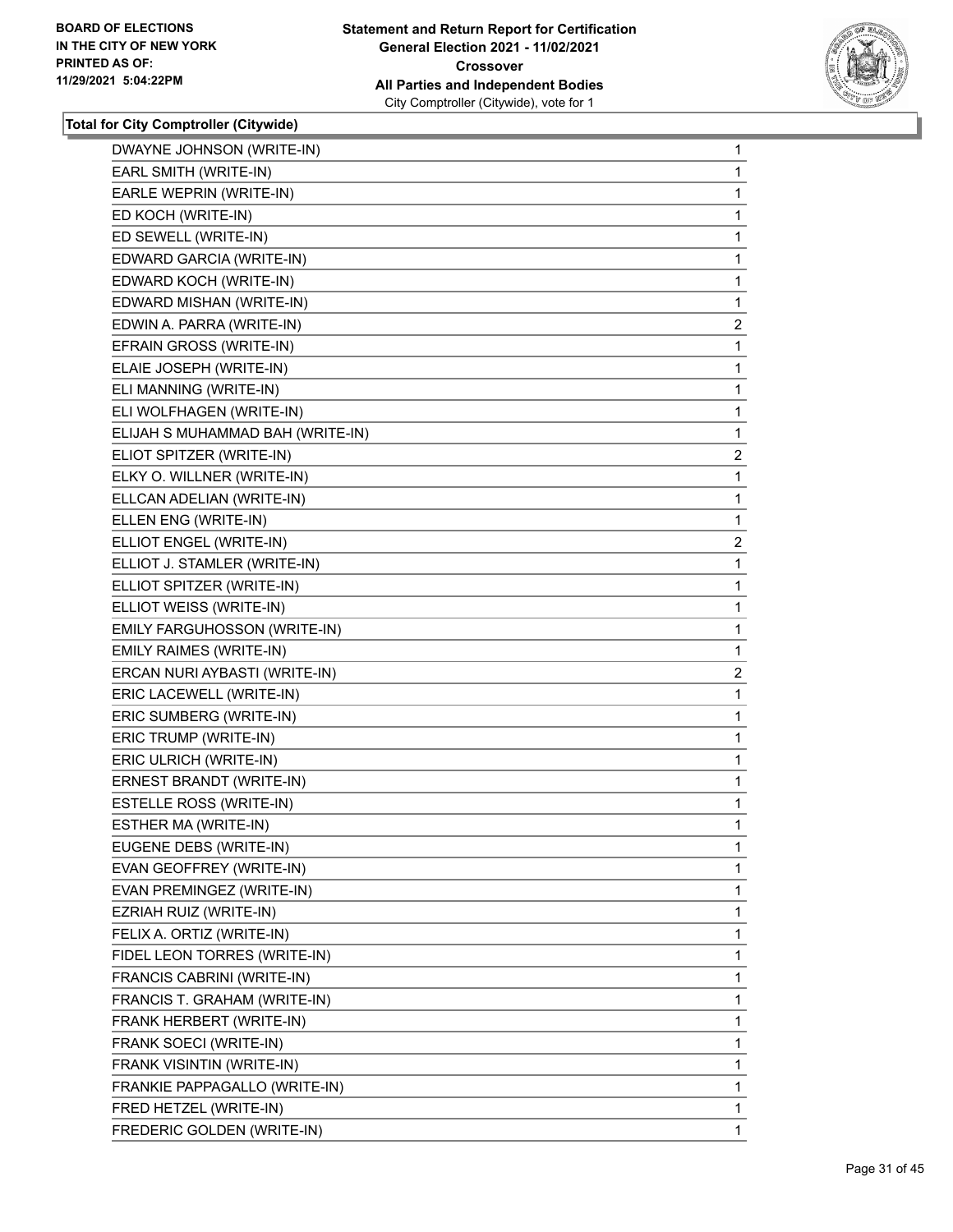

| FRIMET BRECHER (WRITE-IN)           | $\mathbf{1}$ |
|-------------------------------------|--------------|
| <b>GABE HERMANN (WRITE-IN)</b>      | 1            |
| <b>GABRIEL ROJA (WRITE-IN)</b>      | 1            |
| GAIL ROSENBLOOM (WRITE-IN)          | 1            |
| <b>GALE BREWER (WRITE-IN)</b>       | 3            |
| <b>GARY ARRICK (WRITE-IN)</b>       | 1            |
| <b>GARY HILL (WRITE-IN)</b>         | 1            |
| <b>GEORGANNE CHAPIN (WRITE-IN)</b>  | 1            |
| <b>GEORGE ANGELASTRO (WRITE-IN)</b> | 1            |
| <b>GEORGE CASTANZA (WRITE-IN)</b>   | 1            |
| <b>GEORGE CODD (WRITE-IN)</b>       | 1            |
| <b>GEORGE FARIWACCI (WRITE-IN)</b>  | 1            |
| <b>GEORGE K. HART (WRITE-IN)</b>    | 1            |
| <b>GEORGE SEMPEPOS (WRITE-IN)</b>   | 1            |
| <b>GEORGE SHULMAN (WRITE-IN)</b>    | 1            |
| <b>GEROGE PATAKI (WRITE-IN)</b>     | 1            |
| GHERKI EL PEPINO (WRITE-IN)         | 1            |
| GITTY GREENFELD (WRITE-IN)          | 1            |
| <b>GLENN GUCCIARDO (WRITE-IN)</b>   | 1            |
| <b>GLENN PASANEN (WRITE-IN)</b>     | 1            |
| <b>GRACE LEE (WRITE-IN)</b>         | 1            |
| <b>GRACE PAIK (WRITE-IN)</b>        | 1            |
| <b>GREG GARFIELD (WRITE-IN)</b>     | 1            |
| <b>GREGORY SHERIDON (WRITE-IN)</b>  | 1            |
| <b>GRIFFIN SHELLEY (WRITE-IN)</b>   | $\mathbf{1}$ |
| <b>GWEN GOUDIN (WRITE-IN)</b>       | 1            |
| HADLEY BROOKS (WRITE-IN)            | 1            |
| HALEY ROBINSON (WRITE-IN)           | 1.           |
| HARIS RAMOS (WRITE-IN)              | 1            |
| HAROLD TURNER (WRITE-IN)            | 1            |
| HARRISON JAY GOLDIN (WRITE-IN)      | $\mathbf{1}$ |
| HELEN MULVANY (WRITE-IN)            | 1            |
| HELEN ROSENTHAL (WRITE-IN)          | 6            |
| HELENA MERTIRI (WRITE-IN)           | 1            |
| HERSHEY TISCHLER (WRITE-IN)         | 1            |
| HESHY TISCHLER (WRITE-IN)           | 1            |
| HILLARY CLINTON (WRITE-IN)          | 1            |
| HILLARY RODHAM CLINTON (WRITE-IN)   | 1            |
| HIRAM MCDANIELS (WRITE-IN)          | 1            |
| HONG ZHOU (WRITE-IN)                | 1            |
| HOWARD KRULEWITZ (WRITE-IN)         | 1            |
| HOWARD STERN (WRITE-IN)             | 1            |
| HUGH REILLY (WRITE-IN)              | 1            |
| HUNTER BIDEN (WRITE-IN)             | 1            |
| IAN D. GIRSHEK (WRITE-IN)           | 1            |
| IAN JOHNSTONE (WRITE-IN)            | 1.           |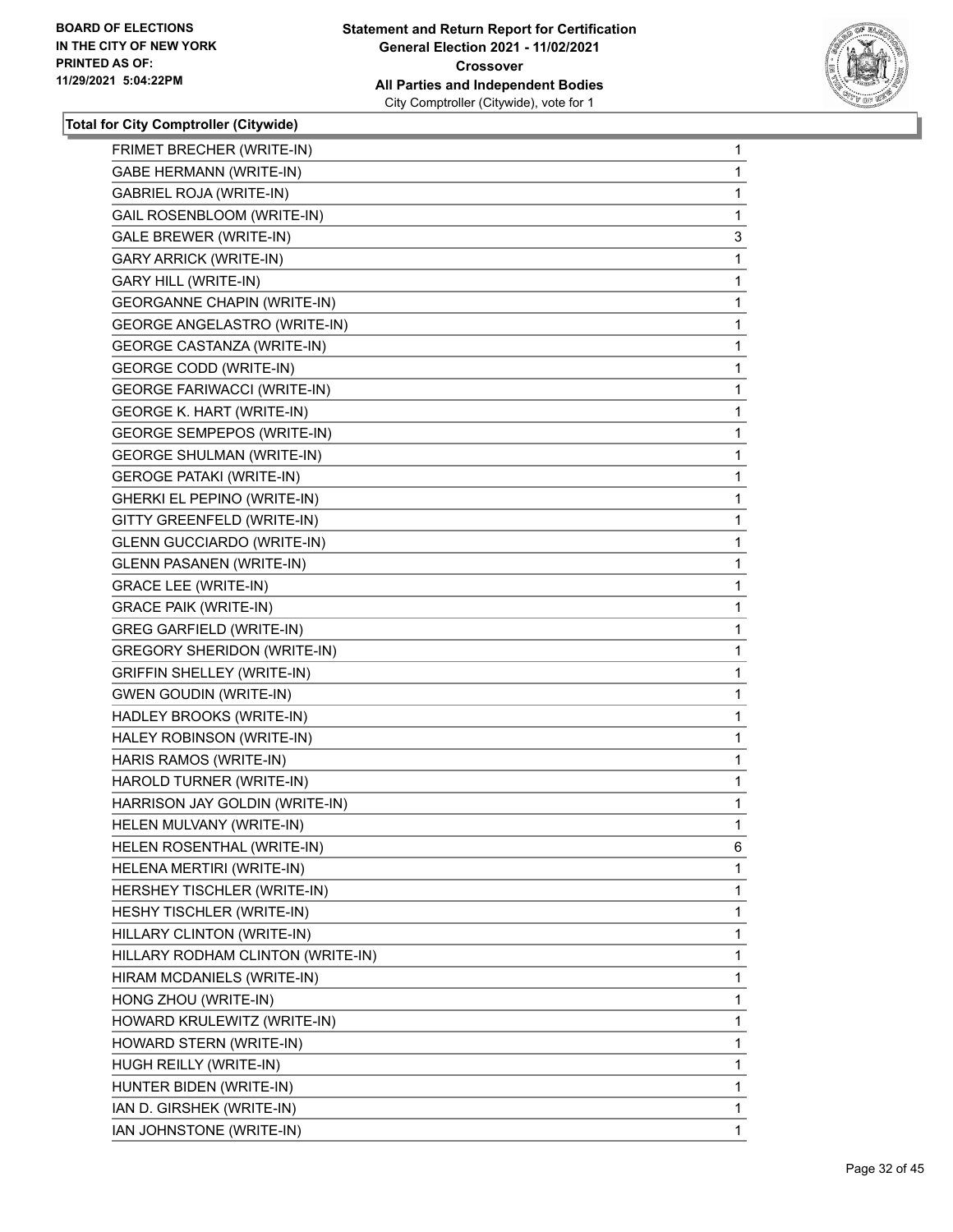

| IAN MURPHY (WRITE-IN)                 | 1              |
|---------------------------------------|----------------|
| IGENIE F. HARRIS BLENMAN (WRITE-IN)   | 1              |
| IJEOMA ONYEKWERA (WRITE-IN)           | 1              |
| ILLAPA SAIRITUPAC (WRITE-IN)          | 1              |
| ILYA LICHTENSTEIN (WRITE-IN)          | 1              |
| IMST ALEXANDER (WRITE-IN)             | 1              |
| INDIA WALTON (WRITE-IN)               | $\overline{c}$ |
| INEZ S. COFIELD (WRITE-IN)            | 1              |
| INNA VERNIKOV (WRITE-IN)              | 3              |
| IRA STOLNICK (WRITE-IN)               | 1              |
| <b>IRENE LARRA (WRITE-IN)</b>         | 1              |
| ISAAC KNOBLOCH (WRITE-IN)             | 1              |
| ISAAC SCHONFELD (WRITE-IN)            | 1              |
| ISRAEL LICHE (WRITE-IN)               | 1              |
| IVETTE J. PERMINO (WRITE-IN)          | 1              |
| IWAN KINAL (WRITE-IN)                 | 1              |
| JACK LEW (WRITE-IN)                   | 1              |
| JACK MARGOLIS (WRITE-IN)              | 1              |
| JACOB DE GROM (WRITE-IN)              | 1              |
| JAKE GUZIK (WRITE-IN)                 | 1              |
| JAMAL BAILEY (WRITE-IN)               | 1              |
| JAMES HULL (WRITE-IN)                 | 1              |
| JAMIE ANJOIGE (WRITE-IN)              | 1              |
| JAMIE DIMON (WRITE-IN)                | 1              |
| JAMIE RODRIGUEZ (WRITE-IN)            | 1              |
| JAMOS MARBOTTI (WRITE-IN)             | 1              |
| JAN POHORLESKY (WRITE-IN)             | 1              |
| JANE CROTTY (WRITE-IN)                | 1              |
| JANE ZHANG (WRITE-IN)                 | 1              |
| JARIEL ESTRELLA (WRITE-IN)            | 1              |
| JASON BISHOP (WRITE-IN)               | 1              |
| JASON TRAXLER (WRITE-IN)              | $\mathbf{1}$   |
| JASPER WRIGHT (WRITE-IN)              | 1              |
| JAVIER MENESES (WRITE-IN)             | 1              |
| JAZMINE JUDA SCOTT BRAYBOY (WRITE-IN) | 1              |
| JEAN DANIEL NOLAN (WRITE-IN)          | 1              |
| JEFF LODGE (WRITE-IN)                 | 1              |
| JEFF SMITH (WRITE-IN)                 | 1              |
| JEFFREY GARTNER (WRITE-IN)            | 1              |
| JEFFREY MASON WILLIAM (WRITE-IN)      | 1              |
| JENNIFER FARRELLY (WRITE-IN)          | 1              |
| JERROLD O. KAVANAGH (WRITE-IN)        | 1              |
| <b>JESSICA HALLER (WRITE-IN)</b>      | 1              |
| <b>JESSICA SPANTON (WRITE-IN)</b>     | 1              |
| JESUS GONZALES (WRITE-IN)             | 1              |
| JEYSON GARCIA (WRITE-IN)              | 1              |
|                                       |                |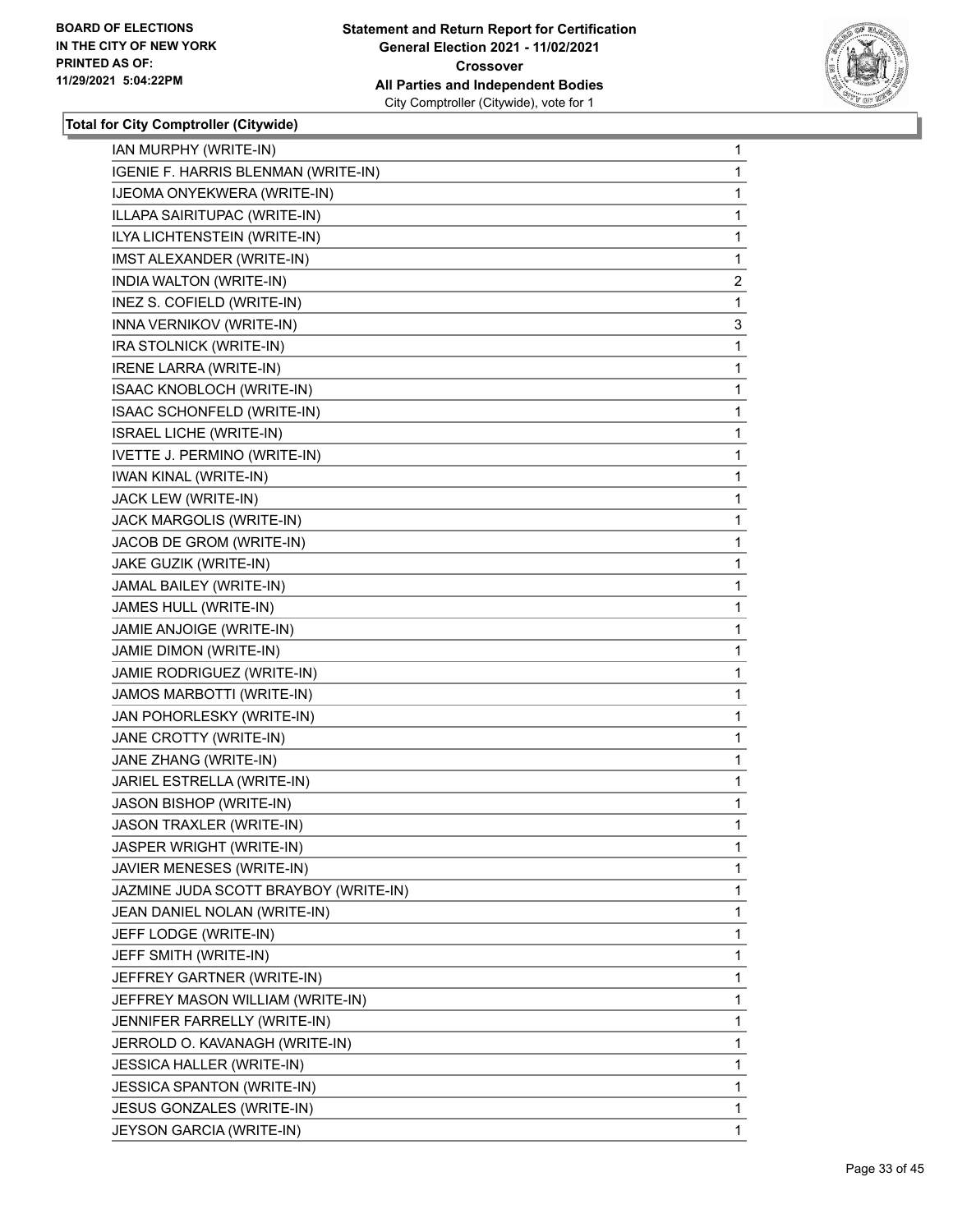

| JIMMY DORE (WRITE-IN)              | 1              |
|------------------------------------|----------------|
| JIMMY PAGE (WRITE-IN)              | 1              |
| JOAN BELL (WRITE-IN)               | 1              |
| JOANNE SIMOA (WRITE-IN)            | 1              |
| JODI COHEN (WRITE-IN)              | 1              |
| JOE BRANDON (WRITE-IN)             | 1              |
| JOE BURROW (WRITE-IN)              | 1              |
| JOE CHAN (WRITE-IN)                | 1              |
| JOE SCHAEFER (WRITE-IN)            | 1              |
| JOE SMITH (WRITE-IN)               | 1              |
| JOEL BERKOWITZ (WRITE-IN)          | 1              |
| JOEL REISMAN (WRITE-IN)            | 1              |
| JOHANNA ABAD (WRITE-IN)            | 1              |
| JOHN C LIU (WRITE-IN)              | 1              |
| JOHN C. LIU (WRITE-IN)             | $\overline{c}$ |
| JOHN CENA (WRITE-IN)               | 1              |
| JOHN COMMORKEN (WRITE-IN)          | 1              |
| JOHN LIU (WRITE-IN)                | 3              |
| JOHN SAMUELSEN (WRITE-IN)          | 1              |
| JOHN SCHATZ (WRITE-IN)             | 1              |
| JOHN W. MOONEY JR. (WRITE-IN)      | 1              |
| JOHN WATERS (WRITE-IN)             | 1              |
| JON KALMUSS-KANE (WRITE-IN)        | 1              |
| JONATHAN BRECHT (WRITE-IN)         | 1              |
| JONATHAN E ALPERT (WRITE-IN)       | 1              |
| JONATHAN HENRY HATCH (WRITE-IN)    | 1              |
| JONATHAN KIMMEL (WRITE-IN)         | 1              |
| JONATHAN MARRINNY (WRITE-IN)       | 1              |
| JONATHAN RABAR (WRITE-IN)          | 1              |
| JOSE RODRIGUEZ (WRITE-IN)          | 1              |
| JOSEPH BONSERIO (WRITE-IN)         | 1              |
| JOSEPH C. BORELLI (WRITE-IN)       | 1              |
| JOSEPH CHRISTIAN (WRITE-IN)        | 1              |
| JOSEPH DECICCO (WRITE-IN)          | $\mathbf{1}$   |
| <b>JOSEPH GREENBERG (WRITE-IN)</b> | 2              |
| JOSEPH MARTHONE (WRITE-IN)         | 1              |
| <b>JOSEPH PERLMUTTA (WRITE-IN)</b> | 1              |
| JOSEPH RUTTNER (WRITE-IN)          | 1              |
| JOSEPH SPREI (WRITE-IN)            | 1              |
| JOSEPH VILLA (WRITE-IN)            | 1              |
| <b>JOSH SKALLER (WRITE-IN)</b>     | 1              |
| JOSH THOMPSON (WRITE-IN)           | 1              |
| JOSHUA FEUER (WRITE-IN)            | 1              |
| JOSHUA KOCHIN (WRITE-IN)           | 1              |
| JOSSELYN ATAHUALPA (WRITE-IN)      | 1              |
| JOSUE PIERRE (WRITE-IN)            | $\mathbf 1$    |
|                                    |                |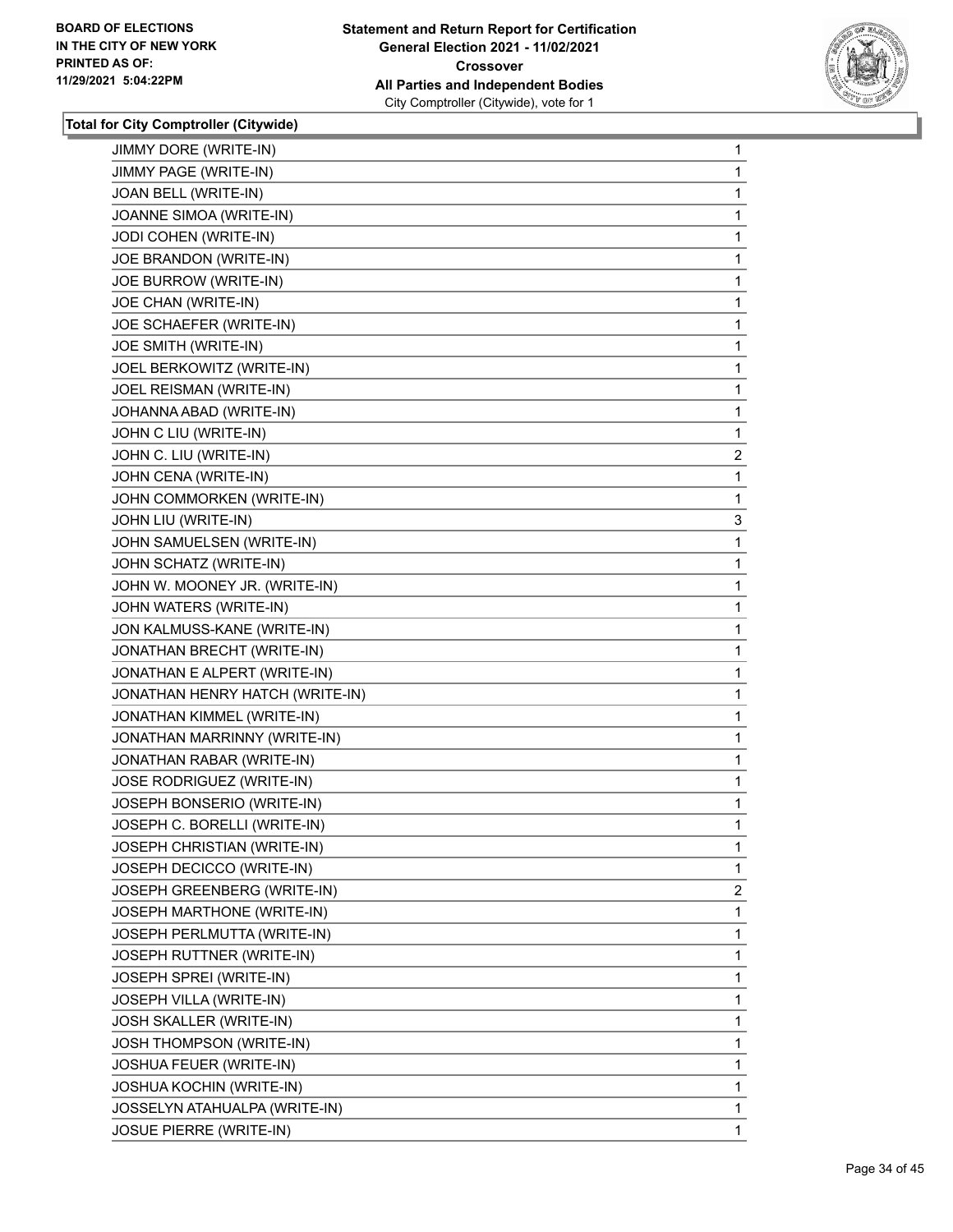

| 3<br>1<br>1<br>1<br>1 |
|-----------------------|
|                       |
|                       |
|                       |
|                       |
|                       |
| $\overline{2}$        |
| 1                     |
| 1                     |
| 1                     |
| 1                     |
| 1                     |
| 1                     |
| 4                     |
| 1                     |
| 1                     |
| 1                     |
| 1                     |
| 1                     |
| 5                     |
| 1                     |
| 1                     |
| 1                     |
| 7                     |
| 1                     |
| $\overline{c}$        |
| 1                     |
| 1                     |
|                       |
| 1                     |
| 1                     |
| 1                     |
| 1                     |
| 1                     |
| 1                     |
| 1                     |
| 1                     |
| 1                     |
| $\overline{2}$        |
| 8                     |
| 1                     |
| 1                     |
| 1                     |
| 1                     |
| $\mathbf{1}$          |
| 1                     |
|                       |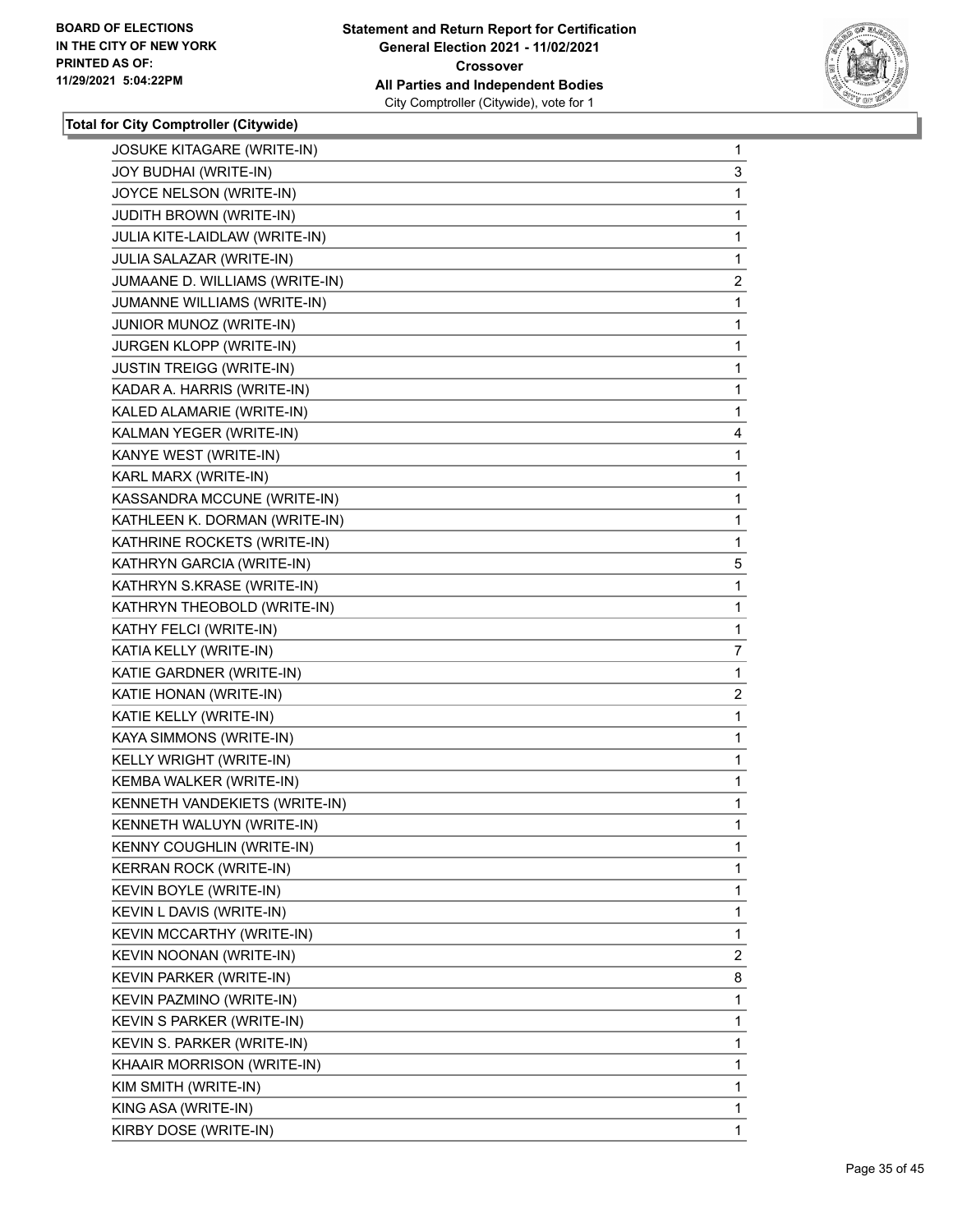

| KIRK MILLER (WRITE-IN)        | $\mathbf{1}$                                                                                                                                                                                                                                                                                                                                                                                                                                                                                                                                                                                                                                        |
|-------------------------------|-----------------------------------------------------------------------------------------------------------------------------------------------------------------------------------------------------------------------------------------------------------------------------------------------------------------------------------------------------------------------------------------------------------------------------------------------------------------------------------------------------------------------------------------------------------------------------------------------------------------------------------------------------|
|                               | 1                                                                                                                                                                                                                                                                                                                                                                                                                                                                                                                                                                                                                                                   |
|                               | 1                                                                                                                                                                                                                                                                                                                                                                                                                                                                                                                                                                                                                                                   |
|                               | 1                                                                                                                                                                                                                                                                                                                                                                                                                                                                                                                                                                                                                                                   |
|                               | 1                                                                                                                                                                                                                                                                                                                                                                                                                                                                                                                                                                                                                                                   |
|                               | 1                                                                                                                                                                                                                                                                                                                                                                                                                                                                                                                                                                                                                                                   |
|                               | $\mathbf{1}$                                                                                                                                                                                                                                                                                                                                                                                                                                                                                                                                                                                                                                        |
|                               | 1                                                                                                                                                                                                                                                                                                                                                                                                                                                                                                                                                                                                                                                   |
|                               | 1                                                                                                                                                                                                                                                                                                                                                                                                                                                                                                                                                                                                                                                   |
|                               | 1                                                                                                                                                                                                                                                                                                                                                                                                                                                                                                                                                                                                                                                   |
|                               | 3                                                                                                                                                                                                                                                                                                                                                                                                                                                                                                                                                                                                                                                   |
|                               | 1                                                                                                                                                                                                                                                                                                                                                                                                                                                                                                                                                                                                                                                   |
|                               | $\mathbf{1}$                                                                                                                                                                                                                                                                                                                                                                                                                                                                                                                                                                                                                                        |
|                               | 1                                                                                                                                                                                                                                                                                                                                                                                                                                                                                                                                                                                                                                                   |
|                               | 1                                                                                                                                                                                                                                                                                                                                                                                                                                                                                                                                                                                                                                                   |
|                               | 1                                                                                                                                                                                                                                                                                                                                                                                                                                                                                                                                                                                                                                                   |
|                               | 5                                                                                                                                                                                                                                                                                                                                                                                                                                                                                                                                                                                                                                                   |
|                               | 1                                                                                                                                                                                                                                                                                                                                                                                                                                                                                                                                                                                                                                                   |
|                               | $\mathbf{1}$                                                                                                                                                                                                                                                                                                                                                                                                                                                                                                                                                                                                                                        |
|                               | 1                                                                                                                                                                                                                                                                                                                                                                                                                                                                                                                                                                                                                                                   |
|                               | 1                                                                                                                                                                                                                                                                                                                                                                                                                                                                                                                                                                                                                                                   |
|                               | 1                                                                                                                                                                                                                                                                                                                                                                                                                                                                                                                                                                                                                                                   |
|                               | 1                                                                                                                                                                                                                                                                                                                                                                                                                                                                                                                                                                                                                                                   |
| LINDA SARSOUR (WRITE-IN)      |                                                                                                                                                                                                                                                                                                                                                                                                                                                                                                                                                                                                                                                     |
|                               | 1                                                                                                                                                                                                                                                                                                                                                                                                                                                                                                                                                                                                                                                   |
| LINDSAY MCNEIL (WRITE-IN)     | $\mathbf{1}$                                                                                                                                                                                                                                                                                                                                                                                                                                                                                                                                                                                                                                        |
| LINUL VAN PELT (WRITE-IN)     | 1                                                                                                                                                                                                                                                                                                                                                                                                                                                                                                                                                                                                                                                   |
| LIZ KRUEGER (WRITE-IN)        | $\mathbf{2}$                                                                                                                                                                                                                                                                                                                                                                                                                                                                                                                                                                                                                                        |
| LORD VOLDEMORT (WRITE-IN)     | $\mathbf 1$                                                                                                                                                                                                                                                                                                                                                                                                                                                                                                                                                                                                                                         |
| LOUIS CRESPO (WRITE-IN)       | 1                                                                                                                                                                                                                                                                                                                                                                                                                                                                                                                                                                                                                                                   |
| LOUIS ROSSMANN (WRITE-IN)     | 1                                                                                                                                                                                                                                                                                                                                                                                                                                                                                                                                                                                                                                                   |
| LUCINDA CARDINAL (WRITE-IN)   | $\mathbf{1}$                                                                                                                                                                                                                                                                                                                                                                                                                                                                                                                                                                                                                                        |
| LUCIUS FOX (WRITE-IN)         | 1                                                                                                                                                                                                                                                                                                                                                                                                                                                                                                                                                                                                                                                   |
| LUCRETIA POTTER (WRITE-IN)    | 1                                                                                                                                                                                                                                                                                                                                                                                                                                                                                                                                                                                                                                                   |
| LUCY MARTINEZ (WRITE-IN)      | 1                                                                                                                                                                                                                                                                                                                                                                                                                                                                                                                                                                                                                                                   |
| LUIS ROJAS (WRITE-IN)         | 1                                                                                                                                                                                                                                                                                                                                                                                                                                                                                                                                                                                                                                                   |
| LUIS TORRES (WRITE-IN)        | 1                                                                                                                                                                                                                                                                                                                                                                                                                                                                                                                                                                                                                                                   |
| LYDIA GONZALEZ (WRITE-IN)     | 1                                                                                                                                                                                                                                                                                                                                                                                                                                                                                                                                                                                                                                                   |
| MABEL EILEEN KATZ (WRITE-IN)  | 1                                                                                                                                                                                                                                                                                                                                                                                                                                                                                                                                                                                                                                                   |
| MADDEN KESSLER (WRITE-IN)     | 1                                                                                                                                                                                                                                                                                                                                                                                                                                                                                                                                                                                                                                                   |
| MADELINE GALLEGHER (WRITE-IN) | 1                                                                                                                                                                                                                                                                                                                                                                                                                                                                                                                                                                                                                                                   |
| MALKA STERN (WRITE-IN)        | 1                                                                                                                                                                                                                                                                                                                                                                                                                                                                                                                                                                                                                                                   |
| MALLEN WEISS (WRITE-IN)       | 1                                                                                                                                                                                                                                                                                                                                                                                                                                                                                                                                                                                                                                                   |
| MALLORY SULLIVAN (WRITE-IN)   | 1                                                                                                                                                                                                                                                                                                                                                                                                                                                                                                                                                                                                                                                   |
| MANTAB KHAN (WRITE-IN)        | 1                                                                                                                                                                                                                                                                                                                                                                                                                                                                                                                                                                                                                                                   |
| MARC GRODSKY (WRITE-IN)       | 1                                                                                                                                                                                                                                                                                                                                                                                                                                                                                                                                                                                                                                                   |
|                               | KRISTEN EDWARDS (WRITE-IN)<br>KRISTIN HAUSER (WRITE-IN)<br>KUSTANDINOS MAROULIS (WRITE-IN)<br>KWABENA NYAMEKYE (WRITE-IN)<br>KYIRE IRVING (WRITE-IN)<br>KYLE DE LEON (WRITE-IN)<br>KYLE GOODWIN (WRITE-IN)<br>KYLE KRAMER (WRITE-IN)<br>KYLE SHERMAN (WRITE-IN)<br>KYRIE IRVING (WRITE-IN)<br>LARRY PROFETA (WRITE-IN)<br>LAURIE RISI HOFFMANN (WRITE-IN)<br>LAWRENCE D. JACOBS (WRITE-IN)<br>LEAH LANG (WRITE-IN)<br>LEAH SCHNEID (WRITE-IN)<br>LENNY MARKH (WRITE-IN)<br>LEONORA BATTEN (WRITE-IN)<br>LESKO BRANDON (WRITE-IN)<br>LESTER HOLT (WRITE-IN)<br>LEWIS GOLDSTEIN (WRITE-IN)<br>LIAM GARCIA (WRITE-IN)<br>LILLIAN A. CABRERA (WRITE-IN) |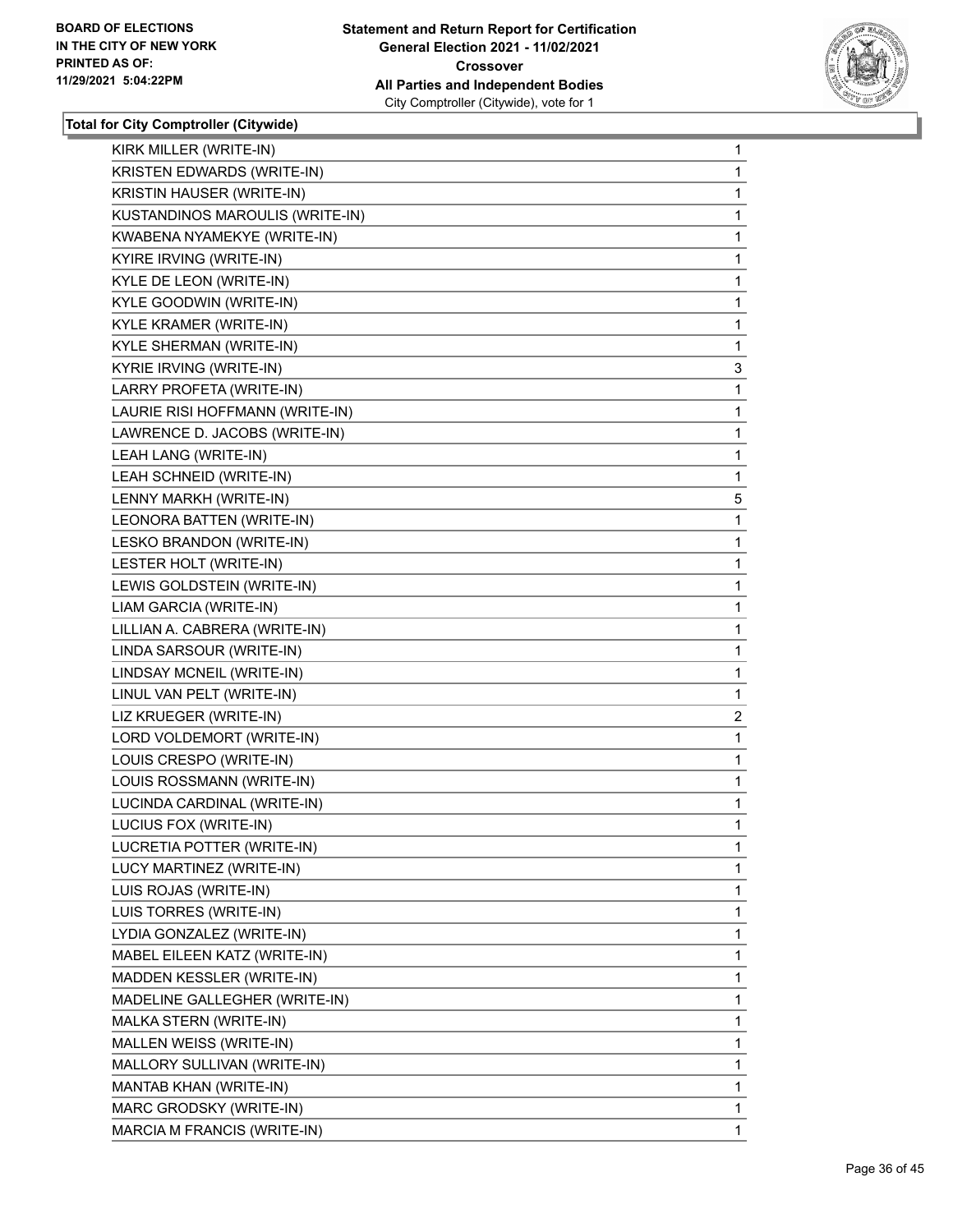

| MARCIA MASRI (WRITE-IN)           | 1              |
|-----------------------------------|----------------|
| MARIA MARICH (WRITE-IN)           | 1              |
| MARIA MARKM (WRITE-IN)            | 1              |
| MARIA MORELLI (WRITE-IN)          | 1              |
| MARIE LE PEN (WRITE-IN)           | 1              |
| MARIETTA CANNING (WRITE-IN)       | 1              |
| MARIO ASASO (WRITE-IN)            | 1              |
| MARIO PROCUCHINO (WRITE-IN)       | 1              |
| MARIYA MARKH (WRITE-IN)           | 1              |
| MARK BIBLIS (WRITE-IN)            | 1              |
| MARK BONES (WRITE-IN)             | 1              |
| MARK GREEN (WRITE-IN)             | 1              |
| MARK KAUFMAN (WRITE-IN)           | 1              |
| MARK O'BRIEN (WRITE-IN)           | 1              |
| MARK SHLOMO (WRITE-IN)            | 1              |
| MARK SICONOLFI (WRITE-IN)         | 1              |
| MARLENE ZURACK (WRITE-IN)         | 1              |
| MARSHALL MATHERS (WRITE-IN)       | 1              |
| MARTHA E STARK (WRITE-IN)         | 1              |
| MARTIN BISI (WRITE-IN)            | $\overline{2}$ |
| MARTIN BISSI (WRITE-IN)           | 1              |
| MARTIN HEAD (WRITE-IN)            | 1              |
| MARTIN KAHAN (WRITE-IN)           | 1              |
| MARTIN SHKRELI (WRITE-IN)         | 1              |
| MARTY MARKOWITZ (WRITE-IN)        | 1              |
| MARY L. BATTISTA (WRITE-IN)       | 1              |
| MASHY GOLDBERG (WRITE-IN)         | 1              |
| MATIAS VILDOSO OCUMPO (WRITE-IN)  | 1              |
| MATT CHRISTMAN (WRITE-IN)         | 1              |
| MATTHEW COHEN (WRITE-IN)          | 1              |
| MATTHEW SIEGEL (WRITE-IN)         | 1              |
| MATTHEW ZITO (WRITE-IN)           | 1              |
| MAX ROSE (WRITE-IN)               | 1              |
| MAYA OLIVER WILLIAMS (WRITE-IN)   | 1              |
| MAYA WILEY (WRITE-IN)             | 3              |
| MEERA DESAI (WRITE-IN)            | 1              |
| MEIR FOGEL (WRITE-IN)             | 1              |
| MELISSA CARUSO-CABRERA (WRITE-IN) | 1              |
| MELISSA E LOMBA (WRITE-IN)        | 1              |
| MELISSA GAFFREY (WRITE-IN)        | 1              |
| MENDEL MASHIECH (WRITE-IN)        | 1              |
| MICHAEL AMMIRABLE (WRITE-IN)      | 1              |
| MICHAEL BLOOMBERG (WRITE-IN)      | 16             |
| MICHAEL CHERENKO (WRITE-IN)       | 1              |
| MICHAEL EMPERUR (WRITE-IN)        | 1              |
| MICHAEL HOLLOWAY (WRITE-IN)       | 1              |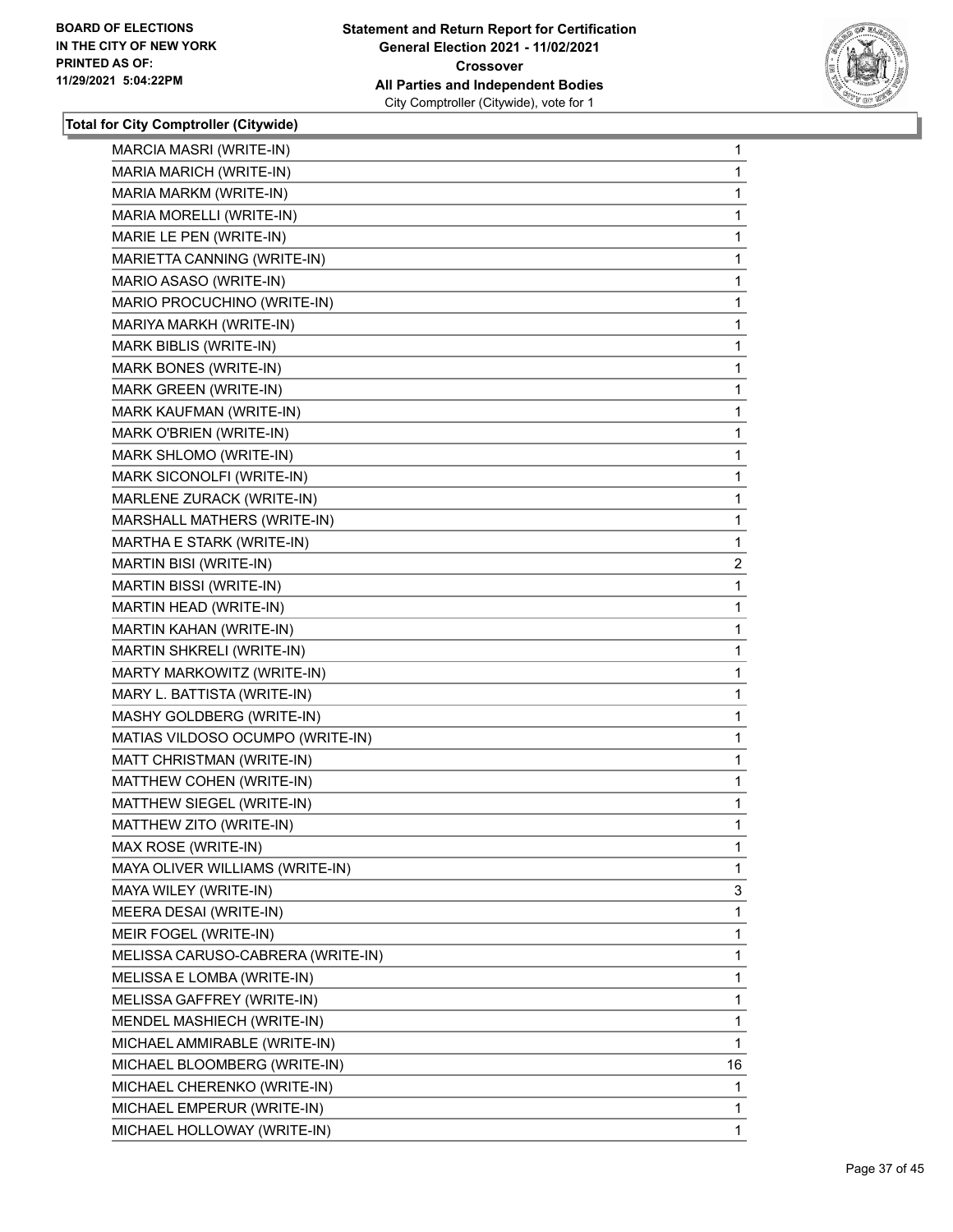

| MICHAEL J. CUSICK (WRITE-IN)        | 3              |
|-------------------------------------|----------------|
| MICHAEL L. MARRELLA (WRITE-IN)      | 1              |
| MICHAEL MAYE (WRITE-IN)             | 1              |
| MICHAEL PADAVORA (WRITE-IN)         | 1              |
| MICHAEL PEINOVICH (WRITE-IN)        | 1              |
| MICHAEL STARKEY (WRITE-IN)          | 1              |
| MICHAEL T. MATTEO (WRITE-IN)        | 1              |
| MICHAEL TATE (WRITE-IN)             | $\mathbf{1}$   |
| MICHAEL ULJIC (WRITE-IN)            | 1              |
| MICHAELA S. PHIPPS (WRITE-IN)       | 1              |
| MICHELE CARUSO CABRERA (WRITE-IN)   | 1              |
| MICHELE CARUSO CARERRA (WRITE-IN)   | $\mathbf{1}$   |
| MICHELE HICKEY (WRITE-IN)           | $\mathbf{1}$   |
| MICHELLE CANSO CABRERA (WRITE-IN)   | $\mathbf{1}$   |
| MICHELLE CAOMER (WRITE-IN)          | 1              |
| MICHELLE CAROSO-CABRERA (WRITE-IN)  | 1              |
| MICHELLE CARRUSO CABERA (WRITE-IN)  | 1              |
| MICHELLE CARUSO CABERA (WRITE-IN)   | 1              |
| MICHELLE CARUSO CABRERA (WRITE-IN)  | 29             |
| MICHELLE CARUSO- CABRERA (WRITE-IN) | 1              |
| MICHELLE CARUSO-CABRARA (WRITE-IN)  | 1              |
| MICHELLE CARUSO-CABRENA (WRITE-IN)  | 1              |
| MICHELLE CARUSO-CABRERA (WRITE-IN)  | 237            |
| MICHELLE CARUSO-COBERA (WRITE-IN)   | 1              |
| MICHELLE CARYSS CABERA (WRITE-IN)   | 1              |
| MICHELLE CASUSO CABRERA (WRITE-IN)  | 1              |
| MICHELLE CORUSO CABRERA (WRITE-IN)  | 1              |
| MICHELLE LEE (WRITE-IN)             | 1              |
| MICHELLE RIESTREJEO (WRITE-IN)      | 1              |
| MICHELLE SCHREIBER (WRITE-IN)       | $\mathbf{1}$   |
| MICKEY MOUSE (WRITE-IN)             | 1              |
| MIGDED QAWASMEH (WRITE-IN)          | $\mathbf{1}$   |
| MIKASA ACKERMAN (WRITE-IN)          | 1              |
| MIKE BLOOMBERG (WRITE-IN)           | $\overline{a}$ |
| MIKE PENCE (WRITE-IN)               | 1              |
| MIKE TABLEMAN (WRITE-IN)            | 1              |
| MIKE WHITE (WRITE-IN)               | $\overline{2}$ |
| MIKE YEADON (WRITE-IN)              | 1              |
| MILDRED SMITH (WRITE-IN)            | 1              |
| MILEY CYRUS (WRITE-IN)              | 1              |
| MILO RAYDO (WRITE-IN)               | 1              |
| MIRIAM REISS (WRITE-IN)             | 1              |
| MITCHELL GATE (WRITE-IN)            | 1              |
| MIYA WILEY (WRITE-IN)               | 1              |
| MOLLY COHEN (WRITE-IN)              | 1              |
| MONA REED (WRITE-IN)                | 1              |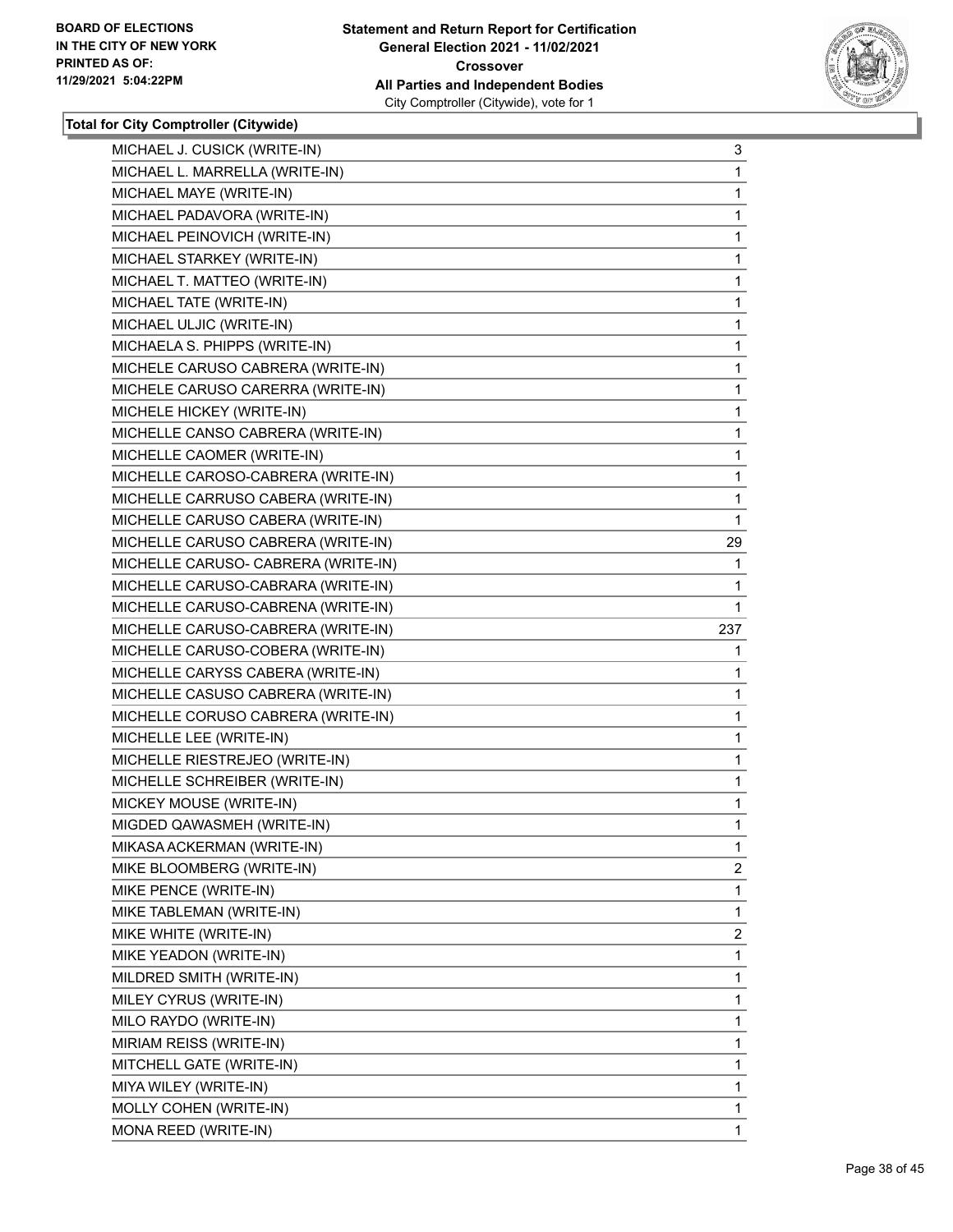

| MONIKA WILCOX (WRITE-IN)         | 1              |
|----------------------------------|----------------|
| MONIQUE CLARK (WRITE-IN)         | 1              |
| MORRIS G. CHARLES JR. (WRITE-IN) | 1              |
| MOSES FREIER (WRITE-IN)          | 1              |
| MOSES ROSENGARTEN (WRITE-IN)     | 1              |
| MOSHE HERZOG (WRITE-IN)          | 1              |
| MOSHE KRAMER (WRITE-IN)          | 1              |
| MOSHE MEKIE KRISBERG (WRITE-IN)  | 1              |
| MOUSTAFA JONES (WRITE-IN)        | 1              |
| MULKIN CHILL (WRITE-IN)          | 1              |
| MUMIA ABU JAMAL (WRITE-IN)       | 1              |
| NAFTULI REINER (WRITE-IN)        | 1              |
| NAMDEO DHASAL (WRITE-IN)         | 1              |
| NAOMI LEHNER (WRITE-IN)          | 1              |
| NASIR MUHAMMAD (WRITE-IN)        | 1              |
| NATE SCHLEUBER (WRITE-IN)        | 1              |
| NATHANIEL BEATI (WRITE-IN)       | 1              |
| NATHANIEL MANNIMG (WRITE-IN)     | 1              |
| NEAL ADELSTEIN (WRITE-IN)        | 1              |
| NESTOR CORTES JR. (WRITE-IN)     | $\overline{a}$ |
| NETANEL ALAN (WRITE-IN)          | 1              |
| NGUYEN PHUONG THAO (WRITE-IN)    | 1              |
| NICHOLAS FUENTES (WRITE-IN)      | 1              |
| NICHOLAS J. POPOLO (WRITE-IN)    | 1              |
| NICHOLAS MULLEN (WRITE-IN)       | 1              |
| NICHOLAS VERTUCCI (WRITE-IN)     | 1              |
| NICKA PIERRE (WRITE-IN)          | 1              |
| NICOLE MCQUEEN (WRITE-IN)        | 1              |
| NIKKI KNAUER (WRITE-IN)          | $\mathbf{1}$   |
| NINER TURNER (WRITE-IN)          | 1              |
| NIXON FREDRICKS (WRITE-IN)       | 1              |
| NOAH NAMMERAN (WRITE-IN)         | $\mathbf{1}$   |
| NORMA LAWRENCE (WRITE-IN)        | 1              |
| NOSSON TZVI ELY (WRITE-IN)       | 1              |
| NURYS A LAUREANO (WRITE-IN)      | 1              |
| OLIVIA M. FRASCA (WRITE-IN)      | 1              |
| <b>OMAR BARGHOUTI (WRITE-IN)</b> | 1              |
| OSCAR SCHWEITZER (WRITE-IN)      | 1              |
| OSTER BYRAN (WRITE-IN)           | 1              |
| PARIS DRAGE (WRITE-IN)           | 1              |
| PAT KORABEL (WRITE-IN)           | 1              |
| PATRICE BORTLEY (WRITE-IN)       | 1              |
| PATRICIA ANDERSON (WRITE-IN)     | 1              |
| PATRICIA HEMSWORTH (WRITE-IN)    | 1              |
| PATRICK BRADFORD (WRITE-IN)      | 1              |
| PATRICK GOODWIN (WRITE-IN)       | 1              |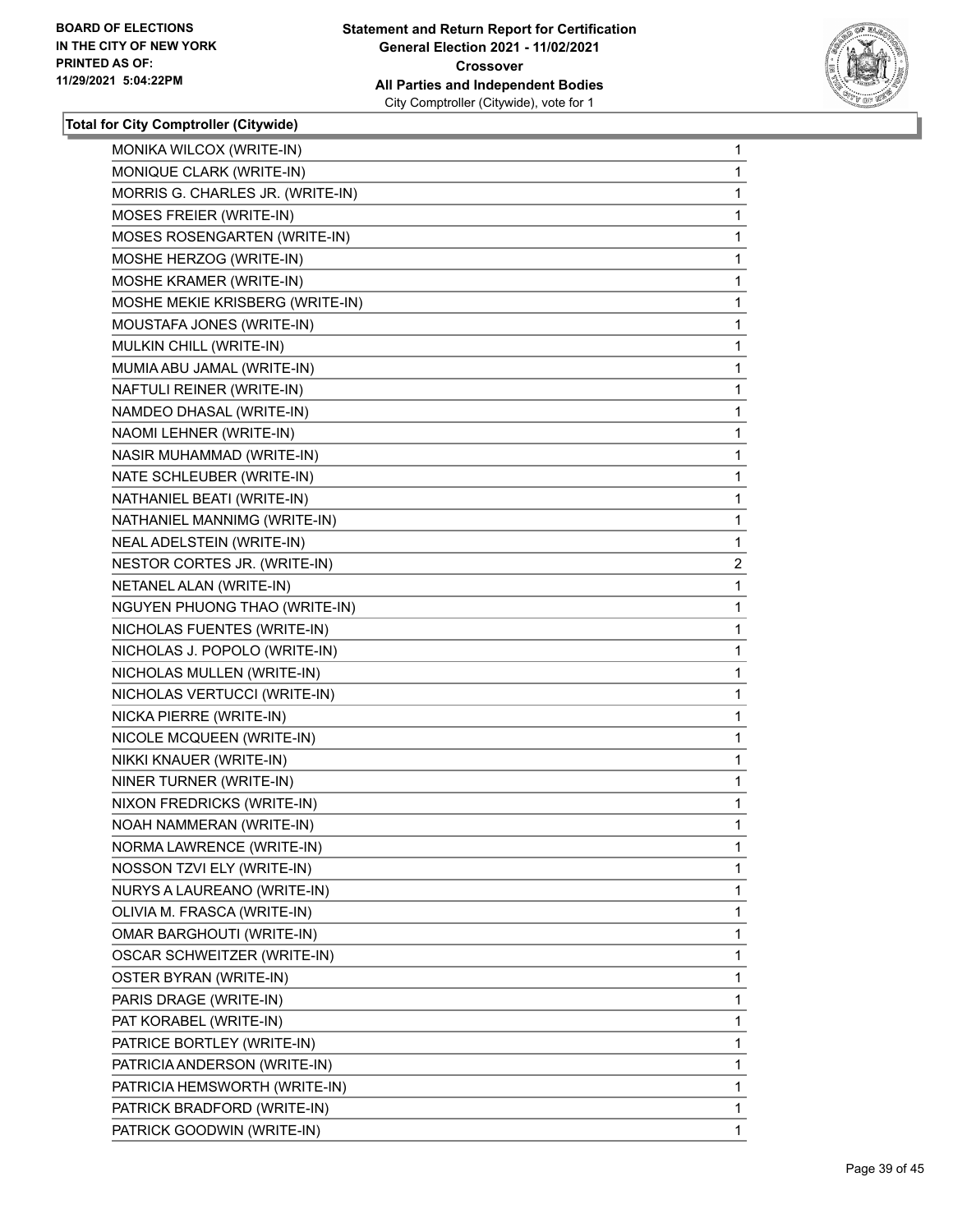

| PATTI LABONNE (WRITE-IN)           | 1 |
|------------------------------------|---|
| PAUL DERIENZO (WRITE-IN)           | 1 |
| PAUL JUSER (WRITE-IN)              | 1 |
| PAUL LUNDGREN (WRITE-IN)           | 1 |
| PAUL M WHITE (WRITE-IN)            | 1 |
| PAUL MASSEY (WRITE-IN)             | 1 |
| PAULA WILLIAMS (WRITE-IN)          | 1 |
| PESSY WEBBER (WRITE-IN)            | 1 |
| PETER AUSTERN (WRITE-IN)           | 1 |
| PETER FALK (WRITE-IN)              | 1 |
| PETER FOX (WRITE-IN)               | 1 |
| PHILIP ARNOLD (WRITE-IN)           | 1 |
| PHYLLIS LEVINBERG (WRITE-IN)       | 1 |
| PIERINA ANA SANCHEZ (WRITE-IN)     | 1 |
| PRAVIN CHAMDIREMONI (WRITE-IN)     | 1 |
| PRESTON CARTER (WRITE-IN)          | 1 |
| PRESTON NIBLACK (WRITE-IN)         | 1 |
| PRINCE EDUSEZ JR. (WRITE-IN)       | 1 |
| <b>QAMRI TAHIR (WRITE-IN)</b>      | 1 |
| QUADISHA AVERA (WRITE-IN)          | 1 |
| QUANDA S. FRANCIS (WRITE-IN)       | 1 |
| RACHEL GRUEN (WRITE-IN)            | 1 |
| RACHEL LANDSBERG (WRITE-IN)        | 1 |
| RACHEL LUDMIR (WRITE-IN)           | 1 |
| RADHA KRISHNA MOHAN (WRITE-IN)     | 1 |
| RAFAEL JEREZ (WRITE-IN)            | 1 |
| RAFAEL L. FERNANDEZ (WRITE-IN)     | 1 |
| RAFAEL METZ (WRITE-IN)             | 1 |
| RAJIV S. GOWDA (WRITE-IN)          | 1 |
| RALPH KRAMDEN (WRITE-IN)           | 1 |
| RAMEL WEST (WRITE-IN)              | 1 |
| RANDOLPH FERDINAND (WRITE-IN)      | 1 |
| RANDY MYERS (WRITE-IN)             | 1 |
| RAOUL PATEL (WRITE-IN)             | 1 |
| RASHNA PATEL (WRITE-IN)            | 1 |
| RAY G. SEVERINO (WRITE-IN)         | 1 |
| RAY MCGUIRE (WRITE-IN)             | 1 |
| RAY TEMPUS (WRITE-IN)              | 1 |
| RAYMOND BURKE JR. (WRITE-IN)       | 1 |
| RAYMOND M. PENA ALMONTE (WRITE-IN) | 1 |
| RAYMOND MARQUEZ (WRITE-IN)         | 1 |
| REB SHAUL ALTER (WRITE-IN)         | 1 |
| REBECCA ROTH (WRITE-IN)            | 1 |
| RENA HERSHBERGER (WRITE-IN)        | 1 |
| RESHEMA PATEL (WRITE-IN)           | 1 |
| RESHMA P. PATEL (WRITE-IN)         | 1 |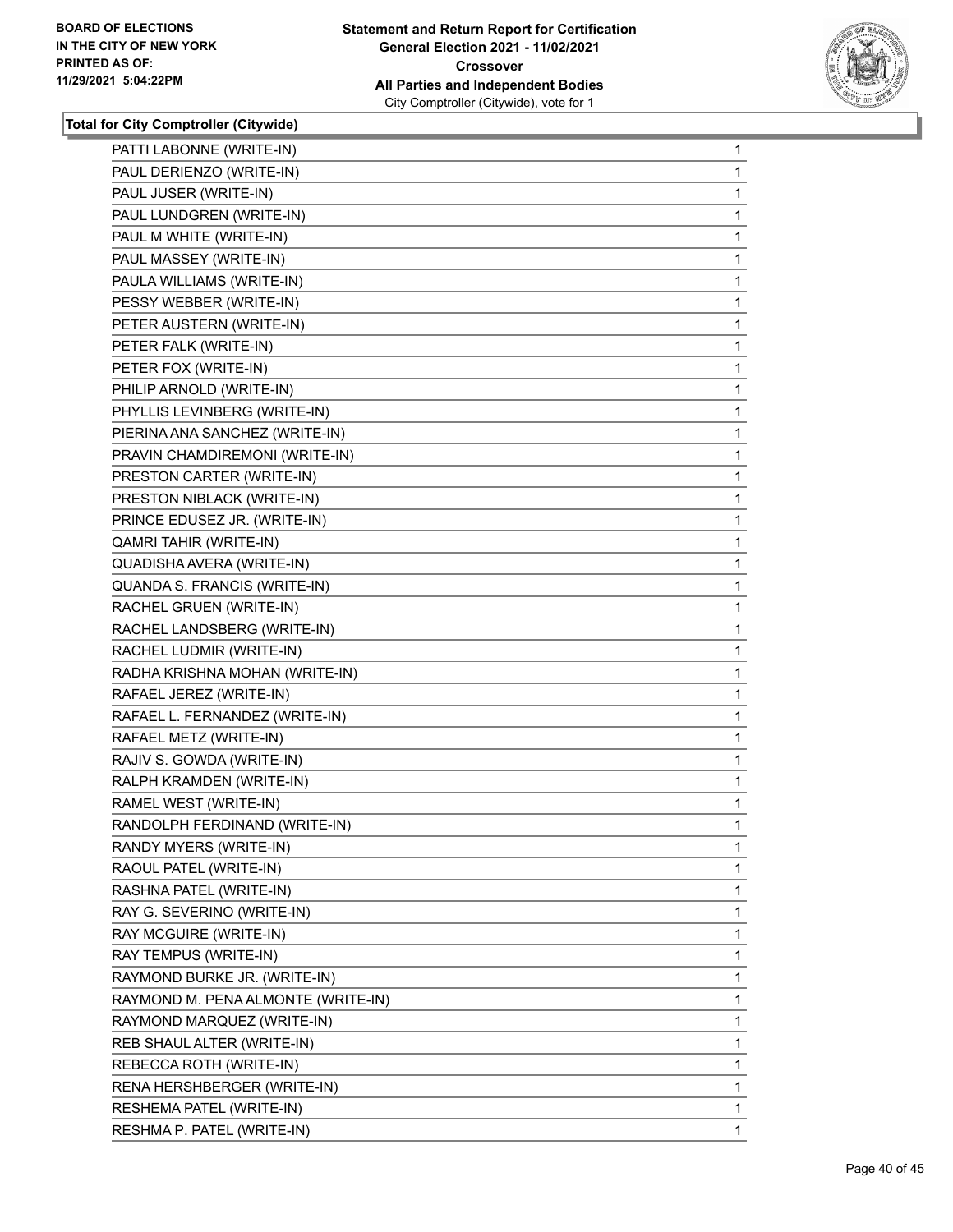

| RESHMA PATEL (WRITE-IN)         | 8              |
|---------------------------------|----------------|
| RICHARD HENRY WALTON (WRITE-IN) | 1              |
| RICHARD MERLE (WRITE-IN)        | 1              |
| RICK JORGENSEN (WRITE-IN)       | 1              |
| RITA PASSAREL (WRITE-IN)        | 1              |
| RJ BARRETT (WRITE-IN)           | $\overline{2}$ |
| ROBB PENN (WRITE-IN)            | $\mathbf{1}$   |
| ROBERT A. IRVING (WRITE-IN)     | 1              |
| ROBERT CODE (WRITE-IN)          | 1              |
| ROBERT F HOLDEN (WRITE-IN)      | 1              |
| ROBERT GRANT (WRITE-IN)         | 1              |
| ROBERT LEVY (WRITE-IN)          | 54             |
| ROBERT M. FARINA (WRITE-IN)     | 1              |
| ROBERT M. KANE (WRITE-IN)       | $\overline{2}$ |
| ROBERT M. SCORPACI (WRITE-IN)   | 1              |
| ROBERTO RODRIGUEZ (WRITE-IN)    | $\overline{2}$ |
| RON DESANTIS (WRITE-IN)         | 1              |
| RON DIORIO (WRITE-IN)           | 1              |
| RONALD A. CURRIE (WRITE-IN)     | 1              |
| RONALD E. PAUL (WRITE-IN)       | 1              |
| RONALD MONROE (WRITE-IN)        | 1              |
| ROWAN A. BARRETT JR. (WRITE-IN) | 1              |
| RUDOLPH GIULIANI (WRITE-IN)     | 1              |
| RUSSELL CHASHEY (WRITE-IN)      | 1              |
| RUTH MAX (WRITE-IN)             | 1              |
| RYAN HALLAHAN (WRITE-IN)        | 1              |
| RYAN MELOLA (WRITE-IN)          | 1              |
| RYAN SPASS (WRITE-IN)           | 1              |
| SAL ALBANESE (WRITE-IN)         | 2              |
| SAL LONG (WRITE-IN)             | 1              |
| SAM EL HALLAL (WRITE-IN)        | 1              |
| SAMANTHA COHEN (WRITE-IN)       | 1              |
| SAMUEL DEMERO (WRITE-IN)        | 1              |
| SAMUEL ISAC NOVIKOV (WRITE-IN)  | 1              |
| SAMUEL LOWENTHAL (WRITE-IN)     | 1              |
| SANDY ENGEL (WRITE-IN)          | 1              |
| SANDY NURSE (WRITE-IN)          | 1              |
| SASCHA LUCKERMAN (WRITE-IN)     | 1              |
| SATOSHI NAKAMOTO (WRITE-IN)     | 1              |
| SAUL ZUCHMAN (WRITE-IN)         | 1              |
| SCOTT D. KUMAR (WRITE-IN)       | 1              |
| SCOTT M. STRINGER (WRITE-IN)    | 1              |
| SCOTT R. BROWN (WRITE-IN)       | 1              |
| SCOTT STRINGER (WRITE-IN)       | 19             |
| SCROOGE MCDUCK (WRITE-IN)       | 1              |
| SCROOGE MODUCK (WRITE-IN)       | 1              |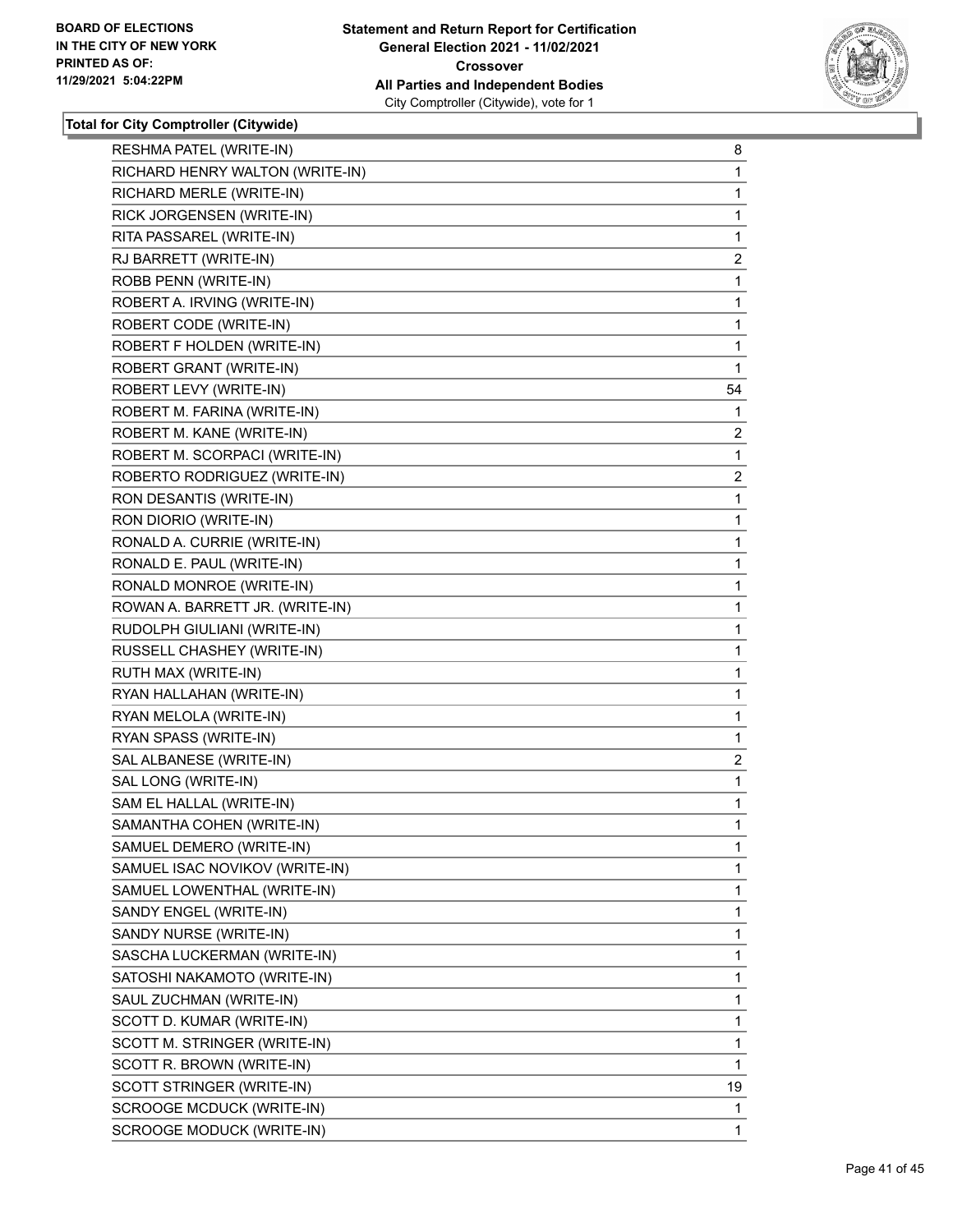

| SEAN BELL (WRITE-IN)           | 1              |
|--------------------------------|----------------|
| SEAN RUDOLF (WRITE-IN)         | 1              |
| SEBASTIANO N.RUSSO (WRITE-IN)  | 1              |
| SEMEN BABASISOKIV (WRITE-IN)   | 1              |
| SENDER YIDOWITZ (WRITE-IN)     | 1              |
| SERA GRIS HUMMEL (WRITE-IN)    | 1              |
| SETH LEVIN (WRITE-IN)          | 1              |
| SETH SEVERINO (WRITE-IN)       | $\overline{2}$ |
| SHALOM DORON (WRITE-IN)        | 1              |
| SHAMARIE MCDONALD (WRITE-IN)   | 1              |
| SHANEREL GYMNIC (WRITE-IN)     | 1              |
| SHARON DONOVAN (WRITE-IN)      | 1              |
| SHARON R. KAHN (WRITE-IN)      | 1              |
| SHARONA HABRONI (WRITE-IN)     | 1              |
| SHAWN ABRAHAM (WRITE-IN)       | 5              |
| SHAWN CAMPBELL (WRITE-IN)      | 1              |
| SHAWN CARTER (WRITE-IN)        | 1              |
| SHAWN DAVIS (WRITE-IN)         | 1              |
| SHAWN DONOVAN (WRITE-IN)       | 1              |
| SHAWNA MITCHELL YON (WRITE-IN) | 1              |
| SHELDON SILVER (WRITE-IN)      | 1              |
| SHERMAN FABES (WRITE-IN)       | 1              |
| SHIMRON GALLIMORE (WRITE-IN)   | 1              |
| SHLOMO FRIEDMAN (WRITE-IN)     | 1              |
| SHLOMO KISS (WRITE-IN)         | 1              |
| SHMIEL ERNSTER (WRITE-IN)      | 1              |
| SHOLOM D KIRSH (WRITE-IN)      | 1              |
| SHORLAND DANIELS (WRITE-IN)    | 1              |
| SHOSHANA SIFF (WRITE-IN)       | 1              |
| SHUIEM WIEDER (WRITE-IN)       | 1              |
| SIMCHA EICHENSTEIN (WRITE-IN)  | 1              |
| SIMCHA FELDER (WRITE-IN)       | 1              |
| SIMON JUWITZ (WRITE-IN)        | 1              |
| SIMONE ADAMS (WRITE-IN)        | 1              |
| SISTER E JONES BEY (WRITE-IN)  | 1              |
| SOPHIA E. GURULE (WRITE-IN)    | 1              |
| STACEY FRITZ (WRITE-IN)        | 1              |
| STEPHEN DIGGS (WRITE-IN)       | 1              |
| STEPHEN E DAVIS (WRITE-IN)     | 1              |
| STEVE BANNON (WRITE-IN)        | 1              |
| STEVE JUGAN (WRITE-IN)         | 1              |
| STEVE RODGERS (WRITE-IN)       | 1              |
| STEVEN H. RICHMAN (WRITE-IN)   | $\overline{2}$ |
| STEVEN KAPLAN (WRITE-IN)       | 1              |
| STEVEN KRAMER (WRITE-IN)       | 1              |
| STEVEN MATTEO (WRITE-IN)       | 1              |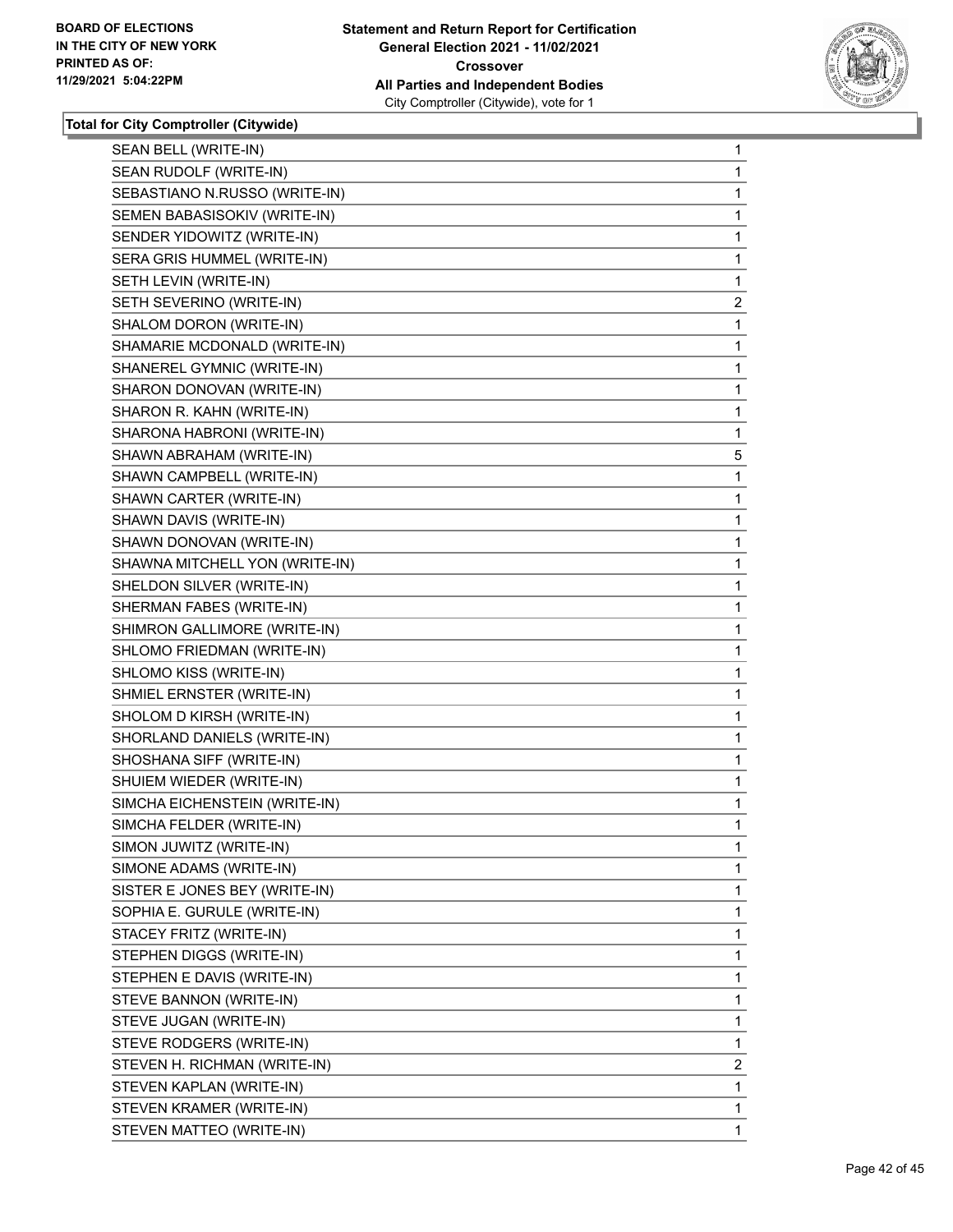

| STEVEN PARKER (WRITE-IN)                  | $\mathbf{1}$   |
|-------------------------------------------|----------------|
| STEVEN RATTNER (WRITE-IN)                 | 1              |
| SUSAN LEE (WRITE-IN)                      | $\overline{2}$ |
| SUSAN SARANDON (WRITE-IN)                 | 1              |
| SYDNEY SOLOMON (WRITE-IN)                 | 1              |
| SYDNEY WILLIAMS (WRITE-IN)                | 1              |
| TAYLOR A.OWEN (WRITE-IN)                  | 1              |
| TED CRUZ (WRITE-IN)                       | 1              |
| TED LASSO (WRITE-IN)                      | 1              |
| TERI LIFTIN (WRITE-IN)                    | 1              |
| TERRI LIFTIN (WRITE-IN)                   | 1              |
| TERRY LIFTIN (WRITE-IN)                   | 1              |
| TEVI KAY (WRITE-IN)                       | 1              |
| THEA FENICHEL (WRITE-IN)                  | 1              |
| THOMAS A ZMUDA (WRITE-IN)                 | 1              |
| THOMAS CROWLEY (WRITE-IN)                 | 1              |
| THOMAS DINAPOLI (WRITE-IN)                | 1              |
| THOMAS G. DIMERY (WRITE-IN)               | 1              |
| THOMAS O. NAPOLO (WRITE-IN)               | 1              |
| THOMAS P. SANDERS (WRITE-IN)              | 1              |
| THOMAS ZABLOCKI (WRITE-IN)                | 1              |
| TIBERIUS GRACCHUS (WRITE-IN)              | 1              |
| TIPPI F. SMITH (WRITE-IN)                 | 1              |
| TODD CURLEY (WRITE-IN)                    | 1              |
| TOM ENGELHART (WRITE-IN)                  | 1              |
| TOM FRAHER (WRITE-IN)                     | 1              |
| TOM RYAN (WRITE-IN)                       | 1              |
| TOM VANDERMADEN (WRITE-IN)                | 1.             |
| TONY STARK (WRITE-IN)                     | 1              |
| TOTTY SHUTA (WRITE-IN)                    | 1              |
| TRACY E. ROBEY (WRITE-IN)                 | 1              |
| TRAVIS HARRIS (WRITE-IN)                  | 1              |
| TRAVIS SCOTT (WRITE-IN)                   | 1              |
| TREMAINE WRIGHT (WRITE-IN)                | 1              |
| TRISHA OCONOR (WRITE-IN)                  | 1              |
| TRISTAN SUMMA (WRITE-IN)                  | 1              |
| TYLER BEALE (WRITE-IN)                    | 1              |
| TYRONE SWINSORSA (WRITE-IN)               | 1              |
| UDDY SCHULTZ (WRITE-IN)                   | 1              |
| ULRIC MCCALLUM (WRITE-IN)                 | 1              |
| UNATTRIBUTABLE WRITE-IN (WRITE-IN)        | 445            |
| UNCOUNTED WRITE-IN PER STATUTE (WRITE-IN) | 21             |
| USHA SINGH (WRITE-IN)                     | 1              |
| VALERIE AMOR (WRITE-IN)                   | 1              |
| VANGPING YU (WRITE-IN)                    | 1              |
| VERNON SUPREME (WRITE-IN)                 | $\mathbf{1}$   |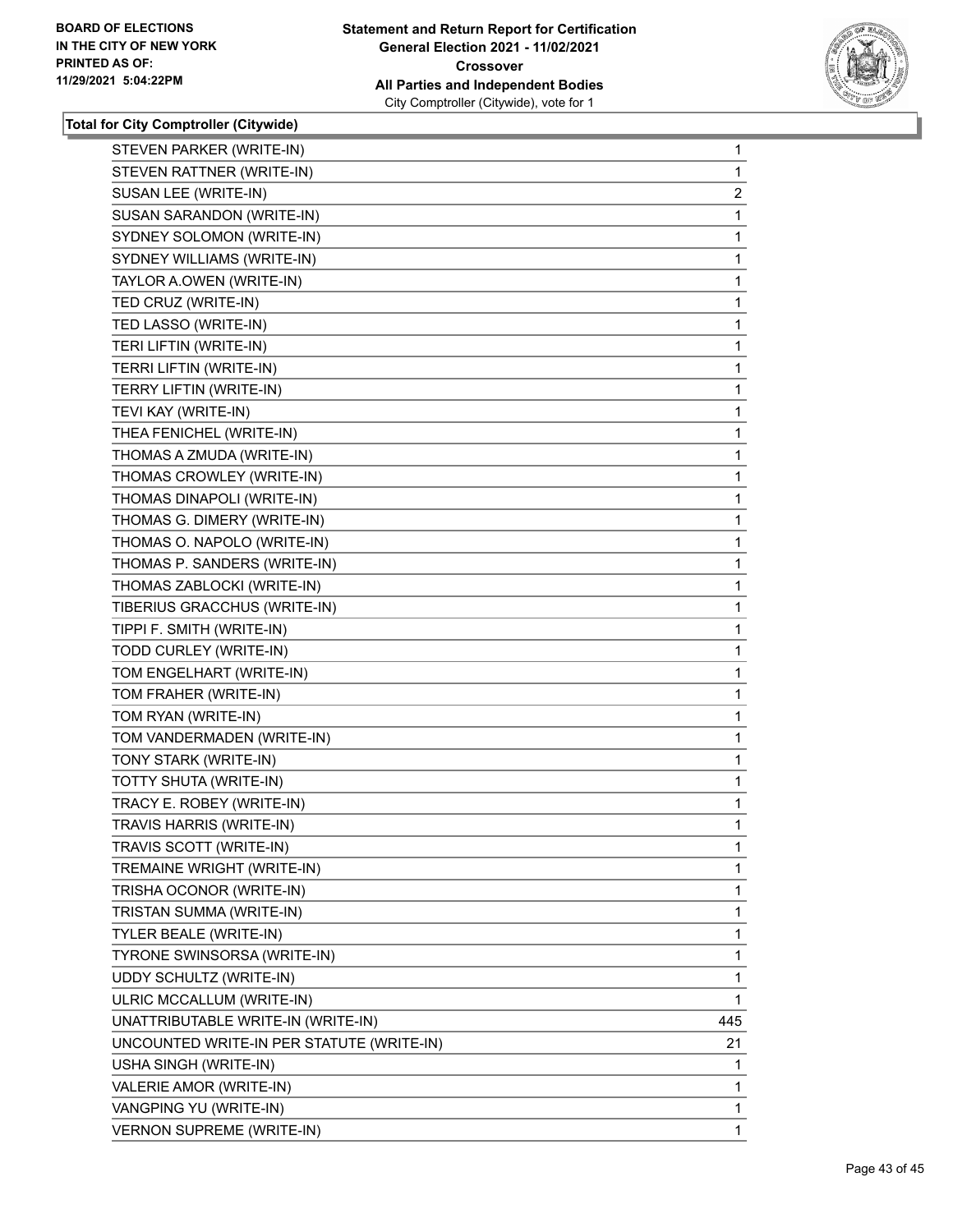

| VERONICA CLASS (WRITE-IN)              | 1              |
|----------------------------------------|----------------|
| VERONICA LUPO (WRITE-IN)               | 1.             |
| VICKIE PALADINO (WRITE-IN)             | 1              |
| VICTOR RODRIGUEZ (WRITE-IN)            | 1              |
| VICTORIA WICKMAN (WRITE-IN)            | 1              |
| VILMA A REINHARDT (WRITE-IN)           | 1              |
| VINCENT A RANDAZZO (WRITE-IN)          | 1              |
| VINCENT CHIA (WRITE-IN)                | 1              |
| VINCENT GENTILE (WRITE-IN)             | 1              |
| VINCENT M. IGNIZIO (WRITE-IN)          | 1              |
| VISHAL TRIVEDI (WRITE-IN)              | 1              |
| VIVIAN PICA (WRITE-IN)                 | 1              |
| <b>VLADIMIR LENIN CANAS (WRITE-IN)</b> | 1              |
| VULLNET VELIU (WRITE-IN)               | 1              |
| WALTER HARRIS (WRITE-IN)               | 1              |
| WATSON VARUERIS (WRITE-IN)             | 1              |
| WAYNE MURATORE (WRITE-IN)              | 1              |
| WAYNE T. MURATORE (WRITE-IN)           | 1              |
| WEBER HSU (WRITE-IN)                   | 1              |
| WENDY ESPINAL (WRITE-IN)               | 1              |
| WIDDA TUFF (WRITE-IN)                  | 1              |
| WIEBIER HSU (WRITE-IN)                 | 1              |
| WILL MENOKER (WRITE-IN)                | 1              |
| WILLIAM CARR (WRITE-IN)                | 1              |
| WILLIAM HOWARD TAFT (WRITE-IN)         | 1              |
| WILLIAM S. FIELDS (WRITE-IN)           | 1              |
| WILLIAM STASIULATIS (WRITE-IN)         | 1              |
| WILLIAM WERTZ (WRITE-IN)               | 4              |
| WILLIE MITCHELL (WRITE-IN)             | 1              |
| YANG ANDREW (WRITE-IN)                 | 1              |
| YANIU MEIRCU (WRITE-IN)                | 1              |
| YEHUDA SCHORR (WRITE-IN)               | 1              |
| YERUCHOM KLEIN (WRITE-IN)              | 1              |
| YESENIA POLANCO (WRITE-IN)             | 1              |
| YIFEI ZHENG (WRITE-IN)                 | 1              |
| YISROEL BLUM (WRITE-IN)                | 1              |
| YLLI DAUTAJ (WRITE-IN)                 | 1              |
| YOHANS DANIEL (WRITE-IN)               | 1              |
| YOSEF KIRSH (WRITE-IN)                 | 1              |
| YU-CHING PAI (WRITE-IN)                | 2              |
| ZAC ISAL (WRITE-IN)                    | 1              |
| ZACH ISCOL (WRITE-IN)                  | $\overline{2}$ |
| ZACHARY ISCHOL (WRITE-IN)              | 1              |
| ZACHARY ISCOL (WRITE-IN)               | 3              |
| ZACK GOMEZ (WRITE-IN)                  | 1              |
| ZACK ISCHOL (WRITE-IN)                 | 1              |
|                                        |                |